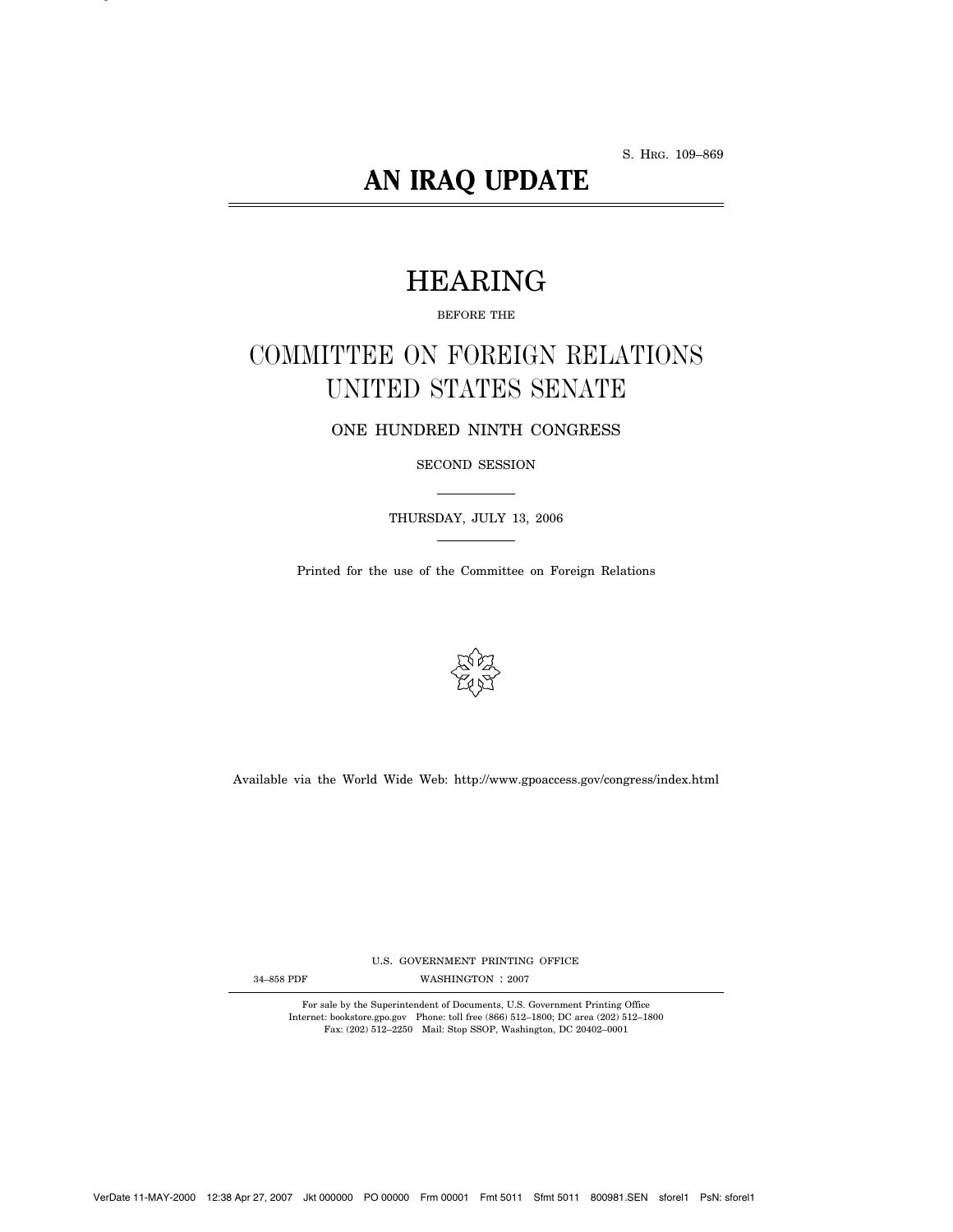# COMMITTEE ON FOREIGN RELATIONS

RICHARD G. LUGAR, Indiana, *Chairman*

CHUCK HAGEL, Nebraska LINCOLN CHAFEE, Rhode Island GEORGE ALLEN, Virginia NORM COLEMAN, Minnesota GEORGE V. VOINOVICH, Ohio LAMAR ALEXANDER, Tennessee JOHN E. SUNUNU, New Hampshire LISA MURKOWSKI, Alaska MEL MARTINEZ, Florida

JOSEPH R. BIDEN, JR., Delaware PAUL S. SARBANES, Maryland CHRISTOPHER J. DODD, Connecticut JOHN F. KERRY, Massachusetts RUSSELL D. FEINGOLD, Wisconsin BARBARA BOXER, California BILL NELSON, Florida BARACK OBAMA, Illinois

KENNETH A. MYERS, Jr., *Staff Director* ANTONY J. BLINKEN, *Democratic Staff Director*

(II)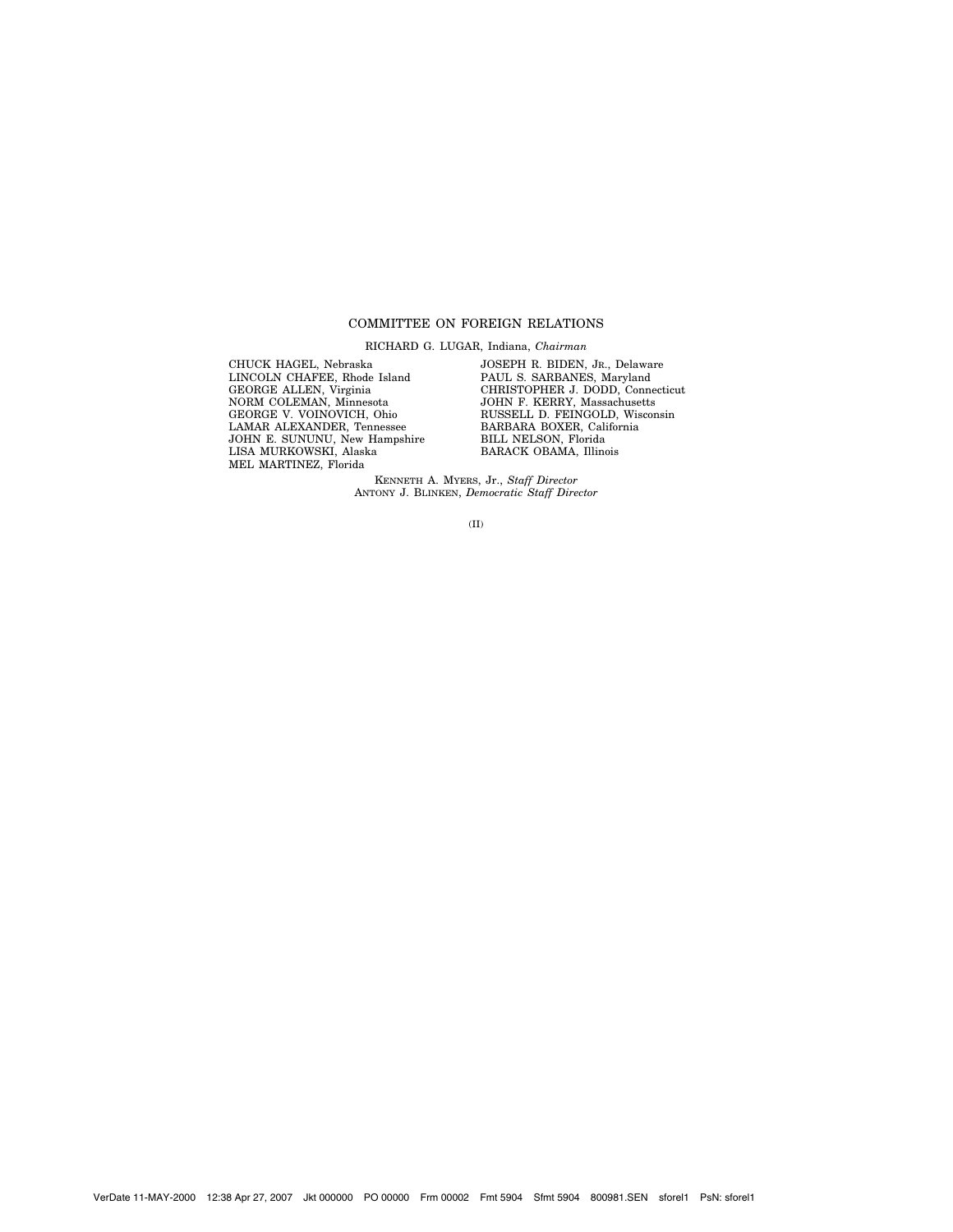# CONTENTS  $\begin{tabular}{l} \multicolumn{2}{c} {\textbf{1}} & \multicolumn{2}{c} {\textbf{1}} & \multicolumn{2}{c} {\textbf{1}} \\ \multicolumn{2}{c} {\textbf{2}} & \multicolumn{2}{c} {\textbf{3}} & \multicolumn{2}{c} {\textbf{4}} \\ \multicolumn{2}{c} {\textbf{4}} & \multicolumn{2}{c} {\textbf{5}} & \multicolumn{2}{c} {\textbf{6}} \\ \multicolumn{2}{c} {\textbf{5}} & \multicolumn{2}{c} {\textbf{6}} & \multicolumn{2}{c} {\textbf{6}} \\ \multicolumn{2}{c} {\textbf{5}} & \multicolumn$

| Biden, Hon. Joseph R., Jr., U.S. Senator from Delaware, opening statement<br>Lugar, Hon Richard G., U.S. Senator from Indiana, opening statement<br>Khalilzad, Hon. Zalmay, Ambassador to Iraq, Department of State, Wash- | Page<br>10<br>48<br>53 |
|----------------------------------------------------------------------------------------------------------------------------------------------------------------------------------------------------------------------------|------------------------|
|----------------------------------------------------------------------------------------------------------------------------------------------------------------------------------------------------------------------------|------------------------|

(III)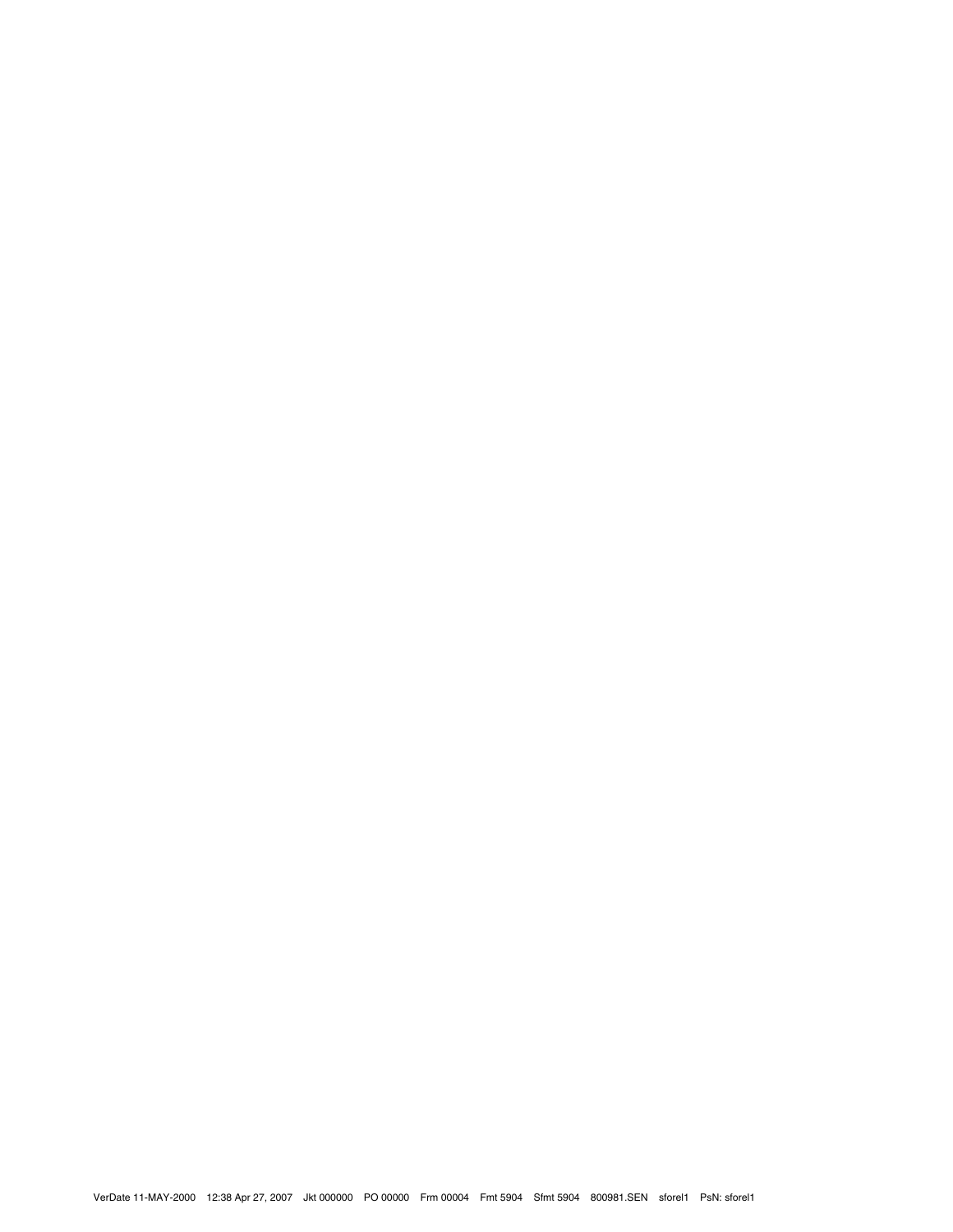# **AN IRAQ UPDATE**

# **THURSDAY, JULY 13, 2006**

# U.S. SENATE,<br>COMMITTEE ON FOREIGN RELATIONS,<br>*Washington, DC.*

The committee met, pursuant to notice, at 9:32 a.m., in room 419, Dirksen Senate Office Building, Hon. Richard Lugar (chairman of the committee) presiding.

Present: Senators Lugar, Hagel, Chafee, Coleman, Alexander, Sununu, Martinez, Biden, Sarbanes, Dodd, Kerry, Feingold, Boxer, Nelson, and Obama.

## **OPENING STATEMENT OF HON. RICHARD G. LUGAR, U.S. SENATOR FROM INDIANA**

The CHAIRMAN. This hearing of the Senate Foreign Relations Committee is called to order. The committee meets today to review the situation in Iraq. We welcome our Ambassador, Zalmay Khalilzad, who has been on the job in Baghdad for just over a year. Ambassador, we are grateful to have you back today, safe and sound. We look forward to your update. As some of my colleagues are aware, you planned three other trips home during the last several months and graciously offered to testify each time before our committee. The events in Iraq, including critical efforts to name a Prime Minister and to finalize the Iraqi Government, required your presence in Baghdad. We are heartened that you have finally been rewarded with a break and that you are willing to share a part of that with us. We also appreciate the dedication of your Embassy team, which has worked under very, very challenging circumstances. Your efforts have contributed to several breakthroughs in forming a government that have opened new avenues for progress. The Iraqi Government under Prime Minister Maliki is inclusive and broadly representative. Significantly, it was approved by a vote of 95 percent in the Council of Representatives. Its diversity improves the prospects that the political and sectarian divisions that have cut violently into Iraqi society can be overcome to institutionalize a functional government. But the people of Iraq desperately need their government to deliver tangible benefits. The government must begin to show progress in solving the vexing security situation that has produced daily violence, including ethnic killings and suicide bombings. The government must have a strategy for dealing with militias that are responsible for much of the ethnic violence. We are interested in your views on the condition of the Iraqi security forces and whether they can become a reliable force for stability. Beyond disbanding the militias, the government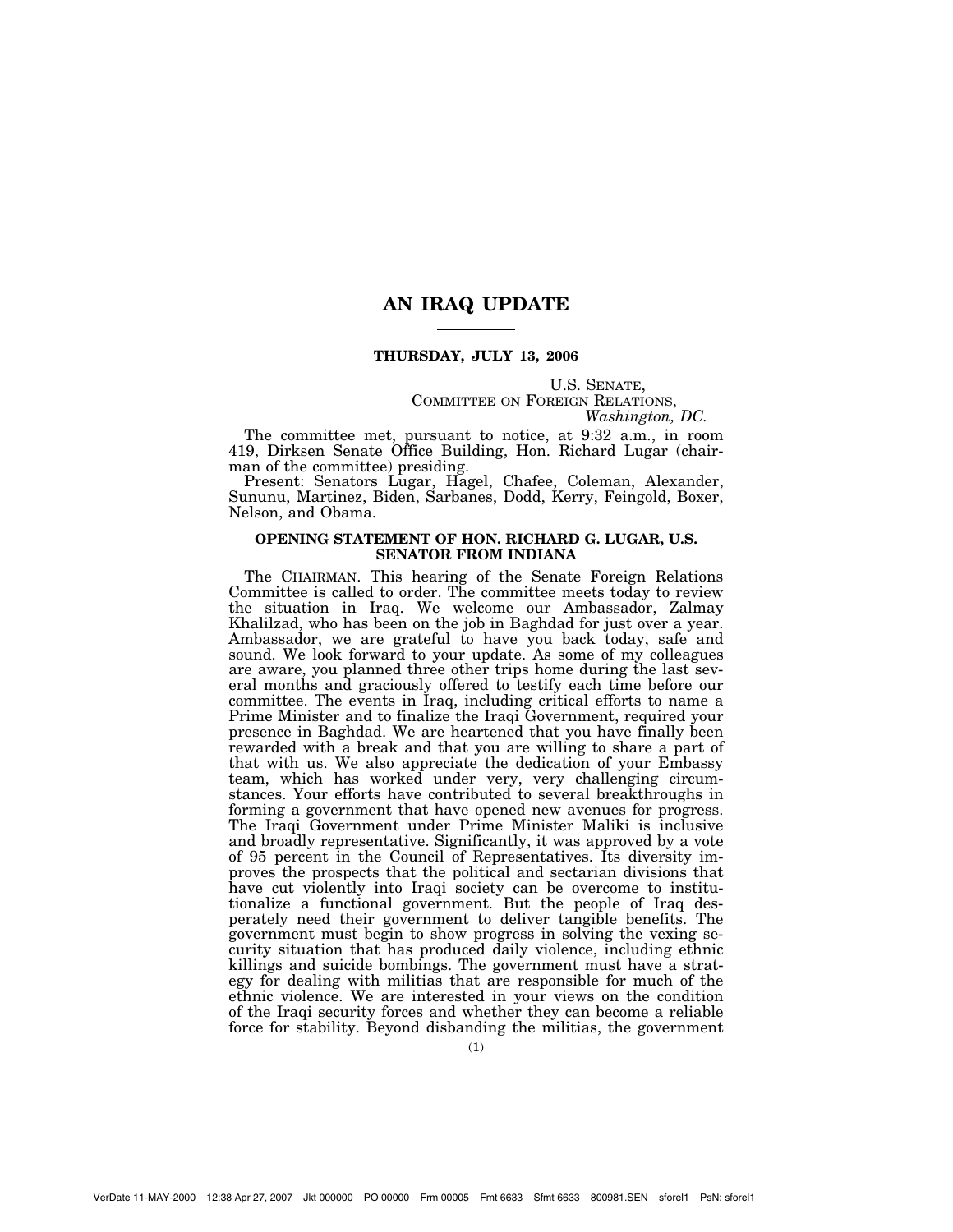must build a Ministry of the Interior, a judiciary, and other civil institutions that are respected and capable of protecting the rule of law. The government also must establish effective institutions to fight corruption and create conditions that enable the economy to flourish. These include reliable electricity, communications and transportation, unambiguous commercial and investment laws, and the beginnings of a social safety net. The vast potential of the Iraqi economy is reflected by its growth during the past 2 years, despite the violence. The Oil Ministry reported another ray of hope in late June as production raised about 2.5 million barrels of oil a day, its highest level since the war began. Notably, 300,000 barrels were being pumped from the northern city of Kirkuk to Turkey.

Prime Minister Maliki has made progress in building ethnic and regional relationships that may contribute to stability. I was encouraged by his travels to Basra, where he saw firsthand the flaring violence, his engagement of the Kurdish Regional Government in their own territory, and his instructions to his ministers that they must not simply sit in the Green Zone. This week, he embarked on a trip to Saudi Arabia and other Persian Gulf States to gather support for a reconciliation initiative intended to bridge the gap between Shiites and Sunni Arabs. A preparatory meeting for an international compact on financial support for Iraq is scheduled to occur in Baghdad on July 20. We are interested to hear from you on the prospects for such a compact that might arise and what it might mean for stability in Iraq.

At the heart of efforts to bring security to Iraq and end sectarian violence is Prime Minister Maliki's 24-point National Reconciliation Plan. This plan is aimed at creating among Iraqis of all ethnicities a stake in being Iraqi. It encompasses the decommissioning and the reintegration of militias, the release of detainees who have not been charged, an effort to bring those willing to abandon violence into the political process, the reevaluation of security activities in the peaceful provinces, an appeal to regional governments to cease their support of the insurgency, and assurances to Sunnis and all minority groups that they will have a significant role in society. We are eager for your assessment of whether such a reconciliation plan can be implemented. If Prime Minister Maliki can bring enough groups on board, can a reconciliation plan reduce violence, stabilize the economy, and solidify the position of the government? What is the United States doing to support this effort?

Ambassador, we welcome you back to the committee. We look forward to our discussion with you this morning. As Senator Biden arrives, I will recognize him as appropriate for his opening statement, but we are most eager to hear from you. I would say to members of the committee, we are all cognizant of the work on the floor on behalf of the Homeland Security appropriations bill, which the leadership has indicated will be completed today, involving rollcall votes continuously throughout the day and maybe even interrupting our hearing. We ask for your indulgence, Ambassador, as we come and go, as may be necessary, but we will try to accommodate the questions of all Senators in due course. It will be the Chair's hope to conclude the hearing by noon so that you have some idea of your time requirements, as well as those of Senators.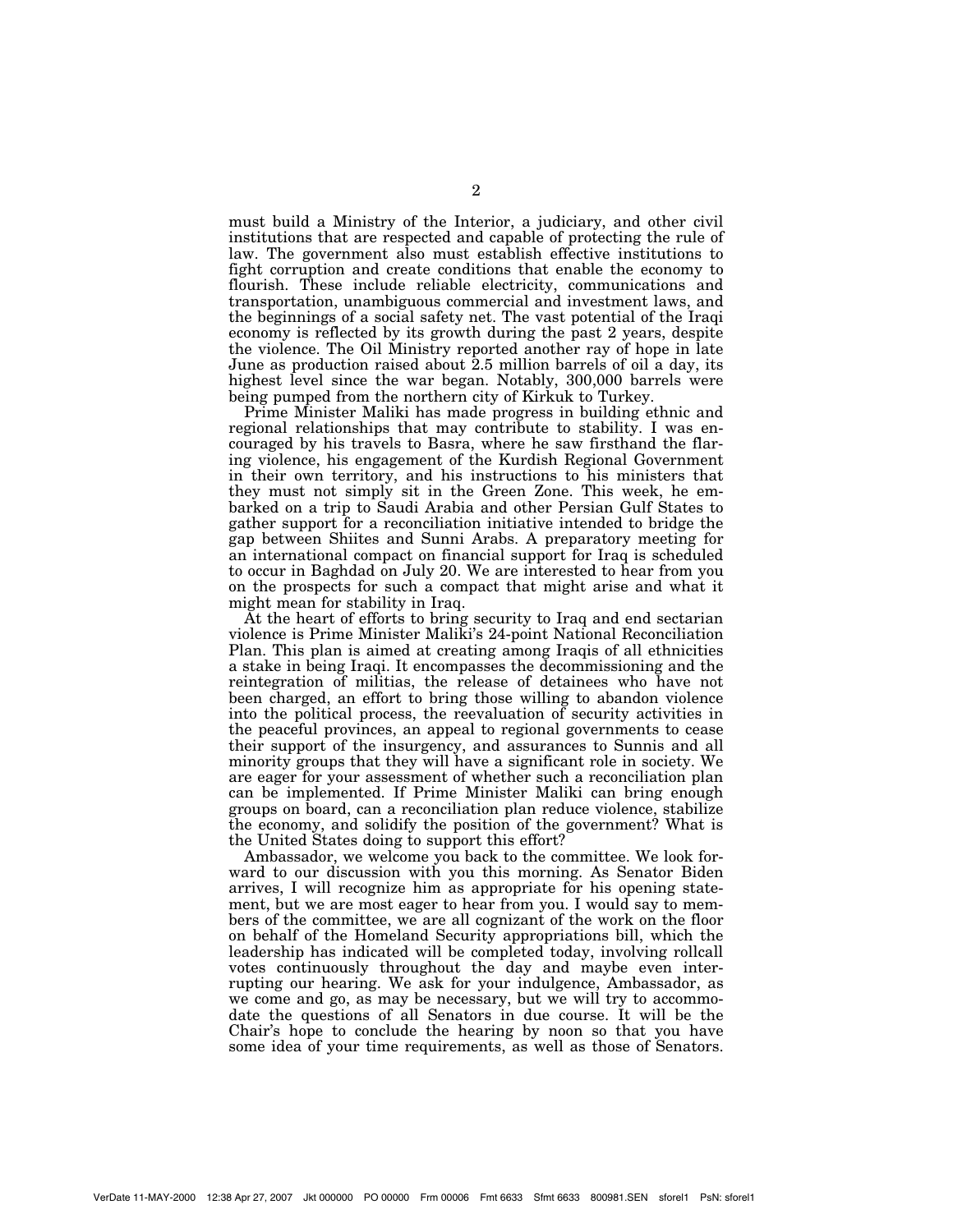I now call upon you for your testimony. Your full statement will be a part of the record—wait just a moment.

The distinguished ranking member has arrived just at the right time and he is recognized for his opening statement.

# **OPENING STATEMENT OF HON. JOSEPH R. BIDEN, JR., U.S. SENATOR FROM DELAWARE**

Senator BIDEN. Mr. Ambassador, it is a pleasure to see you. I was waiting for you in Baghdad. I was in the wrong venue. Thank you very, very much for being here and let me begin by saying, publicly, what an incredible job I think you are doing. I think you are, in my experience, one of the most gifted diplomats I have ever worked with and in the most difficult circumstance, actually, the two most difficult circumstances, Afghanistan and Iraq. I want to thank you and I am sure if Senator Jack Reed were here, he would—he probably already has extended his thanks to you and to your staff in Baghdad. We put a heavy burden on them and they got us in and out of Basra and Fallujah and Baghdad and I know you know better than anyone that that is not an easy task for them and I just want to publicly thank you and your first rate staff that is there.

I might point out, which everyone already knows, but these are civilians who were there at some considerable risk and I think we should recognize not only their significant professional input in terms of the diplomacy and foreign policy, just of personal courage and I want to acknowledge that.

We are fortunate, as I indicated, to have you and your staff in Baghdad and I would like to, Mr. Ambassador, talk to you about what it seems to be, for me, parallel realities. If you spend time as you have more than anyone, with our military and your staff, you can't help but come out of Iraq other than impressed with the job both the military and the State Department personnel are doing under very difficult circumstances. But for all the achievements, the larger reality is this, in my impression: That Iraq and the success of our mission there remains a prisoner of a terrible and growing violence and a lack of a sufficient plan—coordinated plan with the new government, as well—to stop it. I still don't see a clear strategy for victory in Iraq. I do see a strategy for preventing things from outright defeat but I don't—I did not come away with a clear strategy for victory.

As you have acknowledged, sectarian violence has trumped the insurgency and foreign terrorists as the main security threat in Iraq, although clearly—clearly the insurgency is a significant problem and it is spiraling in Baghdad in spite of the much publicized operations to secure the city with more than 50,000 forces. It seems to me that there are three overwhelming problems that feed the violence: First, the absence of a political settlement that gets the Sunni buy-in and a commitment from major groups to pursue their interests peacefully. Second, the absence of a governing capacity to deliver basic services to the Iraqi people, and third—and by the way, I mean as part of that, I mean the civilian agencies, the Ministry of Education, the Ministry of Agriculture, the Ministry of Justice, et cetera—and third, a significant unemployment problem that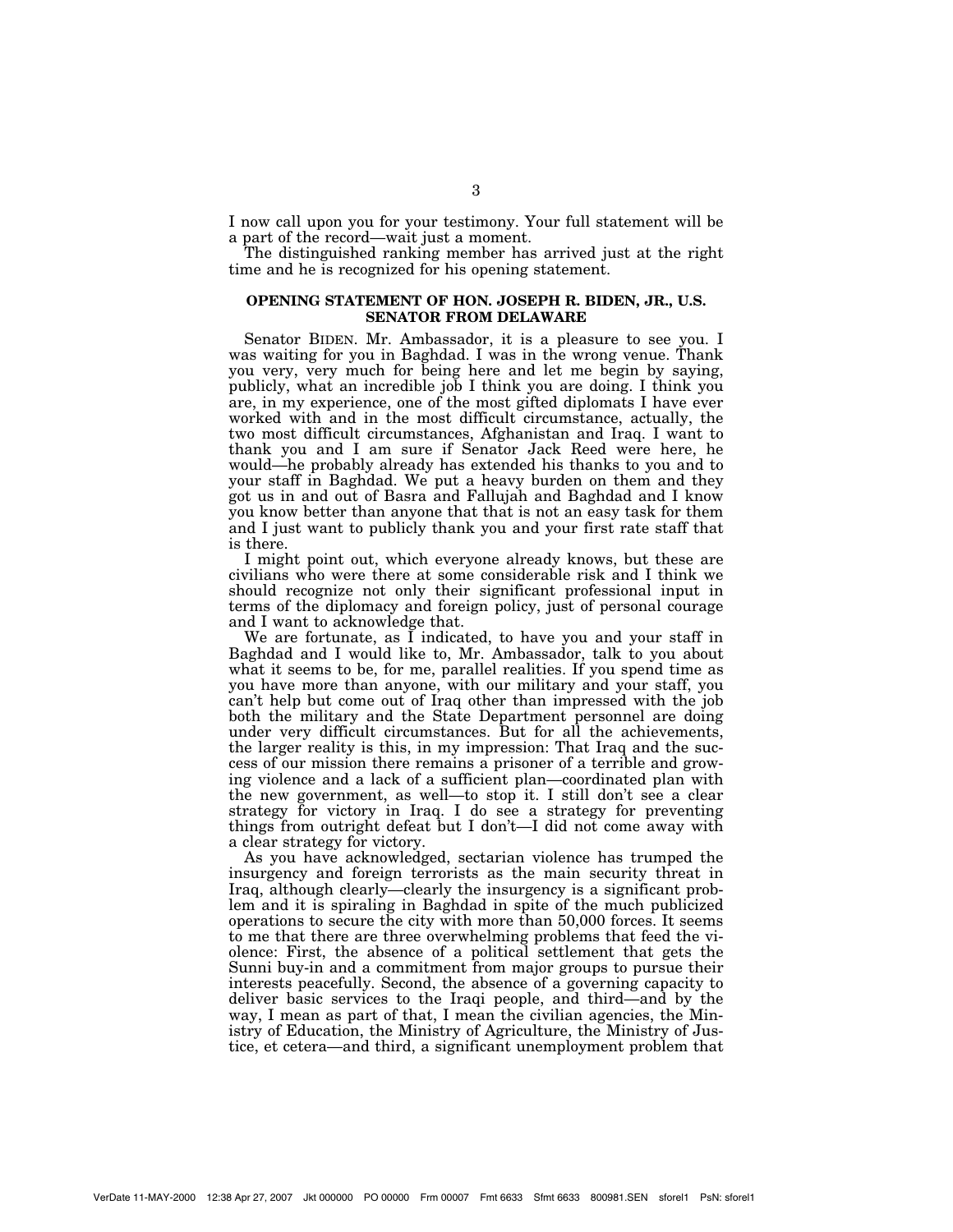is swelling the ranks of the militia, the insurgency, and criminal gangs.

In speaking to some of our flag officers there, several of them pointed to the fact—one actually used the phrase, ''Senator, if you want me to be able to deal with the militias that have actually increased in their numbers since the election last December, get the Department of Agriculture working.'' He said this used to be the breadbasket of the entire Middle East. If you could get that up and moving, he said, that would take care of the militia more than any single other thing that could happen, this in the opinion of one general. So, Mr. Ambassador, I know you know this better than we do but if we don't make these challenges, I think we risk having traded a maniacal dictator for some chaos.

Let me say a few words about each one of these things. First, the actions of a political solution, the Sunni insurgence, in my view, won't stand down and the Shia militia violence won't stop and so how do we cut that Gordian knot? I know you recognize the centrality of a political solution. Last year, you pulled, I believe, a rabbit out of the hat. You were kind enough to put up with me being there as well, back in December. I remember vividly—vividly—and coming back, telling everyone who would listen, that your—I didn't know how you did it but in the last couple weeks before that constitution was put out there, you essentially got an amendment to the constitution, saying this is open for further negotiation. I won't go through the detail that you know better than I: Four months after the Parliament meets, that there is a committee about so and so forth. But you—I think that is the reason why there was such Sunni participation and I think that agreement averted a crisis.

But now, I'm told by a number of people that we are not any longer pushing the Iraqis to follow through with amendments, that somehow—I'm not mentioning anyone in particular and Senator Reed found the same experience—speaking to a number of people on the ground in Iraq last weekend. When I'd raise the amendment process, they said, well look, this is kind of—you know, maybe we should put that off, down the road. We're going to move this further down. And from my perspective and I would like you to speak to that, I think that is a gigantic mistake. Maybe I'm wrong but I think it is a big mistake. Whether by amendment or some other mechanisms, the Shia-led government, it seems to me, have to take significant steps beyond ministries to get Sunni buy-in. In particular, I think they have to guarantee some form or another, some share of the single biggest resource that country has, is oil. In addition, the government has to be willing, I think, to move against a Shia militia with the same intensity that it moves against the Sunni-based insurgency.

After meeting with Prime Minister Maliki, I'm not sure—and again, you know him better than I do—he is an impressive man. But I came away not all assured. You know—you have been with me in those meetings. I'm very straightforward and he was very receptive to my being straightforward but the answers I got raised two possibilities with me. Either, one, he was so constrained by trying to keep together his Shia constituency, which is somewhat disparate, as we spoke to the Brits down in Basra. They said, ''Look, there is not an insurgence here, there is a competition among Shia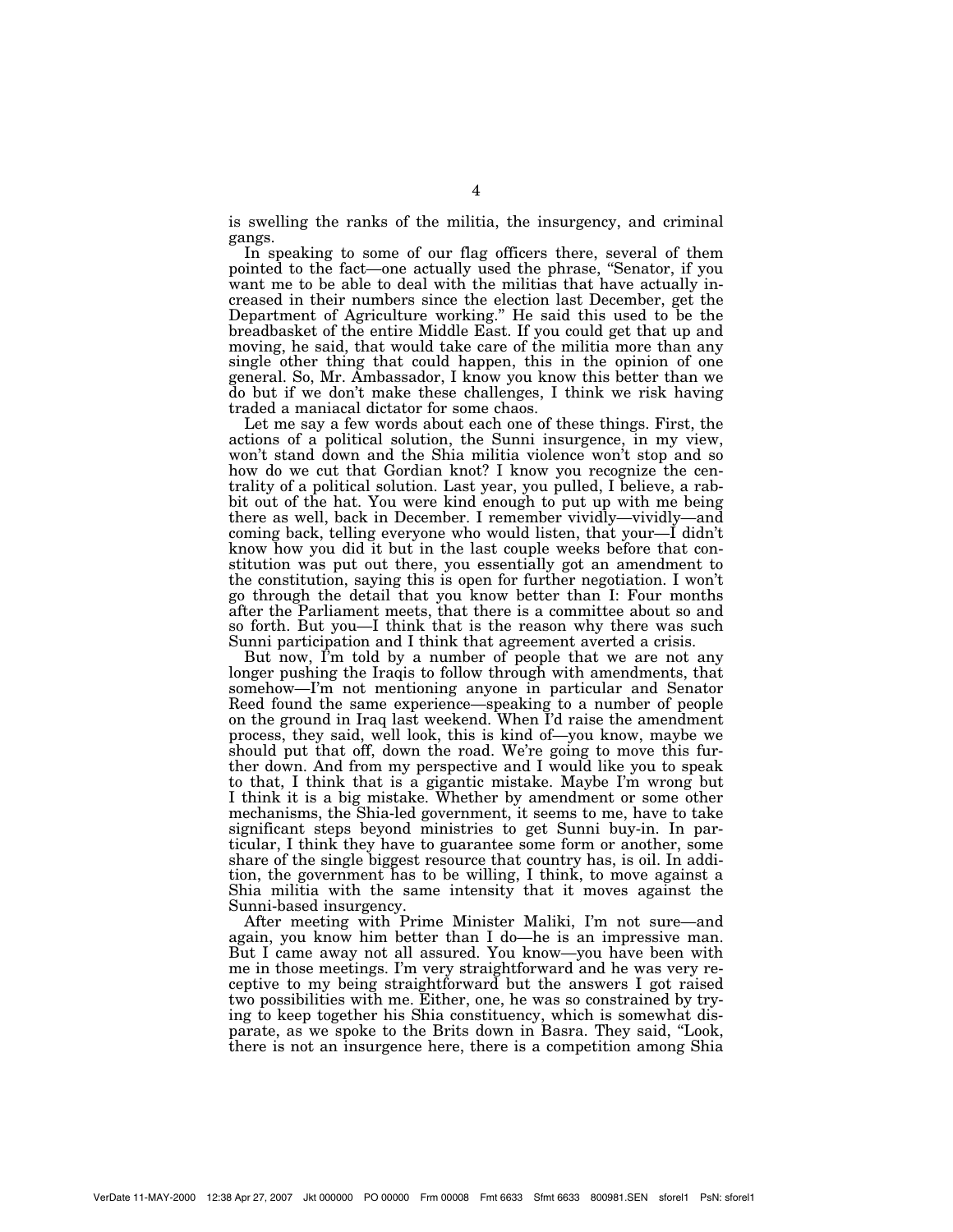who is going to be in charge when everybody leaves.'' So I don't know whether it's that or whether a lack of desire on his part— I think he is more committed to dealing with demobilizing the militia than he is to getting Sunni buy-in. Maliki has contended with, as I said, the politics of the Shia coalition. If he gives up too much of the Sunnis or moves too harshly against the Shia militia, I think he risked losing support of his coalition. I would like you to speak to that at some point.

It seems to me, Mr. Ambassador, we need to keep up pressure to bring the Sunnis in, to keep the militia out, which will marginalize Sunni insurgents. But we shouldn't be the only ones doing it because our influence is a diminishing asset. That's why I think it is so urgent to get the international community and Iraqi's neighbors in on this deal. I don't see any plan beyond the so-called compact, which I'm anxious to hear you talk about because that has real promise. I know you've been pushing it for some time, the need to expand conversation. Now, maybe you've had full, unfettered support from all elements of the administration but my observation—and I want you to speak to that—but my observation is you haven't. So I'm anxious to hear that.

The second challenge is the governing capacity and really the part that I'm focusing on more than I have in the past. If a government can't do basic things like turn on the lights, provide clean water, make payroll, supply and sustain the army, then it seems to me, we'll be leaving behind as we leave, a failing state. It seems to me we need this massive civilian effort to build Iraqi Government like the effort our military is making to train and build a capacity of the security forces in other ministries. We have that need. We need a massive effort. With your staff at the Embassy, they indicate there is such a plan. They indicate that there is such a plan. They indicate that there are clear tactics, targets, and benchmarks. I'm anxious—if you're not prepared to do it now, at some point, you share with us those actual documents, those actual game plans, which I'm told exist.

After his visit, the President talked about sending some of the Cabinet Secretaries to Iraq and this is encouraging, even if it is 3 years down the road. He would go to State and AID, Agriculture, Commerce, HHS, and so forth and brought all the employees together and personally made an appeal. Personally make an appeal. As patriotic Americans, they know how difficult this is but ask for significant volunteers from our agencies to go into what I think are desperate agencies—one senior official, Mr. Ambassador,—said, ''I'll never complain about bureaucracy again." He said, "I wish there was one here. I wish there was somebody to deal with." So even as we start to drawdown our military forces, we have to make a massive civilian effort and if we don't, I see two things: Complete chaos or the emergence of a military strongman as the training of an Iraqi Army outpaces the civilian reconstruction and out of frustration, the military takes things over. The third challenge is the massive unemployment. So that we can get to the Ambassador's statement, I will put the rest of my statement into the record, but this issue is very, very important.

I'll just give one example so my colleagues know what I'm talking about and I know they know as much about this as I do and maybe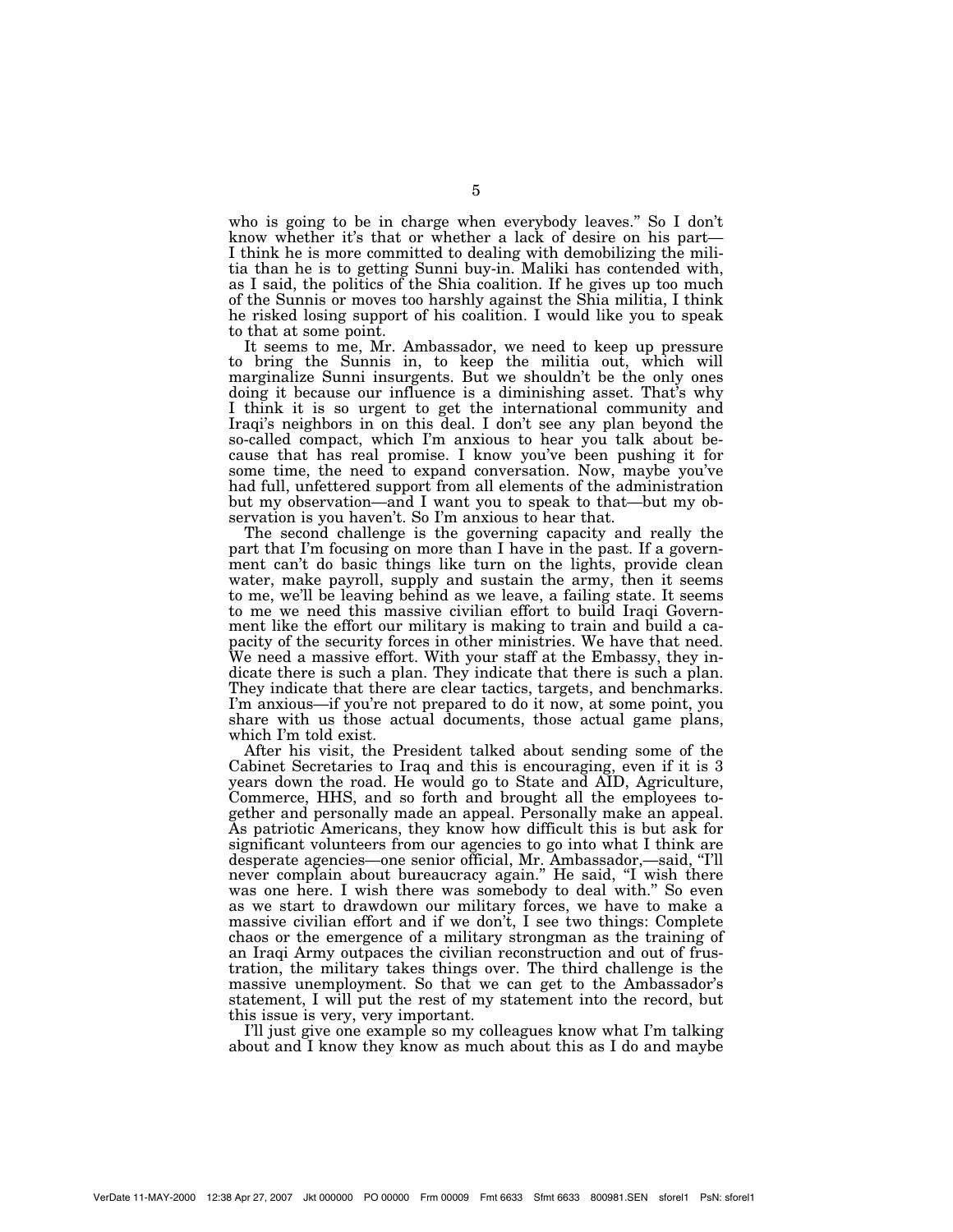more but meeting with the No. 2 military man in Iraq, he talked about the situation in Baghdad and around and near Sadr City and he said, "Look, we've built this great water treatment facility." He said, "It's the largest water fountain in the Middle East," meaning that folks can take their buckets and they can go and get the water and he raised the question about why—were we going to be able to get the water from this facility into the homes? And he said, the question was raised whether or not you bring in a large outfit with backhoes and engineers and bulldozers and do it and he said—and don't hold me to this. You'd know the number better than I but I can't remember whether he said 3,000 or 4,000. He said, ''Let me have 3,000 or 4,000 Iraqis I can hire to dig ditches, to lay the pipe, to move this,'' he said, ''that will help me more in terms of violence and insurgency in that part of that community than if you, in fact, give me more trainers over here.'' So there is a lot to talk about, Mr. Ambassador, no one better to talk about it than you and—excuse me one second.

Mr. Ambassador, I want to—I'm going to probably ruin his career but I want to particularly compliment you on Clarke Cooper. I don't know whether everybody knows him. He is a guy that leaves the embassy, gets in those helicopters on these CODELS and sits next to the guy with the nine millimeter machine gun and goes on every one of these, at least every time I've been there in the recent past. He is incredibly knowledgeable, he is one of the kind of guys I like at State and you don't often get and as you ask him a question, you get an answer. So I'm sure my colleagues have visited and all of us have, share my view but I see him in the audience there and I want to publicly compliment him. He has—does a first rate job, besides speaking the language, which is a nice thing to have a guy along who can do that.

Anyway, thank you very much, Mr. Chairman. Thank you, Mr. Ambassador, I'm anxious to hear from you.

[The prepared statement of Senator Biden follows:]

## PREPARED STATEMENT OF HON. JOSEPH R. BIDEN, JR., U.S. SENATOR FROM DELAWARE

Mr. Ambassador, welcome. I'm sorry that Senator Jack Reed and I didn't have a chance to see you in Baghdad last week. I look forward to catching up today.

We are fortunate to have someone of your caliber in Baghdad. I can't think of anyone better for such a consequential job. And your civilian team and our men and women in uniform deserve our gratitude for their courage and commitment.

Mr. Ambassador, it seems to me that there are two parallel realities in Iraq right now. If you spend time with our military and with your staff, you can't help but be impressed with the job they're doing, under very difficult conditions. But for all their achievements, the larger reality is this is my impression: Iraq—and the success of our mission there—remains a prisoner to terrible and growing violence and the lack of a plan to stop it. I still do not see a clear strategy for victory in Iraq— I see a strategy to prevent outright defeat.

As you've acknowledged, sectarian violence has trumped the insurgency and foreign terrorists as the main security threat in Iraq. It is spiraling in Baghdad in spite of a much-publicized operation to secure the city with more than 50,000 forces. Three overwhelming problems feed the violence.

First, the absence of a political settlement that gets Sunni buy-in and a commitment from the major groups to pursue their interests peacefully.

Second, the absence of any governing capacity in the civilian agencies to deliver basic services to the Iraqi people.

And third, mass unemployment which is swelling the ranks of the militias, the insurgency, and criminal gangs.

If we do not meet these challenges, we risk trading a dictator for chaos.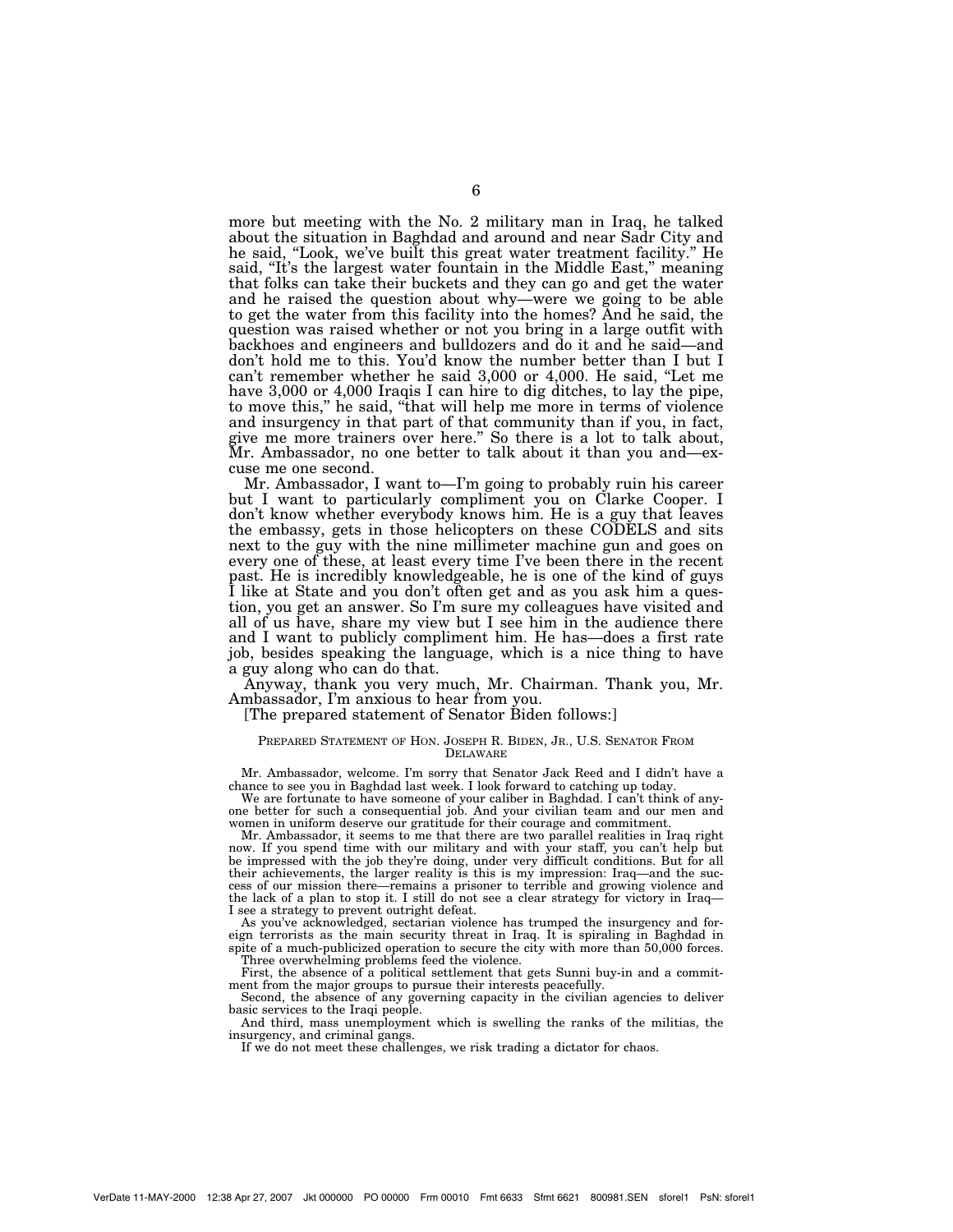Let me say a few words about each one.

First, in the absence of a political solution, the Sunni insurgents won't stand down and the Shiite militia violence won't stop. We have to cut this Gordian knot.

I know you recognize the centrality of a political solution. Last year, you pulled a rabbit out of a hat by engineering an agreement to allow the Constitution to be amended. That agreement averted a crisis and ensured Sunni participation in December's elections.

But now I'm told we are no longer pushing the Iraqis to follow through with amendments. That's a big mistake. Whether by amendment or some other mechanism, the Shia-led government has to take significant steps beyond giving them ministries to bring the Sunnis in. In particular, they must guarantee Sunnis a share of oil revenues. In addition, the government has to be willing to move against the Shia militia with the same intensity that it moves against the Sunni-based insurgency.

After meeting with Prime Minister Maliki—and he's an impressive man—I'm not sure about the government's ability or willingness to amend the Constitution or to effectively demobilize the militias.

Maliki has to contend with the politics of the Shia coalition. If he gives up too much to the Sunnis, or if he moves too harshly against the Shia militia, he risks losing the support of his coalition.

We need to keep up the pressure to bring the Sunnis in and keep the militia out, which will marginalize the Sunni insurgents. But we shouldn't be the only ones doing it because our influence is a diminishing asset. That's why it is so urgent we work the international community and Iraq's neighbors into the effort. I see no plan to do that, beyond the so-called ''compact'' which is limited to getting others to put more money into Iraq.

The second challenge is governing capacity. If the government can't do basic things—like turn on the lights, provide clean water, make payrolls, or supply and sustain the army—then we'll leave behind a failing state when our troops come home.

We need a massive civilian effort to build the Iraqi Government, like the effort our military is making to train and build the capacity of the security forces and ministries. Your staff at the Embassy indicate there is such a plan—with clear tactics, targets, and benchmarks. If so, you should share it with us.

After his visit, the President talked about sending some of his Cabinet Secretaries to Iraq. This is encouraging, even if it's 3 years down the road.

But I wish he had gone himself to each of our key agencies—State, AID, Agriculture, Commerce, HHS, and so forth—and brought their employees together and personally made an appeal to them to go to Iraq to help Iraq's ministries get up to speed.

Even as we start to draw down our military forces, we have to make this massive civilian effort. If we don't, we will see one of two things: Complete chaos or the emergence of a military strongman as the training of the Iraqi Army outpaces civilian reconstruction and, out of frustration, the military takes over everything.

The third challenge is massive unemployment. Angry young men are joining criminal gangs, insurgent groups, and militia at an alarming rate for one simple reason—they get paid.

We need specific plans to generate employment and give young men an alternative. The military has proposed solutions like investing in the agricultural sector, which can soak up lots of the unemployed. But the military can't do this alone.

The President's budget for civilian reconstruction is dropping precipitously. Foreign donors are not making good on old pledges or making new ones. Even with oil prices up, the resources aren't there to create jobs.

Mr. Ambassador, our generals made clear that we will begin leaving Iraq this year. But as we leave Iraq, it is very important what we leave behind. A few months back, I offered a comprehensive plan for a political settlement in Iraq and to overcome these fundamental challenges.

Whether what I proposed was right or wrong isn't the issue. What is the issue is the lack of a strategy for success in Iraq. The President owes that to our soldiers and their families, to the Iraqis, and to the American people.

The CHAIRMAN. Thank you, Senator Biden, and let me just say that I, for one, appreciate this Senator's indefatigable interest in the country. I think he has a room over there. I admire your stamina and your courage. I will call now upon our Ambassador. Your statement will be made part of the record in full but please do not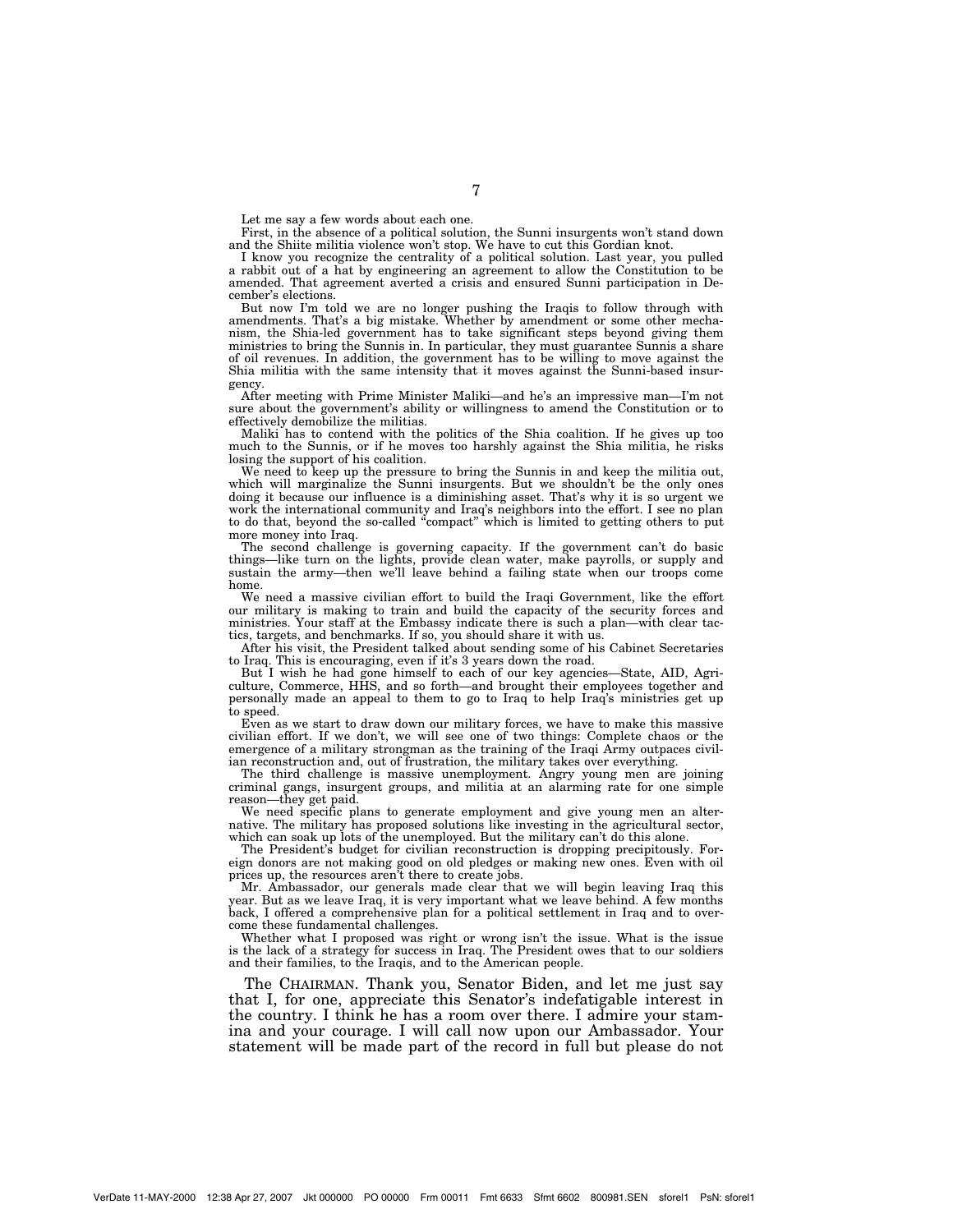feel inhibited. This is your time, and we want to hear from you. Then we will have questions from our Senators. Please proceed.

# **STATEMENT OF THE HON. ZALMAY KHALILZAD, AMBASSADOR TO IRAQ, DEPARTMENT OF STATE, WASHINGTON, DC**

Ambassador KHALILZAD. Mr. Chairman, Senator Biden, and distinguished members, I welcome this opportunity to share my assessment of the situation in Iraq and my thoughts on the way ahead. I have seen many of you in Baghdad and I want to thank you for your visit and your interest in achieving a good outcome in Iraq. Your visit also means support for the many courageous Americans who serve in both military and civilian posts in Iraq. I appreciate, Mr. Chairman, your comments and Senator Biden, your comments about the Americans who serve in Iraq. I will be brief in my opening remarks and I look forward to exchanging views with you in the remaining time.

I'll begin by giving my bottom-line assessment. Americans should be strategically optimistic about Iraq, even as the continuing difficulties in Iraq will require tactical patience. The challenges of curbing sectarian violence or defeating terrorism are difficult and will require the full commitment of the Iraqi Government and the coalition to resolve. And it will take time. However, the political progress that has been made in Iraq has created opportunities and has put Iraq on the right trajectory. The balance sheet in terms of key developments during the past year has many positives, as well as some new and continuing causes for concern. The positive developments, which give the Iraqi Government and friends of Iraq real hope, create opportunities going forward to improve the situation in Iraq.

They include a tectonic shift that has taken place in the political orientation of the Sunni Arab community. The Sunni Arabs who boycotted the January 2005 elections have largely participated in the political process with representation in the National Assembly and the government proportional to their share of the population. Shia Arabs, who have been the principle target of sustained attacks by terrorists, have exercised enormous restraint, even as some extremist Shia groups have opted for sectarian retaliation. Kurdish leaders remain committed to a future as part of Iraq and have played constructive roles in shaping a cross-ethnic and cross-sectarian government. Iraqi leaders succeeded in forming Iraq's first ever government of national unity, with nonsectarian security ministers, agreements on rules for decisionmaking on critical issues and on the structure of institutions of the executive branch and a broadly agreed-upon program. All elements of the Government of National Unity have endorsed Prime Minister Maliki's National Reconciliation and Dialogue Project, which is designed to address the fundamental issues dividing Iraqis and to induce elements of the armed opposition to lay down their arms and join the political process. A divide has opened up between the Iraqi Sunni Arab insurgency and al-Qaeda and irreconcilable elements, as evidenced by the fact that some insurgent groups have offered to provide intelligence or to conduct operations against the terrorists. Key regional countries, as well as the international community, have reassessed their perspectives on the future if Iraq, with more and more coming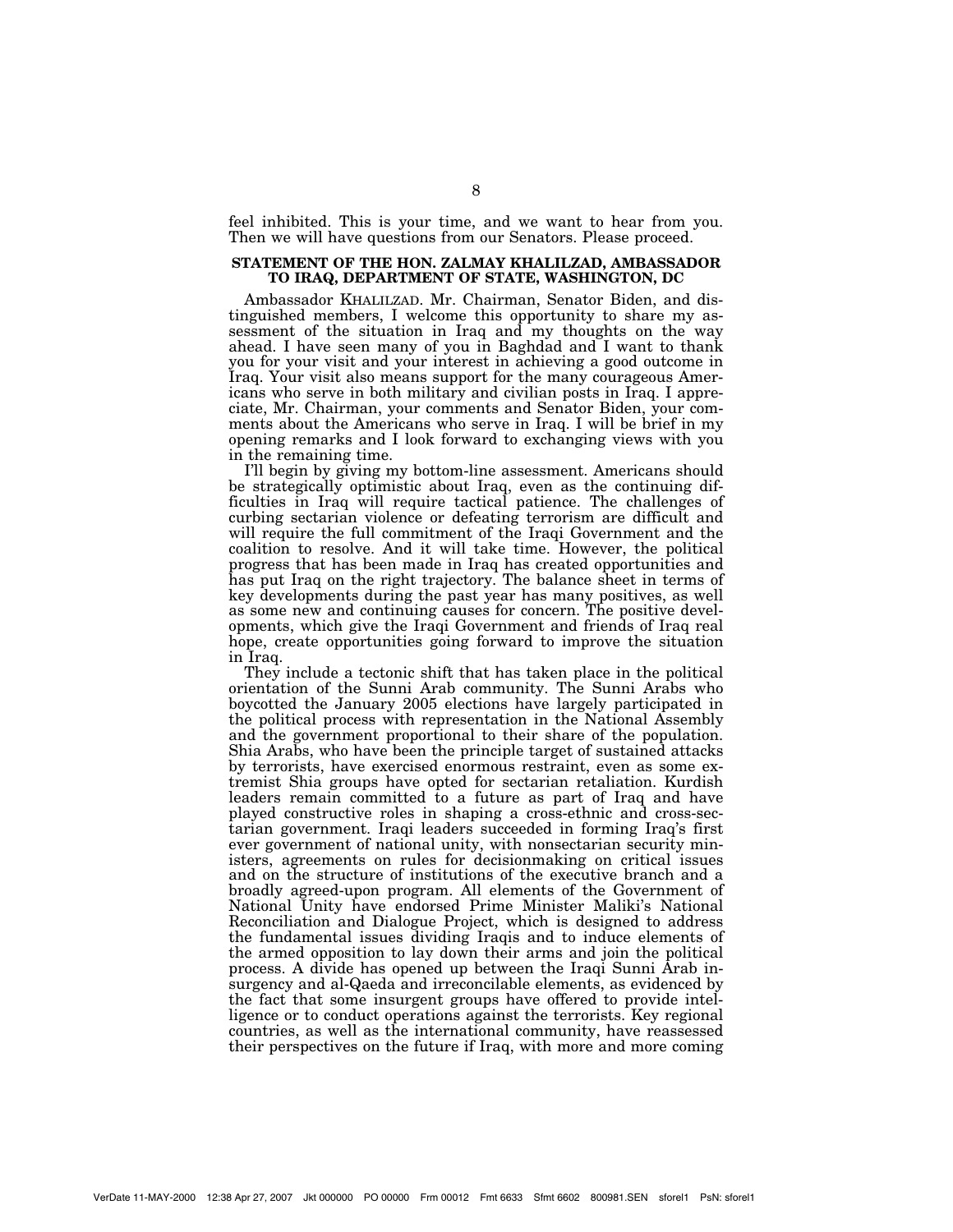to the view that the new government will succeed and opting to increase their nonmilitary involvement in Iraq.

At the same time, several challenges to Iraqi's new government persist or have become more severe and will require adjustments and new efforts to resolve. Terrorists have adapted by exploiting Iraq's sectarian faultlines, and sectarian violence has now become the significant challenge to Iraq's future. The security situation in Baghdad remains extremely difficult as the capital has become the focal point of terrorist and sectarian violence. A few countries, particularly Syria and Iran, continue to engage in actions to destabilize Iraq, providing sanctuary, training, arms, and financing to the extremists fighting the new Iraqi Government.

In light of these developments, we are adjusting our strategy and policies. The central focus now is to stem sectarian violence, both by political and security measures, even as we continue other efforts to stabilize the country and get Iraq to stand on its own feet as soon as possible by taking increasing responsibility for its own security.

First, we are working with Iraqi leaders to enhance unity and to take political measures to defuse sectarian violence. Iraqi leaders will soon begin to work on developing consensus approaches to several key issues arising out of the new Constitution, including consideration of amendments under a fast-track process, enactment of legislation on the development of Iraq's oil and gas resources and a review of the de-Baathification Commission. In addition, Prime Minister Maliki's National Reconciliation and Dialogue Project will seek to capitalize on the expressions of interest among many insurgent groups to reconcile with the new government and join in a common fight against those who persist in terrorist actions.

Second, we are working with the Iraqi Government to improve the effectiveness of the Iraqi security forces and to adopt security measures to curb sectarian violence. Building on the successes in standing up Iraqi forces, the Iraqi Government and the coalition will implement plans to accelerate the upgrading of Iraqi combat and support capabilities. Prime Minister Maliki, as well as Minister of Interior Boulani, has made a top priority of reforming the Ministry of Interior, including the purging of sectarian forces in the police. Iraqi leaders, with coalition support, are developing a program to demobilize, decommission, and reintegrate foreign militia and other unauthorized military formations. The Iraqi Government and the coalition will take advantage of the reconciliation process to widen the division between Sunni Arab insurgents and al-Qaeda. The Iraqi Government and the coalition are also carrying out a series of focused stabilization operations that will target sectarian militants and develop enduring security in major cities, starting with Baghdad.

Third, we are supporting the Iraqi Government's new effort to increase regional and international political and economic support. The new contacts and cooperation between Iraq and key regional countries, such as Saudi Arabia, the United Arab Emirates, and Kuwait are encouraging. Iraq's neighbors and the international community can do more to help the Iraqi people, and we will work actively to ensure the success of Iraqi efforts, in cooperation with the United Nations, to develop an International Compact, which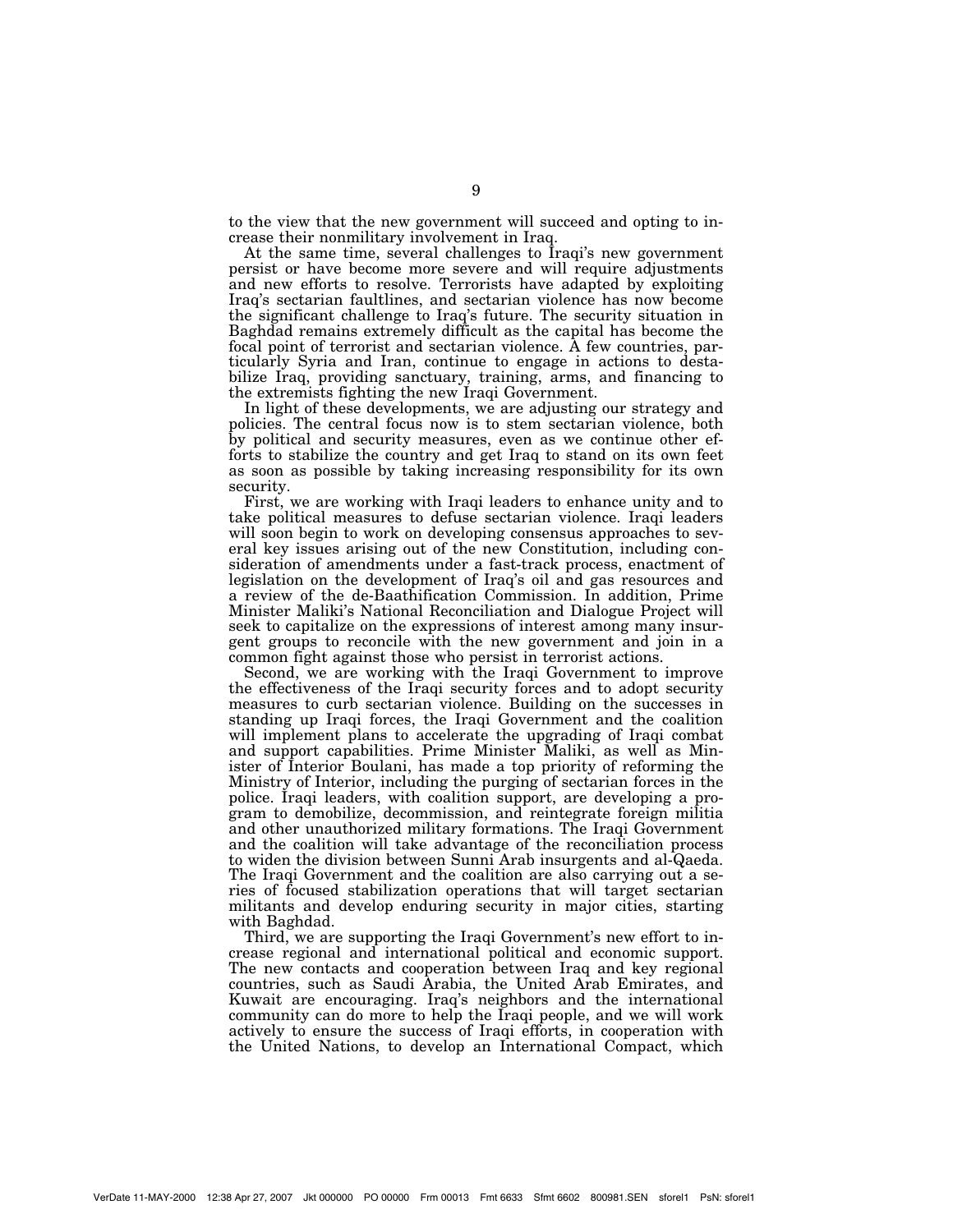will commit Iraq to key reforms in exchange for assistance needed to complete Iraq's transition to a free-market democracy. At the same time, we will work with the Iraqi Government to end the destabilizing policies of Iran and Syria.

Fourth, we are implementing programs to help Iraqis improve governance from top down and bottom up. Ministry advisory teams have been deployed to 10 key ministries. Five provincial reconstruction teams have been deployed and are engaged in efforts to improve local governance and jump-start economic development in provinces.

Fifth, as these political, security, and diplomatic actions are pursued, we will support the new Iraqi Government's strategy to realize the country's enormous economic potential. Prime Minister Maliki and Deputy Prime Minister Saleh have the right priorities, as explained yesterday in the speech to the National Assembly by the Prime Minister. They are prepared to move forward with the difficult actions—for example, curbing subsidies and fighting corruption that are essential to success. The United States and other friends of Iraq will help Iraq's new leaders deliver results.

In closing, I want to emphasize that despite the present difficulties, a path exists to success in Iraq. Moreover, the success of Iraq is critical to the evolution of the Middle East. Most of the world's security problems emanate from the region from Morocco to Pakistan and shaping its evolution has become the defining challenge of our time. The struggle for the future of Iraq is vital to the future of the world. If Iraqis work together against terrorism and sectarianism, and if we Americans and other friends of Iraq support them, we will succeed.

Thank you, Mr. Chairman.

# [The prepared statement of Ambassador Khalilzad follows:]

## PREPARED STATEMENT OF HON. ZALMAY KHALILZAD, AMBASSADOR TO IRAQ, STATE DEPARTMENT, WASHINGTON, DC

Mr. Chairman, Senator Biden, and distinguished members, I welcome this opportunity to share my assessment of the situation in Iraq and my thoughts on the way ahead. I have seen many of you in Baghdad, and I want to thank you for traveling to Iraq. Your visits demonstrate your interest in achieving a good outcome in Iraq and your support for the many courageous Americans working in the U.S. mission. I will be brief in my opening remarks, and I look forward to exchanging views with you in the remaining time.

I will begin by giving my bottom-line assessment. Americans should be strategically optimistic about Iraq, even as the continuing difficulties in Iraq will require tactical patience. The challenges of curbing sectarian violence or defeating terrorism are difficult and will require the full commitment of the Iraqi Government and the coalition to resolve. However, the political progress that has been made in Iraq has created opportunities and put Iraq on the right trajectory.

The balance sheet in terms of key developments during the past year has many positives, as well some new and continuing causes for concern. The positive developments, which give the Iraqi Government and friends of Iraq real hope, create opportunities going forward to improve the situation in Iraq. They include the following:

- A tectonic shift has taken place in the political orientation of the Sunni Arab community. Sunni Arabs, who boycotted the January 2003 election, have largely participated in the political process, with representation in the national assembly proportional to their share of the population.
- Shia Arabs, who have been the principal target of sustained attacks by terrorists, have exercised enormous restraint, even as some extremist Shia groups opted for sectarian retaliation.
- Kurdish leaders remain committed to a future as part of Iraq and have played constructive roles in shaping a cross-ethnic and cross-sectarian government.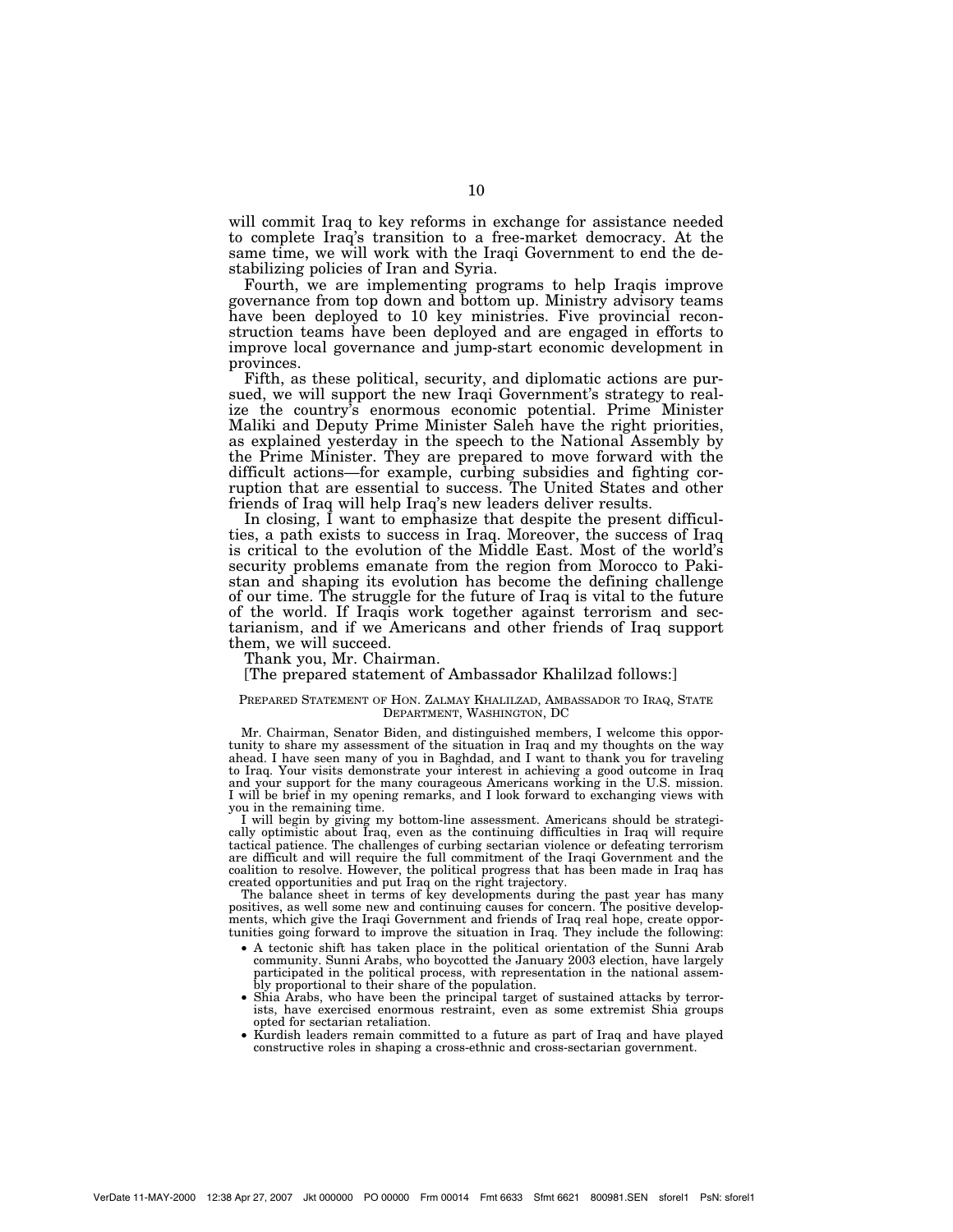- Iraqi leaders succeeded in forming Iraq's first-ever government of national unity, with nonsectarian security ministers, agreements on rules for decisionmaking on critical issues and on the structure of institutions of the executive
- All elements of the government of national unity have endorsed Prime Minister Maliki's National Reconciliation and Dialogue Project, which is designed to address the fundamental issues dividing Iraqis and to induce elements of the armed opposition to lay down their arms and join the political process.
- A divide has opened up between the Iraqi Sunni-Arab insurgency and al-Qaeda and irreconcilable elements, as evidenced by the fact that some insurgent groups have offered to provide intelligence or to conduct operations against the terrorists. • Key regional countries, as well as the international community, have reassessed
- their perspectives on the future of Iraq, with more and more coming to the view that the new government will succeed and opting to increase their nonmilitary involvement in Iraq.

At the same time, several challenges to Iraq's new government persist or have become more severe and will require adjustments and new efforts to resolve:

- Terrorists have adapted by exploiting Iraq's sectarian faultlines, and sectarian
- The security situation in Baghdad remains extremely difficult, as the capital has become the focal point of terrorist and sectarian violence.
- A few countries, particularly Syria and Iran, continue to engage in actions to destabilize Iraq, providing sanctuary, training, arms, and financing to the extremists fighting the new Iraqi Government.

In light of these developments, we are adjusting our strategy and policies. The central focus is now to stem sectarian violence, both by political and security measures, even as we continue other efforts to stabilize the country.

First, we are working with Iraqi leaders to enhance unity and to take political measures to defuse sectarian violence. Iraqi leaders will soon begin to work on developing consensus approaches to several key issues arising out of the new Constitution, including consideration of amendments under a fast-track process, enactment of legislation on the development of Iraq's oil and gas resources, and review of de-Baathification. In addition, Prime Minister Maliki's National Reconciliation and Dialogue Project will seek to capitalize on the expressions of interest among many insurgent groups to reconcile with the new government and join in a common fight against those who persist in terrorist actions.

Second, we are working with the Iraqi Government to improve the effectiveness of the Iraqi security forces and to adopt security measures to curb sectarian violence. Building on the successes in building up Iraqi forces, the Iraqi Government and the coalition will implement plans to accelerate the upgrading of Iraqi combat and support capabilities. Prime Minister Maliki, as well as Minister of Interior Boulani, has made a top priority of reforming the Ministry of Interior, including the purging of sectarian forces in the police. Iraqi leaders, with coalition support, are developing a program to demobilize and reintegrate armed militias. The Iraqi Government and the coalition will take advantage of the reconciliation process to widen the divisions between Sunni-Arab insurgents and al-Qaeda. The Iraqi Government and the coalition are carrying out a series of focused stabilization operations that will target sectarian militants and develop enduring security in major cities, starting with Baghdad.

Third, we are supporting the Iraqi Government's new efforts to increase regional and international political and economic support. The new contacts and cooperation between Iraq and key regional countries, such as Saudi Arabia, the United Arab Emirates, and Kuwait are encouraging. Iraq's neighbors and the international community can do more to help the Iraqi people, and we will work actively to ensure the success of Iraqi efforts, in cooperation with the United Nations, to develop an international compact, which will commit Iraq to key reforms in exchange for assistance needed to complete Iraq's transition to free-market democracy. At the same time, we will work with the Iraqi Government to end the destabilizing policies of Syria and Iran.

Fourth, we are implementing programs to help Iraqis improve governance from the top down and the bottom up. Ministry advisory teams have been deployed to 10 key ministries. Five provincial reconstruction teams have been deployed and are engaged in efforts to improve local governance and jump-start economic development in the provinces.

Fifth, as these political, security, and diplomatic actions are pursued, we will support the new Iraqi Government's strategy to realize the country's enormous eco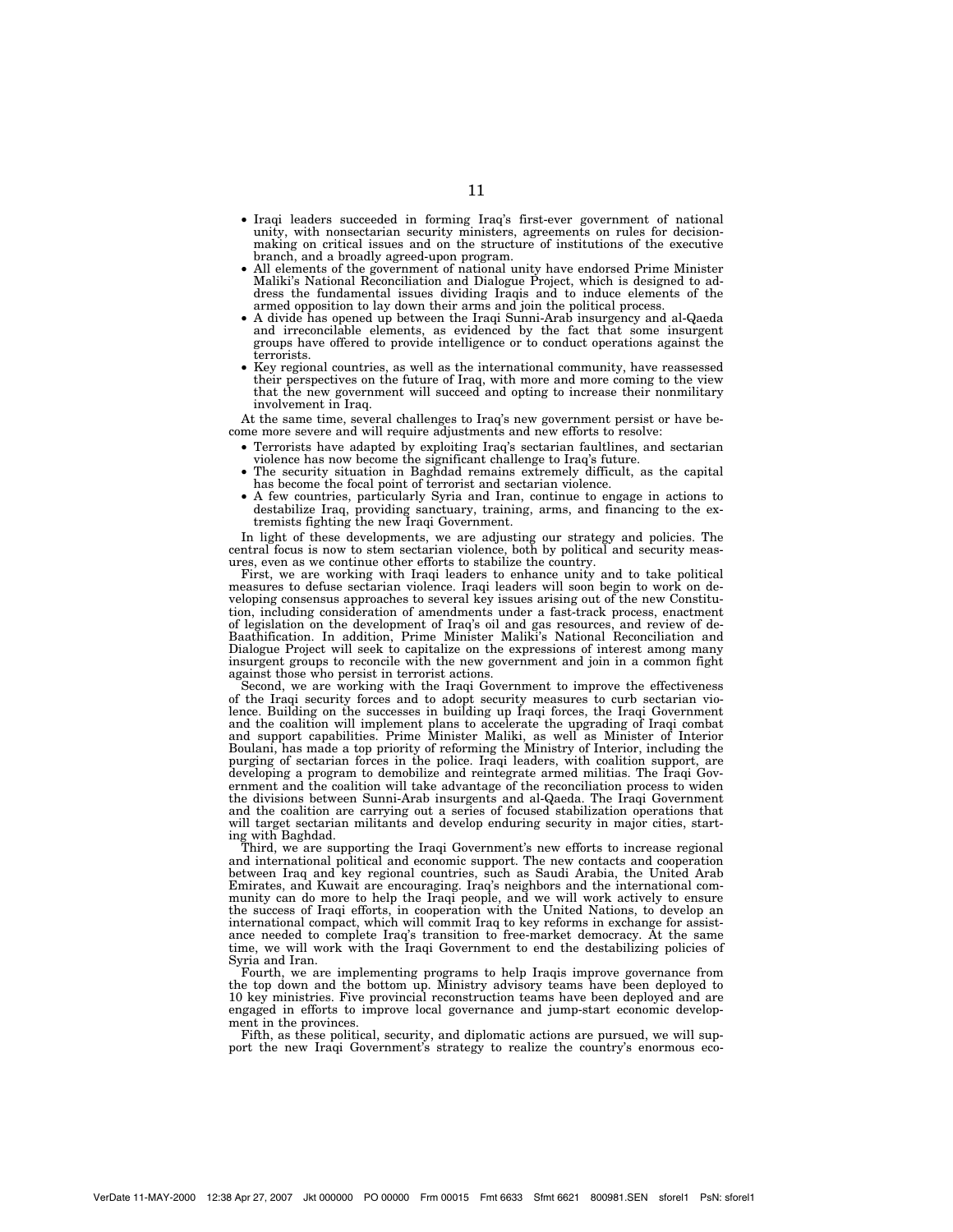nomic potential. Prime Minister Maliki and Deputy Prime Minister Saleh have the right priorities. They are prepared to move forward with the difficult actions—for example, curbing subsidies and fighting corruption that are essential to success. The United States and other friends of Iraq will help Iraq's new leaders deliver results.

In closing, I want to emphasize that despite the present difficult situation, a path exists to success in Iraq. Moreover, the success of Iraq is critical to the evolution of the Middle East. Most of the world's security problems emanate from the region from Morocco to Pakistan, and shaping its evolution has become the defining chal-lenge of our time. The struggle for the future of Iraq is vital to the future of the world. If Iraqis work together against terrorism and sectarianism, and if Americans and other friends of Iraq support them, we will succeed.

The CHAIRMAN. Well, thank you very much, Ambassador. We have good attendance today. In fact, you have brought together a quorum of the committee, right off the bat, which is not easily come by. Let me say that in view of that, we'll have a 7-minute question period and try to move rapidly with our colleagues. I'll begin the questioning by making the comment that I would like for you to respond to. As you are an observer, obviously, of what is going on in Iraq, you also observe what is occurring in America. There is increasing impatience in the public for progress on the part of the Maliki government, specifically, with regard to the priority of disarming the militias, if that is the key to the end of the insurgency. Likewise, there is some question as to whether the United States priorities are being achieved. I would cite among those the rule of law, religious freedom, human rights issues, and the role of women. Now, this is a difficult task for the American Ambassador. My question to you is, How much leverage do you have, or do you feel you have, in bringing about both support for the policies of ending the militia and, more positively, achieving the goals of an Iraqi democracy that embraces some of the objectives that I've mentioned?

Mr. KHALILZAD. Thank you, Mr. Chairman. Of course, the objective is an Iraq that is successful, and Iraq cannot be successful if militias and insurgents are allowed to operate, challenging the rule of law and the government authority. A successful country is one in which there is a monopoly and use of significant force in the hands of the government, in the hands of the state and in Iraq, what we have is with the liberation of Iraq that the existing institutions of the state were destroyed. So, new institutions are being built and we are in a transition in that process. We have state institutions being built: The army and the police. At the same time, power is diffused, military equipment has fallen into the hands of militias and insurgent groups. Because of the increased sectarianism, Mr. Chairman, the militias have become, more and more, forces that protect, or seem to protect, the Shia population in the sectarian conflict and respond to terrorist efforts to exasperate that faultline and the insurgent forces have become more increasingly as protecting or presenting Sunni Arab interests. This unity government provides the opportunity for credible state institutions to be built and at the same time, for both these nonstate security forces that have emerged because of the difficult transition that I had referred to, that Iraq has been through, to build them down. This will be difficult, getting people who carry weapons to give up those weapons is not easy. It will require political agreement by the leaders of the different communities to that objective and then a plan of implementation that will require that some people as individuals be integrated into the security forces—provided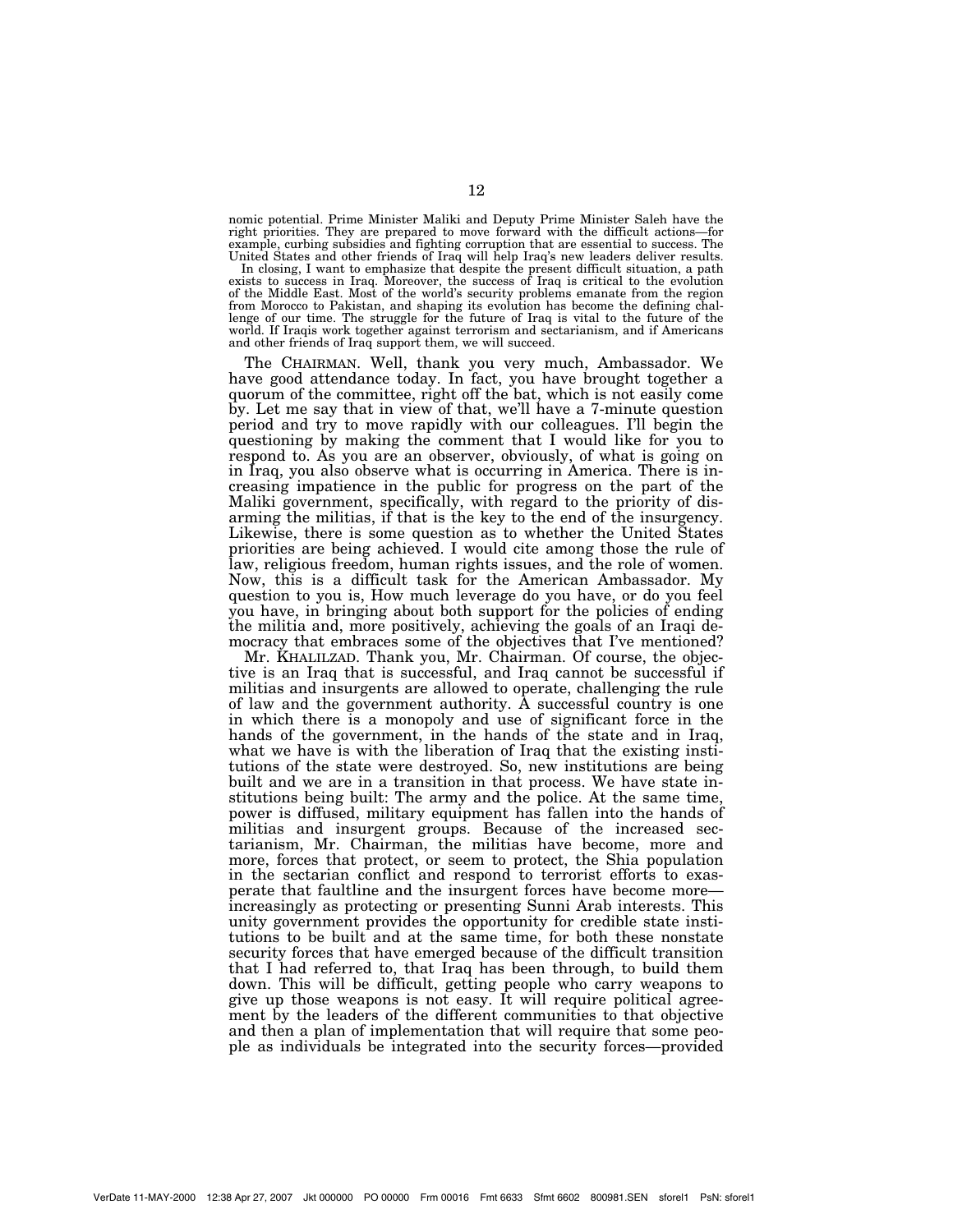they meet the criteria—while others will be reintegrated into society and be trained for jobs that are in demand in this new Iraqi economy. That will take time and the resources—there will be a requirement of resources for that reintegration, besides the political will of the Iraqi leaders and part of those resources, I hope, will come though this compact process that I mentioned in my statement and you mentioned, Mr. Chairman.

So, this is going to be a very important issue for the success of Iraq and we will work with the Iraqi Government. I have to tell you, first of all, I can assure you that the people you have in the mission there work closely together. We see ourselves as a single team, good relations with General Casey and others involved. And at the same time, I can assure you that we have very good relations, good working relationship with the Prime Minister in the new government. This is a significant, positive development. I will have the opportunity to engage and to affect things in ways that take our interests into account.

The CHAIRMAN. Mr. Ambassador, do you have a gut feeling, as someone who is as close an observer of anyone I can think of on the scene, that a predominant majority of Iraqis, quite apart from this governmental group, really want to be Iraqis? Is there a sense of being Iraqi among them that gives us some hope that those who are attempting to disrupt that process as Sunnis or Shiites or militias or what have you, finally will be subordinated? And absent that, then are those who predict civil war, or separation of the groups in the country, likely to have the last date? What is your gut feeling as to whether there is this sense of wanting to be Iraqi?

Mr. KHALILZAD. We talked in the previous question, Mr. Chairman, about state-building issues. Here you are raising a fundamental issue with regard to nation-building. Iraq is a nation but it is really a new nation, in the sense that for the first time in the history of Iraq, perhaps, at least in the modern history of Iraq, you have the people of Iraq, the community leaders, engaging with each other about what does it mean to be an Iraqi and how do they relate to each other? In the earlier periods, external imperial powers ruled Iraq. Whether it was the Ottomans or subsequently, the Brits or an internal autocrat, they determined what it meant to be an Iraqi, without full participation of all communities of Iraq. And now, for the first time, all Iraqis are participating in the elections. They have sat across the table with each other, arguing about federalism, arguing about the nature of the state, what powers should be given to what institutions, rules and procedures for decisionmaking, programs and so on.

So, I think state institutions are being built and a new Iraqi nation also is being born. These processes, as we know from the history of our own country and the history of other old lands in Europe, are not easy. I know that you stated, Mr. Chairman, that the American people are impatient—and they are entitled to be impatient. They want to see results. They want to know that we are heading in the right direction, that we know what we are doing and I certainly appreciate that. But at the same time, I urge that we be patient because the issues that the Iraqis are dealing with are difficult, complicated issues that will take time to resolve and that we need to be agile and adapt and adjust as they move for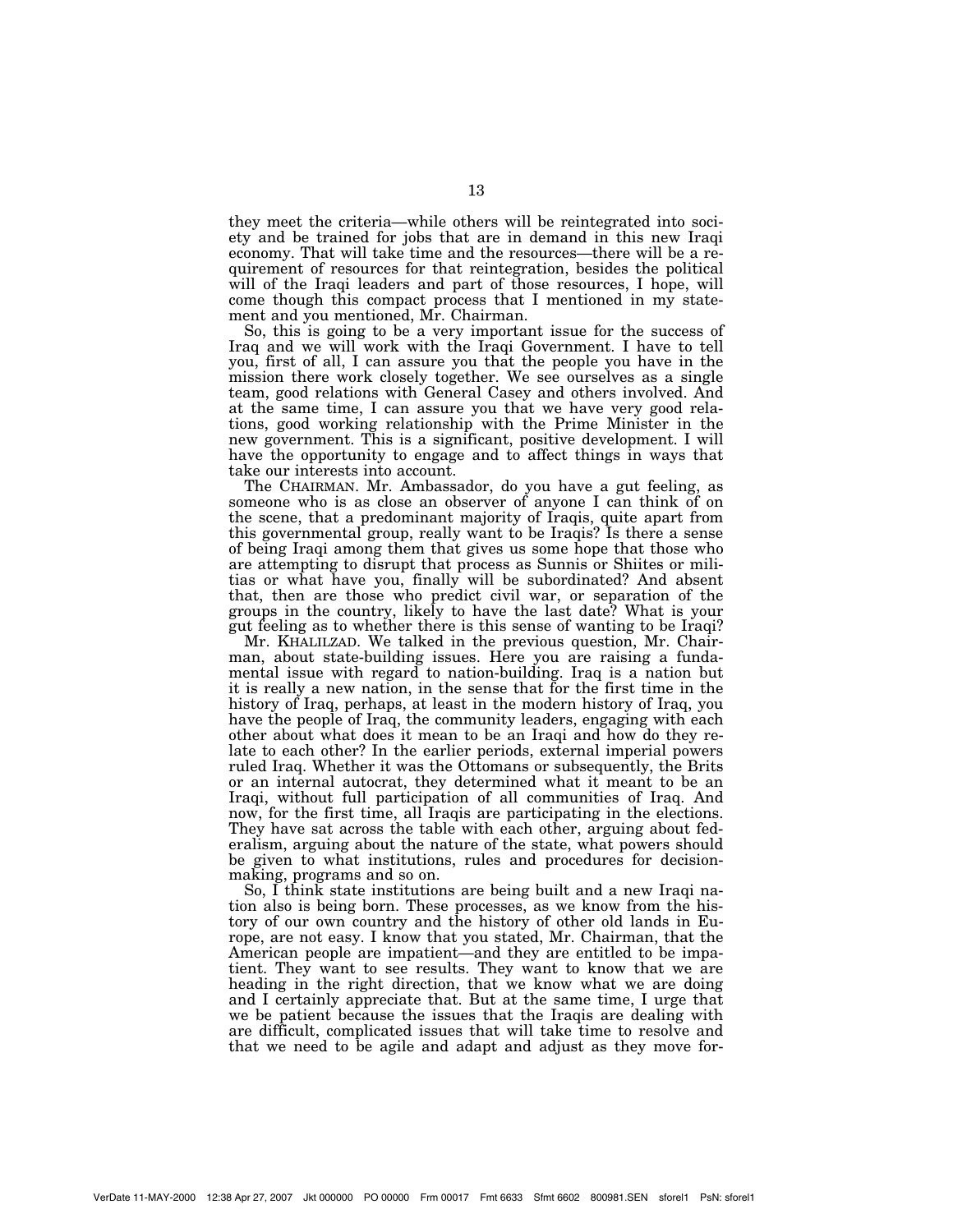ward. I believe that they are moving in the right direction, but there are also countervailing forces, both internal and regional, that will like this Iraq not to succeed.

So, in a sense, the struggle for the future of the Middle East is being fought in Iraq—we must do everything we can prudently to make sure the outcome is good for Iraqis, good for the region, and certainly good for the American people.

The CHAIRMAN. Thank you very much.

Senator Biden.

Senator BIDEN. Thank you, Mr. Chairman. As you've observed, Mr. Ambassador, there has not been much of a disagreement, if any at all, between me and the chairman on Iraq. I would just like to make two very brief, sort of opening comments, I guess. One is, I think the American people have been incredibly patient. It has been over 3 years. I can't think of another people who are in the world who would likely be as patient as our people have been. They have been, as you know better than anyone, we've expended well over 2,500 lives and thousands of injuries, billions and hundreds of billions of dollars. So I think their patience is—the reason I think their patience is running thin is that they are not sure there is a plan and staying the course. It's not political comment. That phrase doesn't look like, doesn't sound like to them that there is something new here that is going to happen.

And the second generic point that I would make is that back in December, having an opportunity to talk with you after the election, I remember us having a conversation that although the election was democratic, was it sectarian? As you know, the results you know them better than I—if I'm not mistaken, I think the conclusion, reached a month or so after, was roughly 90-plus percent of the vote was a sectarian-cast vote. So, I must tell you, count me on the skeptic side about whether or not there is a real dialog beyond the leadership about being Iraqis. When I was—my most recent trip, like the last trip, there is increasing discussion that I hear and I'm told that takes place. I'm not speaking to that many Iraqis. As you know, we can't get out of the vehicles and go into the restaurants; we can't go into the shops, because of the situation relating to security. So I don't want to exaggerate on the base of my knowledge. But speaking to people I respect, including the people I most respect after you guys over there, are the press. Our press are there. I mean they are there. They are getting shot at and killed and as you do, I know. I've watched you in Afghanistan. The first people I go to speak to are the seasoned press people. And my impression is that there is a growing identification: I'm Sunni. I'm Shia, as opposed to I'm Iraqi. So count me as a skeptic on that, which leads me to this next point.

You state in your statement that there is a need to get the country, essentially, facilities up and running, provide everything from water to hope, safety, a step outside the front door and not step into sewage in the street, et cetera. One of the things that impressed me negatively was how the void of capacity—not will, not will. I think the Iraqi people have will. I think they are desirous of changing their circumstance and, obviously, they risk and lose their lives in an attempt to do that. But I'm not sure of the extent of the capacity because of four or five decades of them having been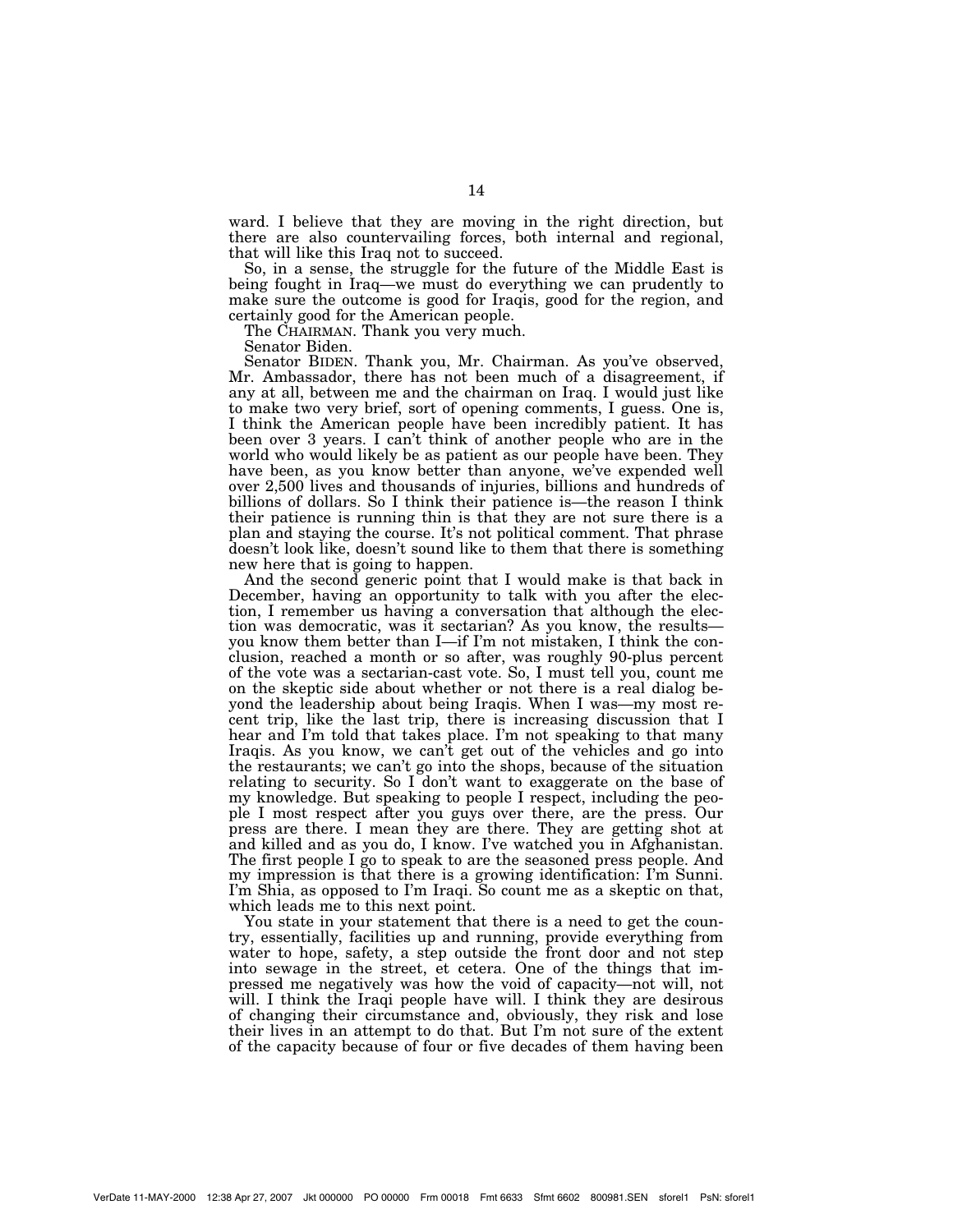given no authority, really. I'll give you one example. I can't remember what the bug literally is that ruins the date—that can ruin the date trees but there is some virus equivalent to the boll weevil and cotton and speaking to one of our senior officials who are saying they went to the Department of Agriculture and said, you know, you haven't sprayed these date trees in 4 years or 3 years or whatever. They have to be sprayed because this is both a national symbol and a future economic benefit and they're told, well no, the Iraqis have to work this out. Well, the Iraqis didn't know how to work it out. I was told they didn't know how to plan, they didn't know how to acquire the aircraft or helicopters to do it and when they did it, they didn't know how to follow onto it and finally, and maybe this particular military guy is wrong, said finally, we went ahead and sprayed the trees.

Underline the notion that something equivalent to what we have done with our military. We didn't say, let the Iraqis build their military, we brought in our single best military trainers, the best military trainers in the world who have risked their lives to actually go out and train their military. So I ask your folks, what is the plan to do the equivalent of that in training the Department of Agriculture how to get this massive capability up and running? What is the plan to get the Department of Justice actually functioning? For example, after Kosovo—you know, we went into Kosovo, as you know. A matter of fact, my son was one of the people from the Justice Department who went over there to literally teach them how to set up a criminal justice system with trained judges, et cetera and we made a significant investment. A long prelude to a short question. I ask that of your staff and they said, you know, we've changed from the Bremer model, which is we go in and just run the agency, the Ministry of Agriculture, and we have to let the Iraqis do it but we have to be more deft about doing it. I said, well what's the plan? Is there any place where you set priorities? Say look, if I were running the Department of Agriculture, these are the first five things you have to do to get it up and running, et cetera. And they said that they had, for the key ministry, clear tactics, targets, and benchmarks. I asked them and this is mainly to get this in the record, Mr. Chairman, I asked them, would you provide to the committee those actual documents that you have, which lays out the tactics, targets and benchmarks for each of those civilian agencies. So my question is, Would you speak generally to that right now and would you be willing, Mr. Ambassador, to provide to the chairman and the committee, what specifically—not generically—specifically for each of those civilian agencies, what the plan is? That is my question and my time is up.

Mr. KHALILZAD. Mr. Biden, with regard to your overall observation, as I said and I believe this very strongly, that Iraq is going through a transition. In transition, by definition, there are different elements: Elements of old; elements of new. It is good and bad and mixed. Our role, as I see it, is to strengthen what is good and to contain and weaken things that are bad. Depending on what you look at, you could come to one judgment or the other. There is certainly in the mix, sectarianism, this is a fact and the dominant issue right now. So if you look at that as an issue, certainly it is growing. But at the same time, if you look at the agreement—and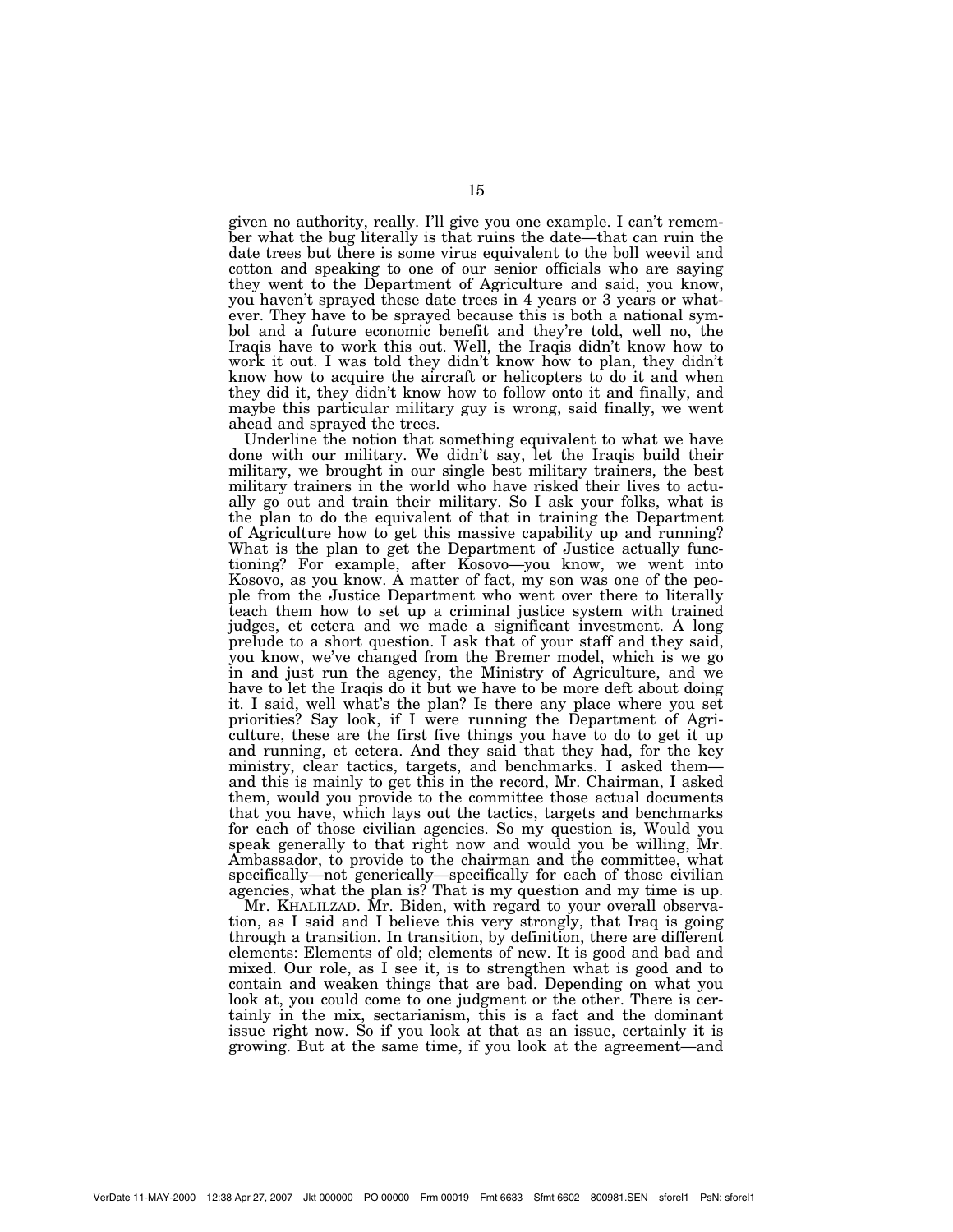I have sat through hundreds if not more meetings with Iraqi leaders in the process of negotiating, both in regard to the Constitution and with regard to the government formation. I believe that there is—you see the tendency to want to build a new Iraq with the rights of the different communities.

Senator BIDEN. I acknowledge that, Mr. Ambassador.

Mr. KHALILZAD. We see both.

Senator BIDEN. That's what I said, there are two realities. That is one of them. But there is the other reality.

Mr. KHALILZAD. We hope that the reality that I speak of will become dominant and we can contain and reverse the other reality that also exists.

With regard to the capacity of the ministries, it is very important. The model that we have embraced is to help in the short term; to help them do what needs to be done. But at the same time, build institutional capacity for self-reliance because if we do everything for them, there is the question of dependence that will develop in terms of the longer term. The American people, through you, the representatives, have been generous. We have this year about \$150 million for capacity-building; \$60 million of that will be spent in terms of short-term measures, from technical assistance, where they need computers and hardware and so forth, to hiring people that need to do the job when they can't do it, advising them in terms of planning, programming, budgeting, and the capability. We've done an overall assessment of the key ministries to see where the weaknesses are and how to deal with those weaknesses. But we do that through the Ministerial Advisory Team—MATs. Besides the immediate assistance to our MATs, and then the longer term program, which the bulk of our effort will go into—and we think that will take time to build institutional capacity to train Iraqis, building their civil service commission, building other institutions where their government officials will be trained. Due to the methods of Saddam Hussein and then the de-Baathification and the current problems of Iraq, capacity is limited in the ministries. I agree with you. It varies from ministry to ministry but we are we do have a plan and I'll be glad to-

Senator BIDEN. If you have a plan—if you will indulge me. A plan for institution-building. If I can make a terrible analogy. There are a lot of new candidates for public office in the United States. They know exactly what they think. They are very bright. They know what they want to do.

Mr. KHALILZAD. Right, right.

Senator BIDEN. But they have to bring somebody in to say, by the way, here's what you have to do.

Mr. KHALILZAD. Exactly.

Senator BIDEN. You have to have a plan to go raise money. You have to have a plan to organize within these territories—you have to have a plan—that's the institution-building.

Mr. KHALILZAD. Right.

Senator BIDEN. What is—are we laying out that plan for them, not telling them what to do, how to build an institution?

Mr. KHALILZAD. We are. As I said, this is the responsibility of the Ministry Advisory Team to develop those plans. But at the same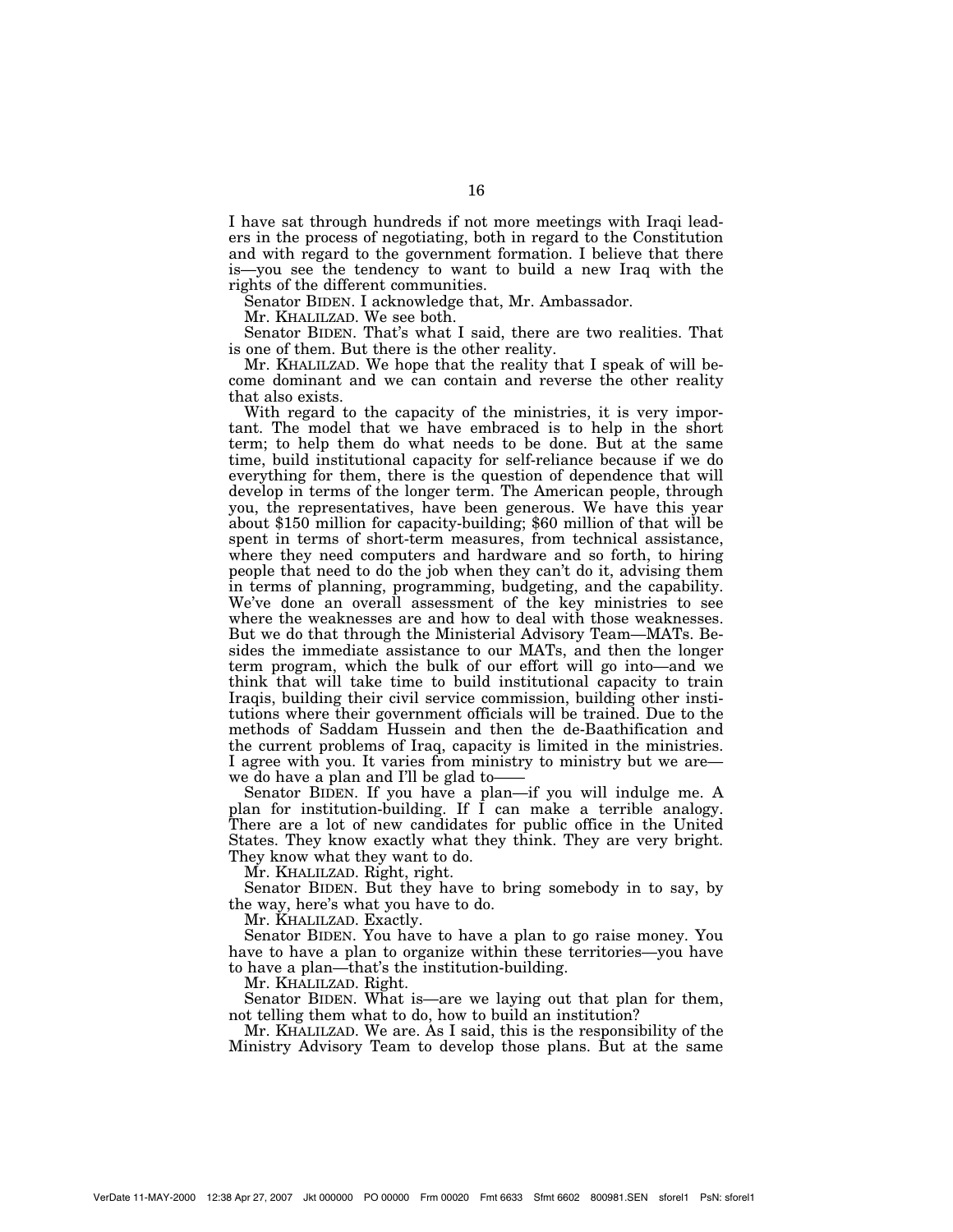time, institution-building, where Iraqi civil servants could be preened so that they can become self-reliant.

Senator BIDEN. But you'll take on board to us.

Mr. KHALILZAD. I'll take on board your request to submit our plans.

Senator BIDEN. Thank you.

The CHAIRMAN. Thank you very much, Senator Biden.

Senator Hagel.

Senator HAGEL. Mr. Chairman, thank you. Mr. Ambassador, welcome. Thank you for coming. I want to add my appreciation to what has already been noted by the chairman and Senator Biden and their recognition of our Americans who are serving in Iraq, both uniformed and nonmilitary personnel for the kind of work that they are doing, the effort that they are putting forward. You noted, Mr. Ambassador, in your remarks as did Senator Biden, that we have been in Iraq now about  $3\frac{1}{2}$  years and on the scale of conflict commitment and all that is part of the efforts that we are making and you talk about strategic vision. That represents longer, I believe, than the Korean war. We are a couple of months away from surpassing the length of World War II. Now the world is more complicated today. I think we recognize that and we do not judge threats and response to threats and challenges based on past conflicts. I recognize that. But as you opened your remarks this morning, Mr. Ambassador, with referencing tactical patience, strategic optimism, I want to go into that in some detail with the time I have and I'm going to ask you the question but I want to ask another question first. What do you mean by strategic optimism? You noted that much of the future of the Middle East is revolving around and is centered in the conflict in Iraq. I think that is certainly a central part. But I would also say that the northern and southern borders of Israel and what is going on there will have something to do with the future of the Middle East, as well as the outcome in Iran. The more bogged down we become—we are now engaged in two land wars—the more options that we take away from our arsenal of diplomacy and resources. You know that. You are a professional. You are the best we have and I really mean that. You know that. I introduced you twice to this committee and I was very proud of that. That isn't the question. The American public, occasionally, I think needs to be reminded that there is a difference, not unlike in Vietnam, when we asked our young men to sacrifice and fight and die in Vietnam. They had nothing to do with the policy. So we can question policy and ask about policy and occasionally, hopefully, put forward a contribution on policy without undermining the effort of our troops and I think occasionally, we need to remind the American public of that. Not only is that our constitutional responsibility here but it is our overall responsibility in government.

Now, you talk about—and I'll quote from your statement, ''key regional countries as well as the international community have reassessed their perspectives on the future of Iraq, with more and more coming to the view that the new government will succeed and opting to increase their nonmilitary involvement in Iraq.'' And you mention it again in your statement. But isn't it true, though, that there has been very little new international assistance provided to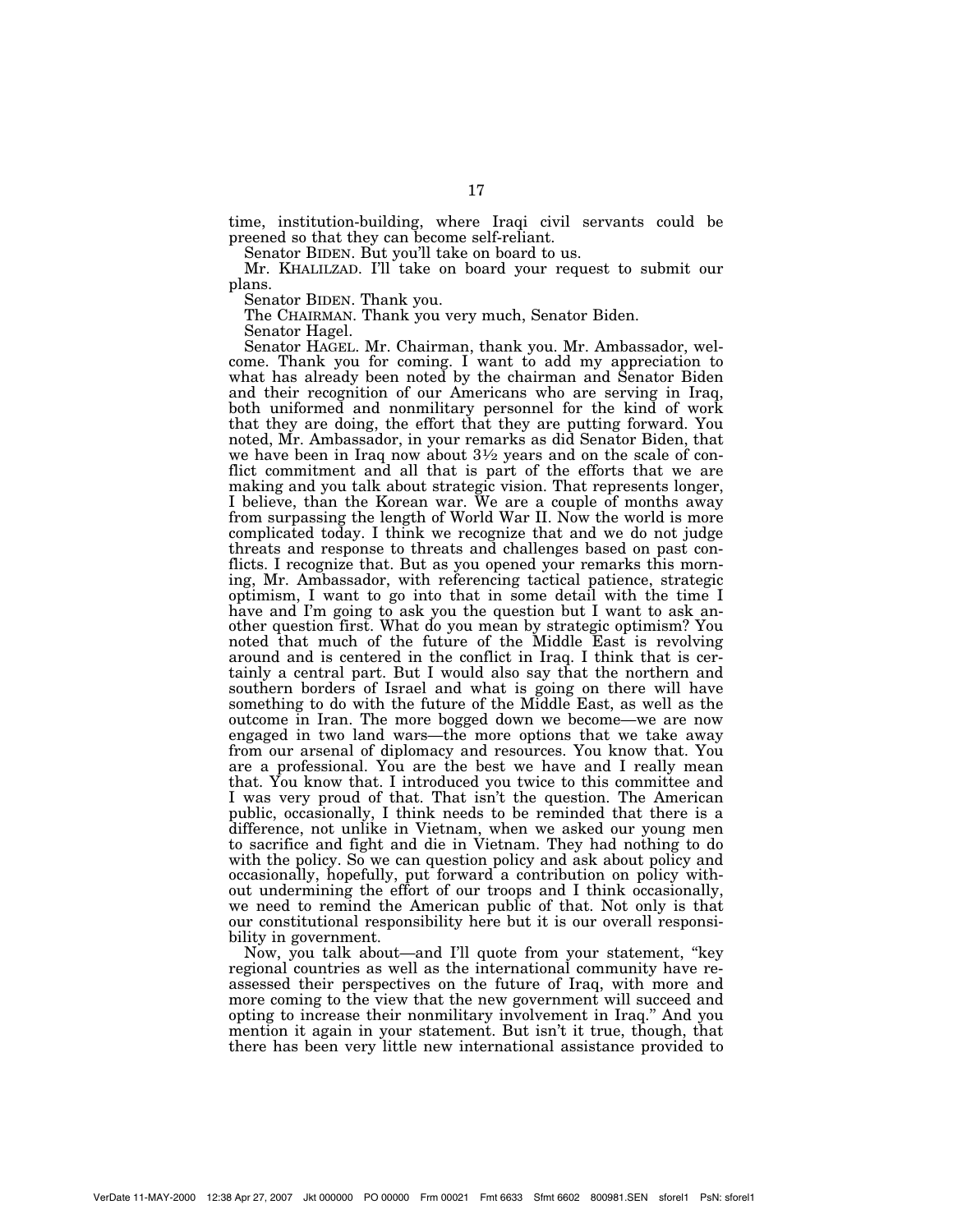Iraq in the last 6 months? If my numbers are correct and I got these from the State Department, that only \$3.5 billion has been provided out of the \$4.6 billion that has been pledged from the international community. As far as I know, it is still unclear whether the Arab League will host a conference on Iraq. Unless you have something new to talk about on that, this is a followup, as you know, from November 2005 in Cairo. As you know and has said it, as I have said it and we have had discussions about this, there will be no resolution in the Middle East without a regional understanding and a regional resolution. You have just noted that in Iraq and I completely agree. But I'm not encouraged, Mr. Ambassador, with the lack of participation and effort and commitment I see from the neighbors. I also am concerned about—I don't see any effort to bolster or increase in the military as well. The United States continues to carry the burden: The dying, the fighting, the financing. And that really kind of loops me back to your point about strategic optimism. Where is the strategic optimism when we talk about how does that translate into Iraqi governance? We have talked about magnificent progress and contributions that have been made and successes: The Constitution; a freely elected government. How does that translate into day-to-day governance, security, supporting their own country, the corruption problem, our own inspector general's report on this a couple of months ago, the Iraqi inspector general. I understand where you have to be, to a certain extent on this, but if you could answer some of those questions, because we need a clearer understanding of the specifics, of the measurements, Mr. Ambassador, of what you are talking about here.

Thank you.

Mr. KHALILZAD. Thank you, Senator Hagel. I appreciate your statement about me. With regard to strategic optimism that I talked about, my judgment is that the participation of the Sunni Arabs in the political process—they've changed from opposing this change that took place in Iraq, to embracing it and wanting to work with it. It gives me strategic hope that the different communities, the three principle communities of Iraq: The Shia Arab, the Sunni Arab, and Kurds, are now working together to deal with the problems of state- and nation-building that I referred to earlier. That was a necessary step. You couldn't get Iraq on the right trajectory if one of the three principle communities, as it was the case a year ago, opposed it. Now that has changed. It was necessary but it is not sufficient. A lot more has to happen and that's where I was referring to the tactical patience, working through the problems that exist, given this fundamental requirement, which has now been met. It required patience. Now, of course, the question of a timeline that you talked about, Senator Hagel, I believe that the issue, the challenge that we face in this part of the world, which is to encourage this region which has been dysfunctional for a long time, which is the source of many of the security problems, is more analogous in a timeline to dealing with the Soviet threat, in my view, although it is not identical. We're talking about a transformation that will take decades to achieve, not all by military means, clearly, in most cases. In this case, we do have a significant military means as part of it. But the challenge of the broader change that is needed in this region, solving regional problems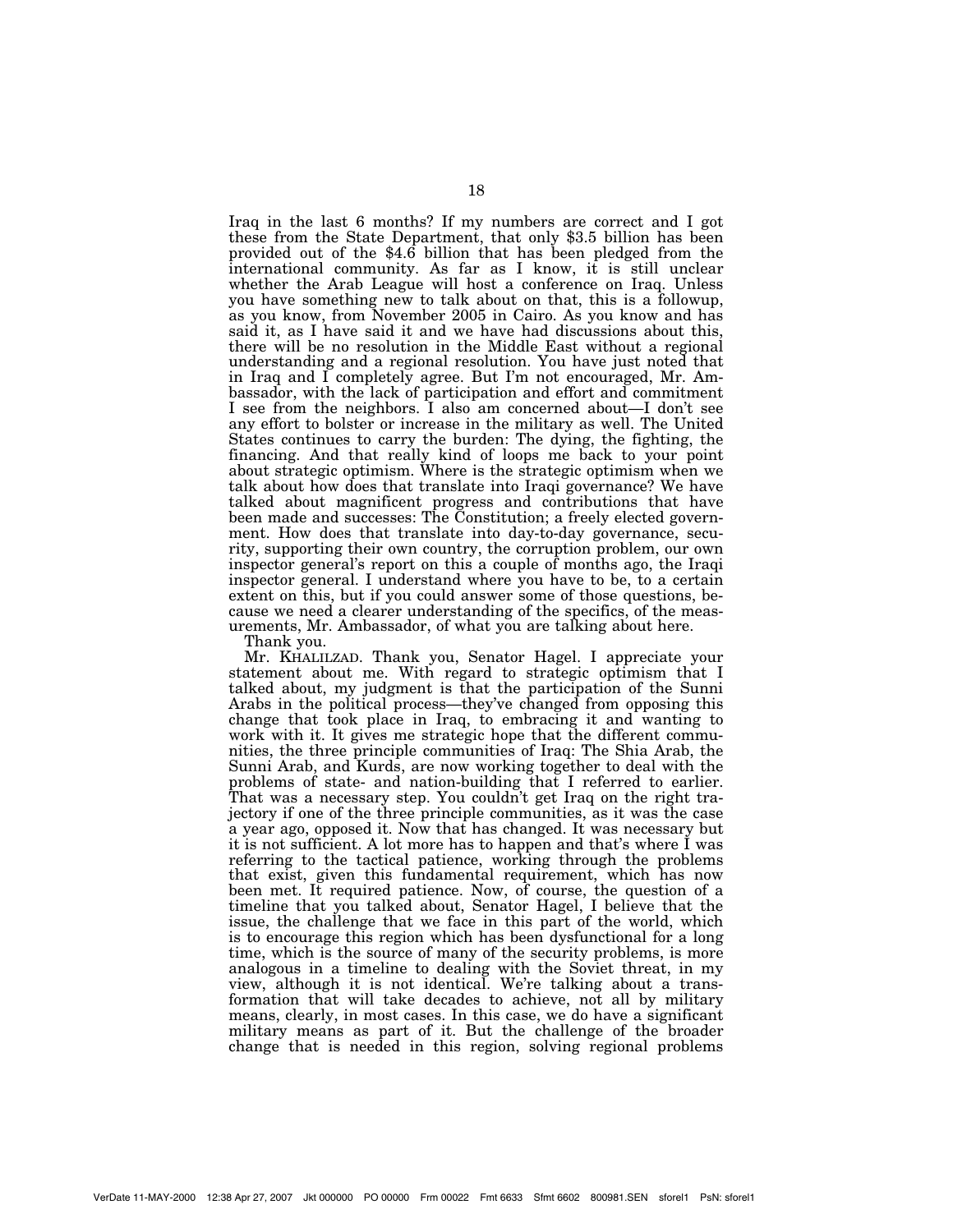such as the one that you talked about with regard to the Arab-Israel problem, talking about the evolution of Iran. It is a great people, a terrific civilization, right now, in a very difficult situation given the policies of the leadership there on some issues as well as some of the other challenges of this area. So this will take time and the outcome in Iraq will be very important in shaping where this region goes. God forbid, if we were to abandon this effort, the threat that will emanate from that possibility, from that scenario, would create, in my judgment, bigger problems than we face now. I believe that for good strategic reasons, as well as for moral reasons because we have had a role in bringing about these sets of circumstances in which Iraqis find themselves, that we can't abandon them. We need to help them stand on their own feet because it serves our strategic interests and we have a responsibility to see it through. But staying the course that Senator Biden was saying, in my view, is not doing everything exactly as you did before, adjusting as the circumstances warrant. I am not a believer in staying the course, do exactly what you did before although the circumstances would have changed.

Now, with regard to the regional situation and the international situation, your specific questions, Senator Hagel, I believe and I travel a lot in the region. I recently went to see the King of Saudi Arabia, the leadership of UAE before the Prime Minister went there. The fact that the Sunni Arabs are in, because most of the leadership of the Arab world is Sunni Arab, the fact that the Sunni Arabs are in the strategic issue that I talked about and the reconciliation plan that the Prime Minister offered, reaching out to the insurgency, had a big and positive impact in terms of how Iraq is now perceived by the Arabs—and they are willing to help. They are willing to help with the reconciliation because some of the insurgent groups are Sunnis that are still outside the political process. These countries can influence them and they are willing to facilitate meetings and encourage these people to participate in the political process. Also internationally, I believe that in the discussions that we already have had on the compact, countries that opposed this project at the beginning are now saying they want to participate. Some of their companies, particularly in the energy sector, are already reengaging because Iraq, unlike Afghanistan, has huge potential economically and the countries are beginning to sort of see how they could benefit from that and participate. Therefore, are looking for ways to enhance their engagement. So that is what I would say about the strategic level as well with regard to my regional and international assessment.

Senator HAGEL. Mr. Chairman, may I just add one thing? My staff representative noted that I said \$4.6 billion.

Mr. KHALILZAD. Right, that was \$13.5

Senator HAGEL. It is \$14.6 billion that has been pledged, but only \$3.5 billion that has been given, is my understanding and again, I received these numbers from the State Department.

Mr. KHALILZAD. That is correct.

Senator HAGEL. Which I don't think stands up very well in your efforts, all of our efforts, in trying to engage commitments and connect those to reality.

Mr. KHALILZAD. Right.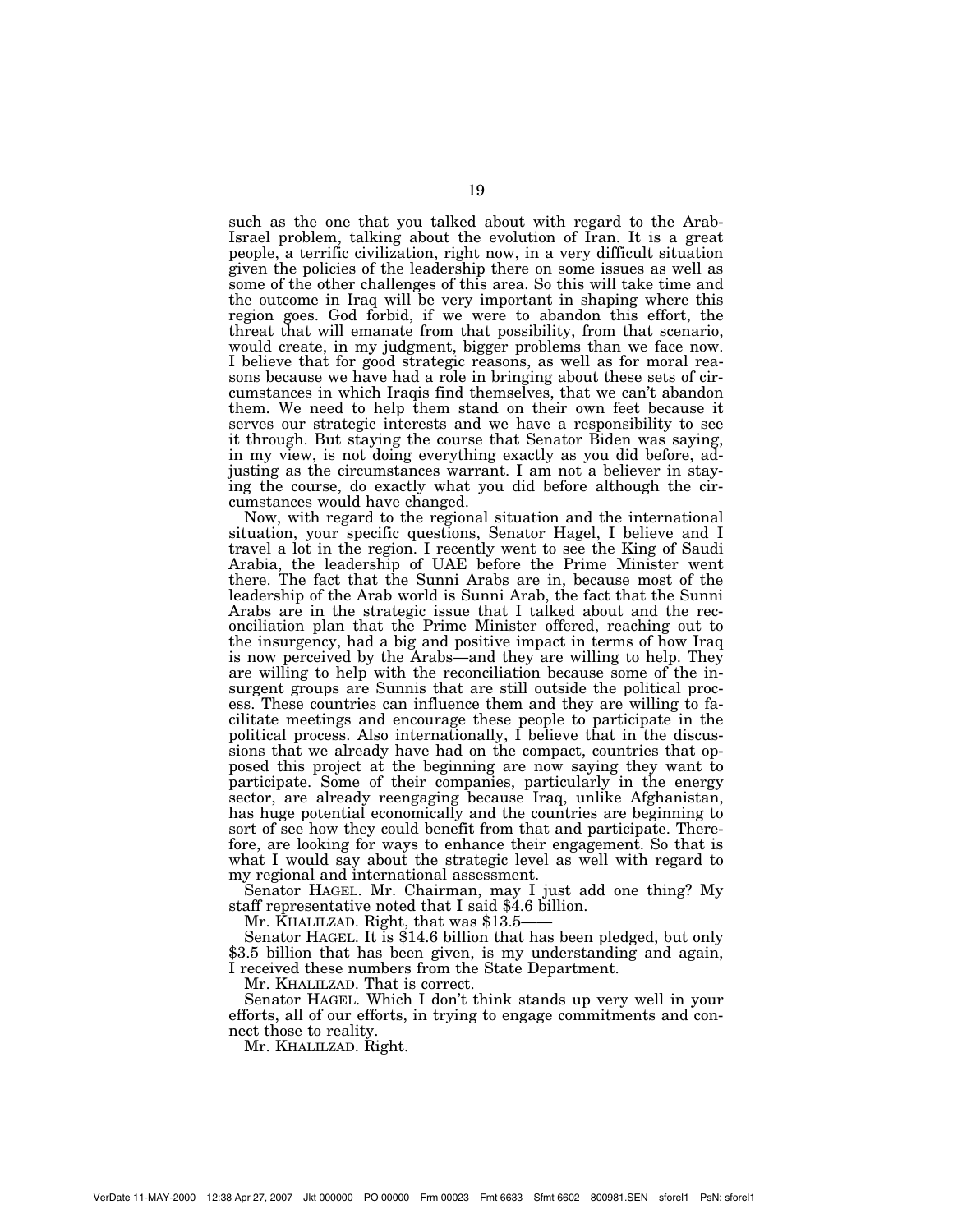Senator HAGEL. From the international community, specifically the region. Thank you.

Mr. KHALILZAD. I accept that, Mr. Hagel, that the Arab world has not forgiven back the level that some of the other countries have. Some of the pledges that you are referring to were Arab pledges that were then in Madrid, have now been delivered on and that is where I believe a change is taking place because the previous government was perceived by them as being a Shia-Kurdish government in which Sunnis were not participating. This is where I see the opportunity with this unity government that could have is likely to have, in my view, given my talks with some of them a positive effect.

Senator HAGEL. Is the Arab League going to follow up with a host meeting from the Cairo meeting last year?

Mr. KHALILZAD. The Ambassador of the Arab League in Baghdad told me that they are committed to holding a conference, that they will have a preparatory conference in Cairo. The nature of the mission has changed because when they started the initiative, the Sunni Arabs were not in the political process so they wanted to play a role in facilitating that. Since that has happened, the question is what is going to be the focus of this conference? My judgment is that it is going to probably be in support of the reconciliation part in terms of what remains of those forces that are not in. That becomes a little harder because we are talking about some insurgents and who is who. It has become a little more difficult because of who you have to reach out to. So they are doing this preparatory conference but they are committed to moving forward and we are committed, I can assure you, to helping them. We support this initiative and we will work with them.

Senator HAGEL. Thank you.

The CHAIRMAN. Thank you very much, Senator Hagel.

Senator Kerry.

Senator KERRY. Thank you, Mr. Chairman. Let me begin by saying also how much I have personally enjoyed working with you, Ambassador, with your staff and I congratulate all of you. I thank them for their service and what they are putting up with over there. That is very difficult. Also, since you are the principal representative to the troops and everybody over there, we all continually express our gratitude for their sacrifice and service. You are very skilled. But I think you are regrettably undermined by a lack of adequate central focus within the administration on some of these choices. I mean, the fact is that  $2\frac{1}{2}$ , 3 years ago, a number of us on this committee were loudly calling for this international conference. It is finally happening, too many lives later, too many limbs destroyed and lives destroyed later. I mean, it is a tragedy that that kind of international effort isn't happening more. Senator Hagel has just referred to the money not given by those countries pledged. That really goes to some of the fundamental challenges that you face now because many of those countries are Sunni and there is, I think you will agree, a reluctance playing out among them because there is only a 20-percent Sunni population in Iran and that's what the insurgency is about. So is it fair to say that we are engaged in probably the most complicated and largest na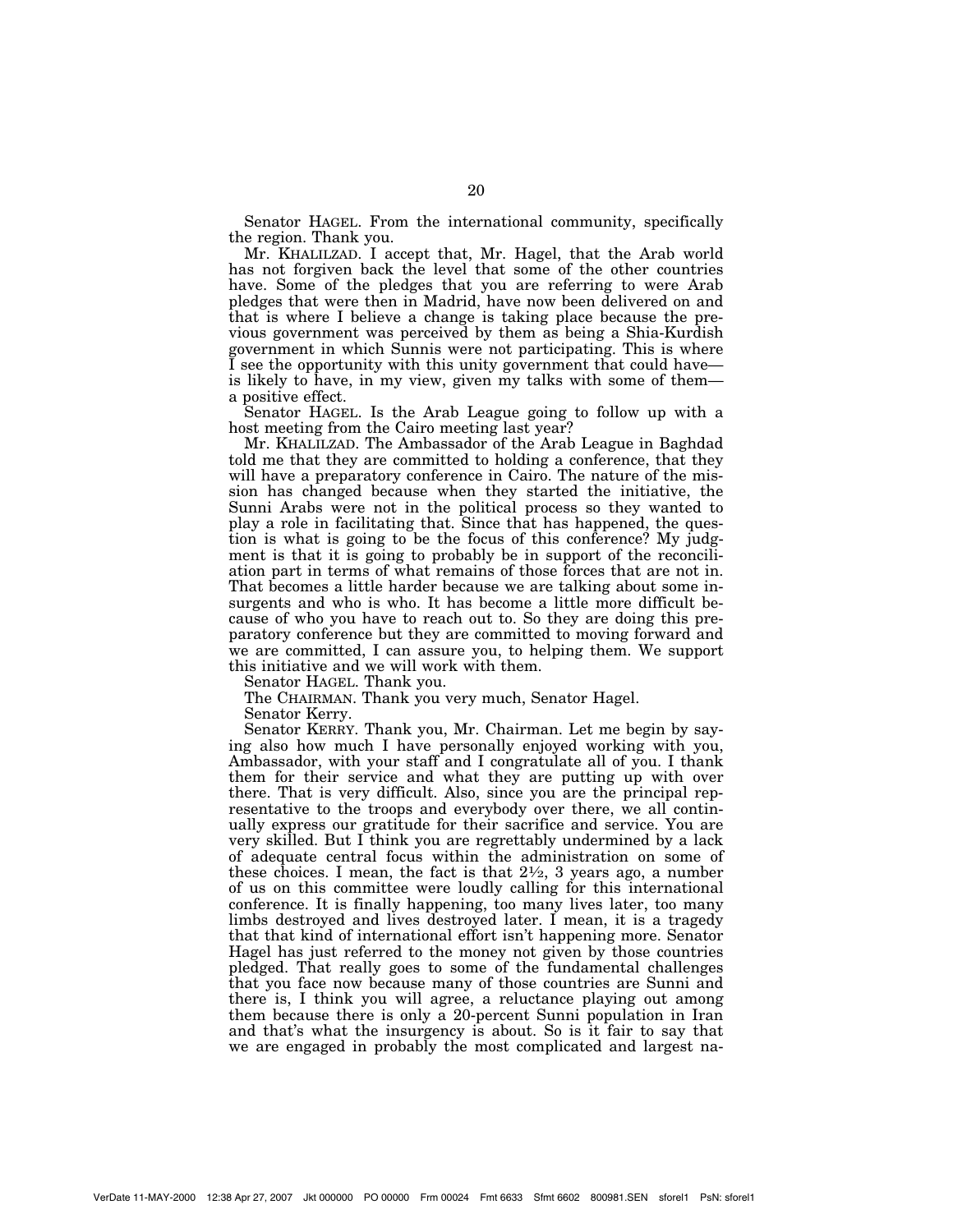tion-building experiment in the history of this country with the exception of ourselves?

Ambassador KHALILZAD. First, Senator, with regard to your broader point, I have no doubt that we have made mistakes in how we have dealt with this issue and although I don't tend to look back but rather to work with what I have to move forward, but I believe that no matter what one's view was and what one thinks about the mistakes, now that we are where we are, we need to do what we can to make this-

Senator KERRY. I understand that, Mr. Ambassador. The problem with the mistakes is that every time options have been put on the table and ignored, the situation gets more complicated. So the mistakes have to be taken into account in measuring what are our options now.

Ambassador KHALILZAD. Now, we have to know that you are right on how we got to where we are. I agree with that.

Senator KERRY. But let me speak to that for a moment. Let me just get the answer to that. Is this the most significant nationbuilding effort we've ever engaged in, except for our own?

Ambassador KHALILZAD. I believe that this is a very difficult, complicated enterprise that we have taken on. It involves statebuilding, it involves nation-building, it involves fighting terrorism—because that is an element of fighting terrorists, the global network that has also made headway in Iraq, although I believe that part of it has weakened in the past 12 months, but it is a very, very important, complicated, difficult task that we have taken on. Yes; I agree with that.

Senator KERRY. The presence of international terrorist enterprises is one of the reasons things are more complicated today in many ways, because the al-Qaeda presence, as you know, was not significant in the beginning but now is. I agree with you. I think that part of it has diminished. But let me come to the harder issues.

The number of insurgent attacks have increased from 5 per day in May 2003 to 90 per day in May 2006. The incidents of sectarian violence have increased from 5 per month in May 2003 to 250 per month in 2006. The number of Iraqis kidnapped has increased from 2 per day in May 2003 to 35 per day in May 2006. The number of civilian deaths has increased from 250 per month in 2003 to 1,500 per month in May 2006. So every indicator of violence and disorder is up. Now, on March 7 of this year, you said the potential was there for sectarian violence to become full-blown civil war. On Tuesday, you said, violence, sectarianism is now the main challenge to stability. Over 100 Iraqis have died in sectarian violence this week, including more than 50 in Baghdad alone on Tuesday. Yesterday, Haider al-Ibadi, a prominent Shiite legislator, said, ''certainly what is happening is the start of the civil war.'' Saleh al-Mutlak, a leading Sunni legislator, described the recent violence, "as the start of the civil war." Do they know something that we don't know and that we are not willing to admit?

Ambassador KHALILZAD. With regard to your overall point about the levels of violence and the ratio between different elements within that violence, the date varies depending on what baseline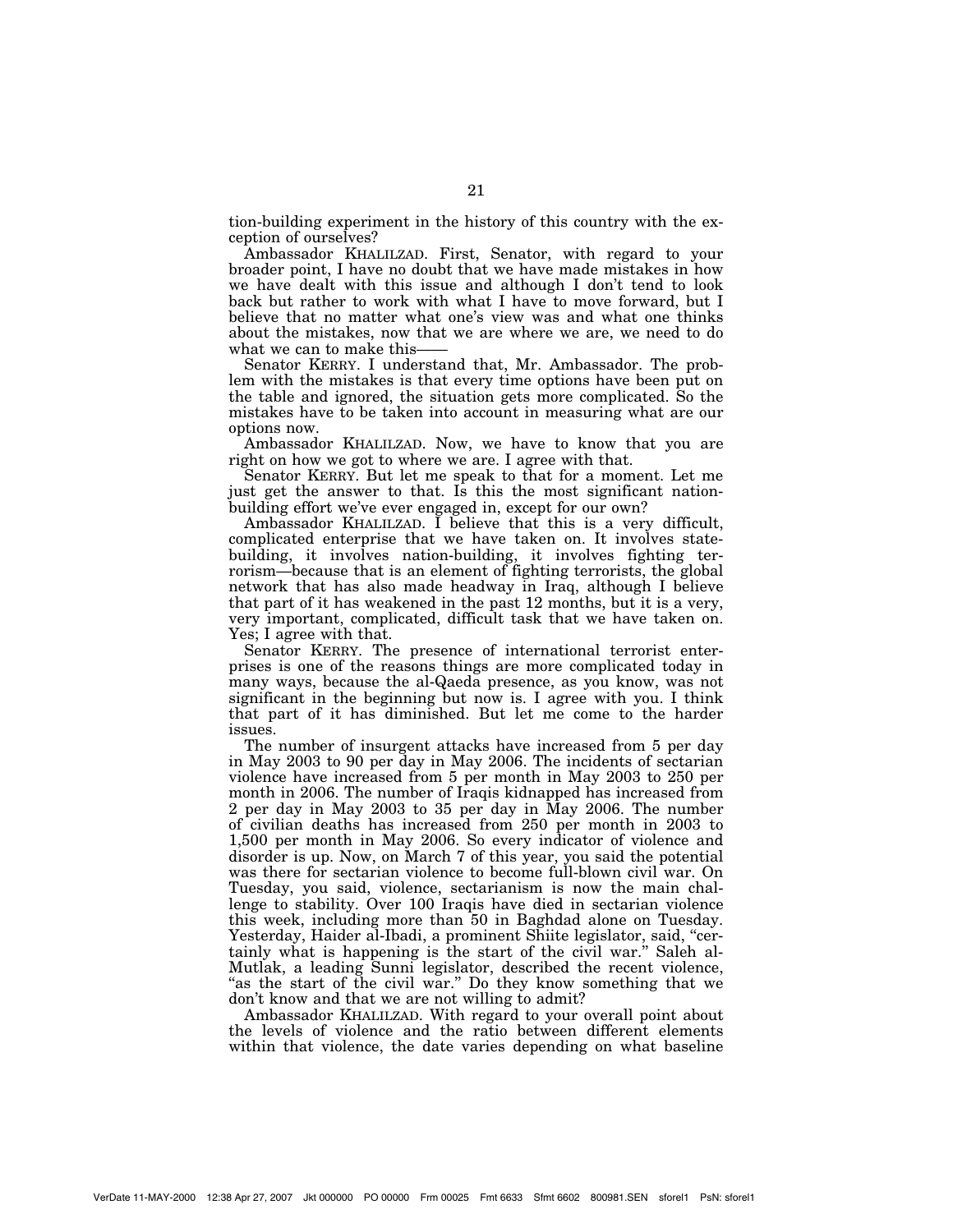one chooses. I think at times, subsequent to your baseline of 2003, there have been higher——

Senator KERRY. Sure, but come to the heart of the question. The heart of the question is, Do these leaders, these members of the government who are defining a civil war, do they see something that we are unwilling to admit?

Ambassador KHALILZAD. With regard to the point that I was making, is that I believe that the attacks on the United States and the coalition part as a proportion of the level of violence, is down has been down—and the sectarian violence has gone up, which gets us to the point of what you just said as to the bottom line. I believe that whether this is the beginning of a civil war or it is something that can be contained and reversed, only retrospectively we can judge.

Senator KERRY. But we are not judging it retrospectively because General Casey announced in the papers today that he is considering bringing troops in, in order to deal with this, put them into Baghdad because there is increasing violence.

Ambassador KHALILZAD. Right. No, I'm just——

Senator KERRY. What are our troops going to do to stop sectarian violence, when our generals have already declared that this cannot be resolved militarily, it has to be resolved politically?

Ambassador KHALILZAD. Let me say that whether we can judge that what is happening right now is the beginning of a full blown civil war, which was your question.

Senator KERRY. Let's not fight about full-blown, small-blown. It is a low-grade civil war.

Ambassador KHALILZAD. I just think that whether it is going to become a civil war or whatever the term, full-blown or not, will be something that we judge later on with regard to what happens subsequently. It will be, I think, a mistake to judge it, that this is the beginning of an overall civil war.

Senator KERRY. Let's not quibble over the descriptive term.

Ambassador KHALILZAD. OK, all right.

Senator KERRY. Let's agree that the violence is up, that there is increased sectarian violence.

Ambassador KHALILZAD. It is; I agree.

Senator KERRY. What are our troops—the heart of the question is, If you would agree it can't be resolved militarily?

Ambassador KHALILZAD. Well, I agree. I say the following, Senator Kerry, which is that in order to deal with this problem, you need both political steps and security steps.

Senator KERRY. I agree.<br>Ambassador KHALILZ KHALILZAD. You can't count on political measures

Senator KERRY. The policy of the administration has been that as the Iraqi troops are trained, we will stand down. As they stand up, we stand down.

Ambassador KHALILZAD. Right.

Senator KERRY. We are told by our general that they will be fully trained by the end of this year.

Ambassador KHALILZAD. Right.

Senator Kerry. But we're not standing down. There has been no standdown. There has been an increase in the violence.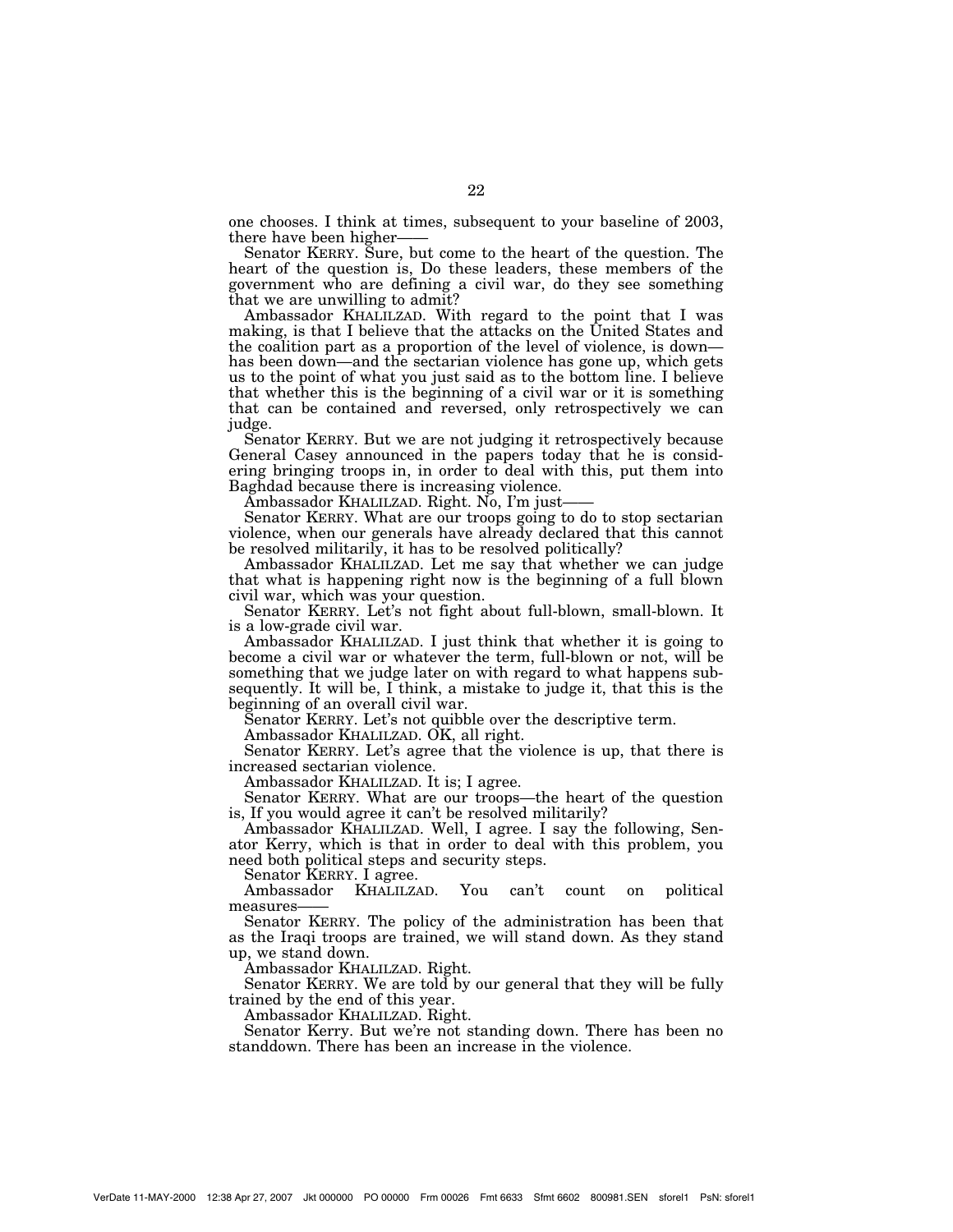Ambassador KHALILZAD. I believe the policy has to be, and I believe it is, that we want Iraq to succeed and for Iraq to stand on its own feet, to take care of its own security. But that will be—that depends on building Iraqi capacity but also on conditions. I believe that is why we have talked always about a condition-based framework and there are places that there could be adjustments downward inside Iraq, in terms of the presence. There are places, because of conditions and the help that the Iraqis need, that we may have to increase the level of our forces. But that will be calibrated and we will do constant recalibration, depending on the circumstances. But the target, the objective is an Iraq that can stand on its own feet as soon as possible.

Senator KERRY. Let me just say this, Mr. Chairman. I know my time is up. It's hard to do this in 7 minutes and get through the kind of series of questions that are important to really understanding a point. So let me, if I could just summarize quickly.

You used the word abandonment earlier and you used the word adjustment now for success. None of us who have articulated alternative policies have suggested it as an abandonment or believe it is. In fact, in the policy that the three of us sitting here proposed as an alternative in the Senate, we specifically allowed the President the discretion to leave a certain number of troops to deal with training, to fight al-Qaeda, to protect American facilities, to have an over-the-horizon capacity in order to encourage success. But there is a strong belief based on a lot of the statements of Sunni and Shia politicians themselves about how our presence attracts insurgency and increases violence. I think there are plans right now within the military to actually garrison troops, begin to move them out, to take a very different posture, which is, in effect, the policy we've prescribed. So I think using the word abandonment is the wrong way to frame what the real choice is. The question here is how do we get success? There are many people who believe that it is only by pushing the Iraqis with the same kind of deadline that required the elections, the transfer of authority, the Constitution, all of which they met—with your pressure, I may add—that's the only way to really affect the kind of transition necessary.

Ambassador KHALILZAD. While I am in complete agreement with you, Senator Kerry, that we need to keep the pressure on the Iraqis to take on more responsibility, to deliver, to do the right thing. I appreciate the sentiment behind some of the efforts and I don't dismiss the utility of those efforts. So to the extent to which efforts to encourage self-reliance is the motive that is welcome. But the extent to which signals abandonment, undermine confidence, I think that will be counterproductive to our goal.

Senator KERRY. So you don't believe that General Casey in making a recommendation for a timetable for withdrawal has undermined the effort, do you?

Ambassador KHALILZAD. I don't believe that General Casey has recommended a timetable for withdrawal.

Senator KERRY. He made a presentation to the Pentagon with respect to plans.

Ambassador KHALILZAD. You know the Pentagon and I have worked—you know, I used to head the planning and policy shop there. We have a lot of plans and then adjustments are made as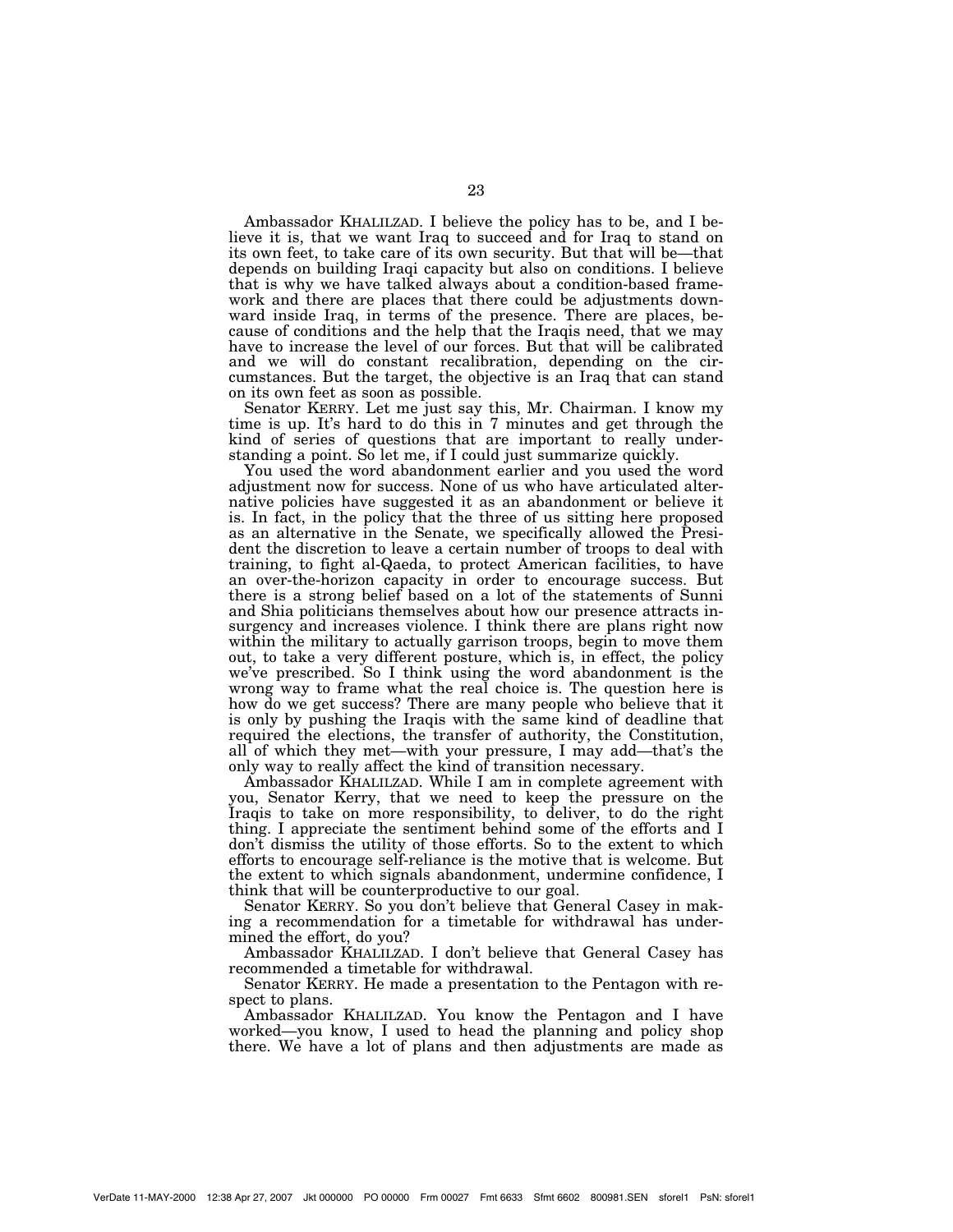the plans are reviewed. There has been no discussion yet with the Iraqi Government, on the way forward. When I get back, we will form a joint committee.

Senator KERRY. But that is specifically to talk about withdrawal of troops.

Ambassador KHALILZAD. But the conditions today—

Senator KERRY. I understand.

Ambassador KHALILZAD [continuing]. Today, for example, a whole province was turned over to the Iraqis, the province of al-Muthanna. They are taking the lead in terms of security for that province. So there will not be as much requirements as there was before. But in Baghdad, I believe now, we have a requirement for additional capability to bring down the level of violence. So there will be adjustments and we have to remain flexible with the goal, with the intent to bring the level of U.S. forces down and to get Iraqis to take on more and more responsibility.

Senator KERRY. But I am confident you would agree that when the Iraqi National Security Advisor, Mr. al-Rubaie wrote in the Washington Post a few weeks ago, that there already is an unofficial roadmap for foreign troop reduction that will eventually lead to a total withdrawal of U.S. troops, he was not undermining his own government, was he?

Ambassador KHALILZAD. No. I believe that all Iraqis, or most Iraqis, let me say, would like the foreign troops to go out. We would like the troops to come out but if you ask Iraqis, do you want them out now or in 6 months, I think you will get—the overwhelming answer will be no.

Senator KERRY. But our plans wouldn't do that. I just want it clear, our plan didn't do that.

Ambassador KHALILZAD. No; I'm not saying that.

Senator KERRY. So we should take the word abandonment off the table. We should leave the word success on the table. Different words.

Thank you.

The CHAIRMAN. Well, thank you very much, Senator Kerry. Let me just note for the record that the Chair has allowed questioning that has gone beyond 7 minutes on both sides, and in two cases by doubling the 7 minutes, but it has been a good dialog. At the same time, in fairness to all Senators, to the extent that Senators can keep their remarks within the time, that would be very helpful. I'll call now upon Senator Chafee, and in fact, will turn over the chair to Senator Chafee because a vote has been declared. Some of us may vote and come back. The next Democratic Senator would then be the candidate for questions after you, sir.

Senator CHAFEE [presiding]. Thank you very much, Mr. Chairman. Welcome, Ambassador. I think we all agree, as you have said, that we've embarked on a complex and difficult mission here and, in fact, that complex and difficult mission has cost over 2,500 American lives, many thousands of Iraqi lives, hundreds of billions of dollars, American dollars, and a whole new generation of veterans with very serious needs and of course, all the horrors that come with war, whether it is Abu Ghraib or Adetha. Where is this all taking us? In your last paragraph of your prepared statement, you say the success of Iraq is critical to the evolution of the Middle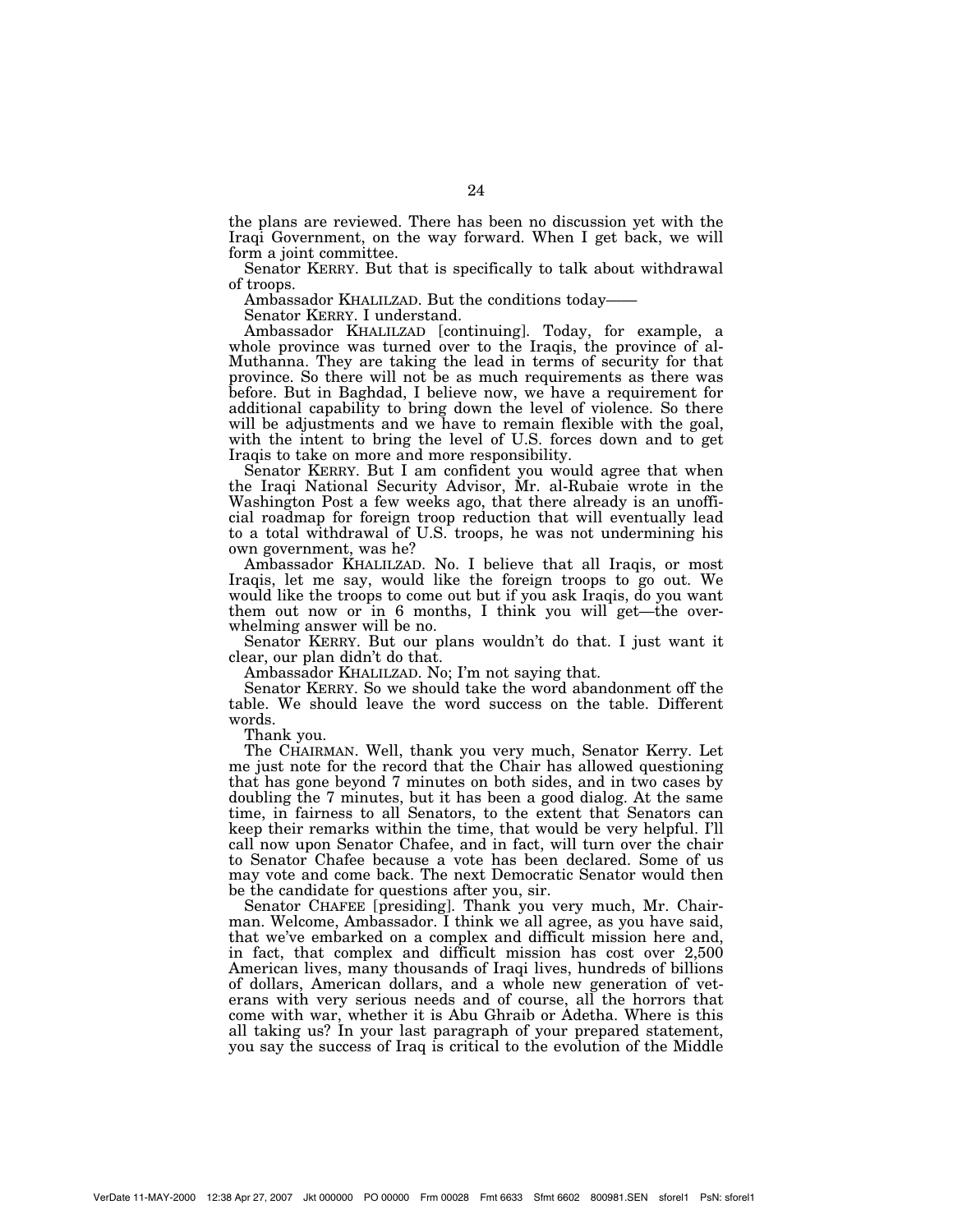East and then you say with very proactive words that ''shaping its evolution'' is the defining challenge of our time. So what is the evolution of the Middle East and how do you reconcile it with the facts, the vision with the facts and the facts being warfare in Gaza, warfare now in southern Lebanon, the threat of nuclear weapons in Iran and a very, very difficult and complex situation in Iraq, what is the evolution?

Ambassador KHALILZAD. Sir, the very reasons that you mentioned, the nuclear issue in Iran, what Senator Hagel mentioned with regard to the Israel-Palestine issues, with regard to the rise of extremism that produces terror, the lack of adequate progress in terms of building stable, democratic societies, are the reasons for why I call and I think many others have called this, the future of this region at the present time, the principle challenge for our strategy, for our national interests, for the future of the world. As was the European balance of power in the earlier centuries, whether you go to the 19th century, 20th century, how the Europeans related to each other and there were, obviously, complexities at that time, that the balance of power for a while, kept the peace and it didn't work and we had to come in twice, with huge sacrifices on the part of the American people, to restore order in the world, to put the world on the right trajectory. And now Europe is heading in the right direction and the same thing happened in Asia, of course. But now, for reasons that you talked about and the reason of the September 11 attack, this region is the issue that we confront although there are other issues and I don't want to diminish their importance. This requires a very patient, long-term strategy that not only deals with immediate crises, and the kind that we are seeing in Gaza or the kind we are seeing with the nuclear issue with Iran, but deals with the longer term, the underlying challenges with regard to education, with regard to building a civil society, with regard to building the infrastructure of modern states and societies. It is going to take time. For a while, we ignored these issues because we had other priorities.

Senator CHAFEE. Mr. Ambassador, can you be a little more specific on what the evolution, what the vision is for the Middle East?

Ambassador KHALILZAD. The vision? Well, the vision is what people everywhere want. What we are talking about in the Middle East is not that something different for them. People everywhere want to live in security. People everywhere want to have the ability to feed their kids, to-

Senator CHAFEE. We're not doing very well. Mr. Ambassador, we're not doing very well, if that is-

Ambassador KHALILZAD [continuing]. But if we weren't doing very well, then we wouldn't have the-

Senator CHAFEE. Security?

Ambassador KHALILZAD. If we were doing very well, then there wouldn't be a challenge any more. So this will be a success and a celebration. The reason we are talking the way we are is precisely because the region is not doing very well. What are the options, therefore? Is the option——

Senator CHAFFEE. One option, in your words, was that this was similar to the Soviet threat. You said that this morning.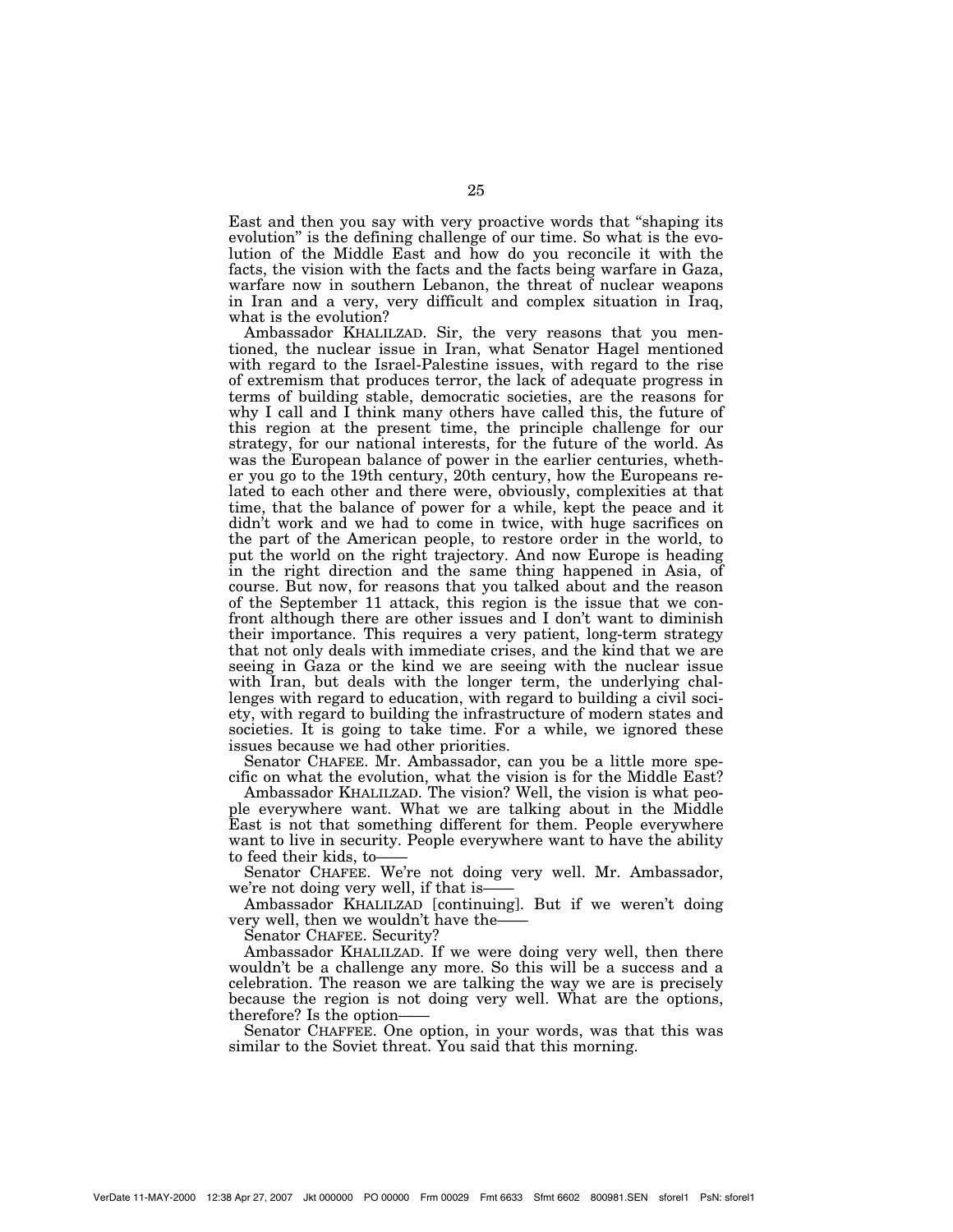Ambassador KHALILZAD. In terms of defining an issue. Well, of course, it is a unique-

Senator CHAFEE. What were the lessons of dealing with the Soviet threat? It was the cold war. It was containment, it was avoiding of conflict at every possible opportunity and wait out and allow new generations to come along.

Ambassador KHALILZAD. Sure, right.

Senator CHAFEE. We threw that model out the window and we're suffering the consequences. If this is your vision, this is your initiative, defend it.

Ambassador KHALILZAD. I would say that when I referred to the European balance of power as the defining issue of an earlier era, the Soviet challenge being the defining challenge of much of the 20th century, that this is the most—I meant it in the sense of the most significant challenge that we face. Clearly, both in terms of what the challenge is and how you deal with it is different. I mean, we didn't apply the Soviet model of containment when we were dealing with the balance of power problems of Europe. The instruments were different, the means were different, the threat posed was different and here, the means will differ. Military was the instrument in Afghanistan because of the 9/11 attack, so we had to go get rid of the regime in Afghanistan. But in other places, the military isn't going to be the instrument. It will rely more on encouraging reform, political participation, buildup of civil society, reform of education systems and so on. So we need a grand strategy that has the different elements in it. I am not the person at this point with the responsibility to elaborate and detail, for each country of the region and the specific mix of things ought to be because I am, as you know, rather preoccupied with one country, Iraq, and that is quite sufficient to keep me preoccupied but I believe that when we think about Iraq, we need to know that there is this bigger context in which Iraq is playing out.

Senator CHAFEE. Would you say that what is happening—I know this is, you're, as you just said, preoccupied with Iraq, but what is happening in Gaza and now in southern Lebanon, is that going according to plan?

Ambassador KHALILZAD. I do not believe that if you are talking about our plans, that what is going on there and Gaza and in southern Lebanon, would have been according to our plan; no. But we're not the only players. Others are also players. They have their plans. And the question is, Do we acquiesce to their plans or do we keep working on our plan for a positive vision for a positive future for the region? This is a multiplayer, complicated process, the struggle for the future of this region and nation, a region with lots of faultlines. It will not be easy, but yet, given the nature of the world that we are in, the trust that we faithfully cannot, but in my judgment, my recommendation for your consideration is to do what we can to increase the prospect for it to go in the right direction.

Senator CHAFEE. In this vision, back to as you said, shaping the evolution of the Middle East—these are your words—do you honestly foresee a permanent presence, a military presence in the Middle East, an American military presence in the Middle East?

Ambassador KHALILZAD. Those are decisions that, of course, are way above my pay grade but certainly, I think the military is an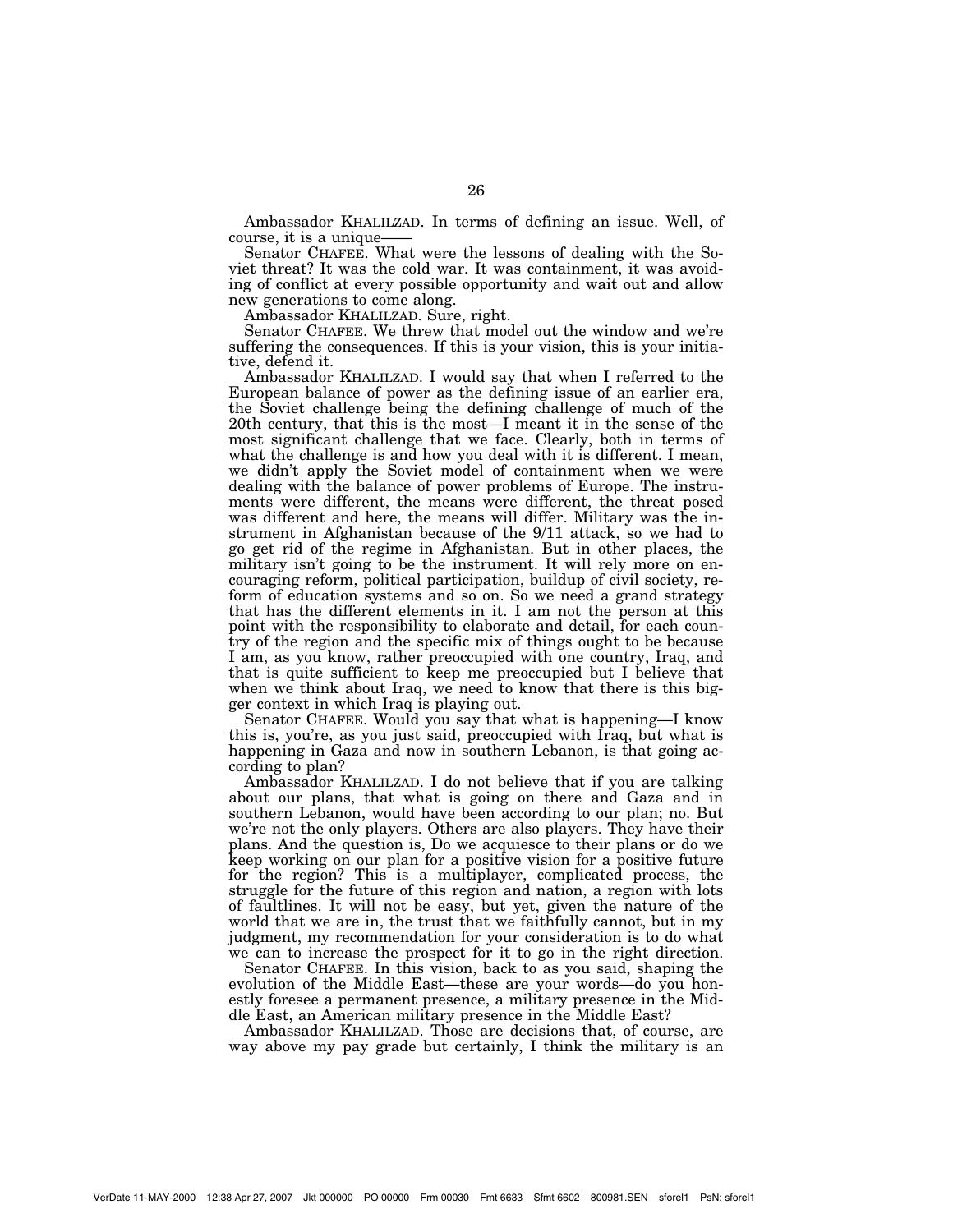element of our strategies. It has got to be, to deal with the problems. How we configure our military posture to deal with the problems of the region as an element in an overall strategy, I'll leave it to the Pentagon planners and to the Secretary of Defense.

Senator CHAFEE. Seeing as I am holding the microphone, I'll continue until another Senator comes back and then go vote myself. I believe Tuesday you gave a speech to the Center for Strategic and International Studies. Is that right?

Ambassador KHALILZAD. Yes; I did.

Senator CHAFEE. And in that speech, I think you've made some similar comments this morning, also, about Syria and Iran. In that speech to the CSIS, you said that if Iran persists in its unhelpful actions, the Iraqi Government, as well as the United States and other friends of Iraq, will need to consider necessary measures to deny Tehran the ability to undertake destabilizing policies. So back to the reshaping of the Middle East, what do you have in mind there? With that sentence?

Ambassador KHALILZAD. This is about reshaping Iran and policies in Iraq. I had a very specific issue in mind and that is, Senator, that Iran is pursing a two-track approach to Iraq. On the one hand, it has good state-to-state relations with the new Government of Iraq. But in addition, it is using its Quds forces, which is part of its Revolutionary Guards, as well as its intelligence and some surrogates in Iraq, to attack coalition forces to support militias. We discussed earlier the problem of militias for the success of Iraq. And what I was saying is that unless Iran abandons this second prong of its policy that is unhelpful to Iraq and to the coalition, and the Iraqi Government recognizes this, together with the Iraqi Government, we have to take steps to deal with that challenge. That was my intent, that we are cognizant of the second element and we are thinking, together with the Iraqi Government, what to do about it. We are considering options if Iran persists.

Senator CHAFEE. You led off that answer by saying there are some positive elements of the relationship between Iran and the Government of Iraq.

Ambassador KHALILZAD. I agree with that. As I said, it is a twotrack approach and I was referring to the second track.

Senator CHAFEE. Are we working to—on the first track—to make that stronger?

Ambassador KHALILZAD. As you know, we did make an offer earlier on, to talk to the Iranians about the situation in Iraq and to have the opportunity to express our concerns with regard to the second track and to also express to them that we do not seek a hostile relationship between Iran and Iraq. They are neighbors. We want a good relationship between neighboring states in that region. Our goal has been an Iraq that set peace internally and in terms of the region, unlike Saddam, who went to war against Iran at a huge cost to both countries and Kuwait was a source of huge insecurity for the region. That is not the goal. Our goal is an Iraq that is both internally secure and has peaceful relations with its neighbors. For various reasons in terms of timing, those discussions did not take place. Now the focus is clearly in terms of a dialog with Iran on the nuclear issue and we'll see how things evolve from here forward. But I would not rule out that—and there are appropriate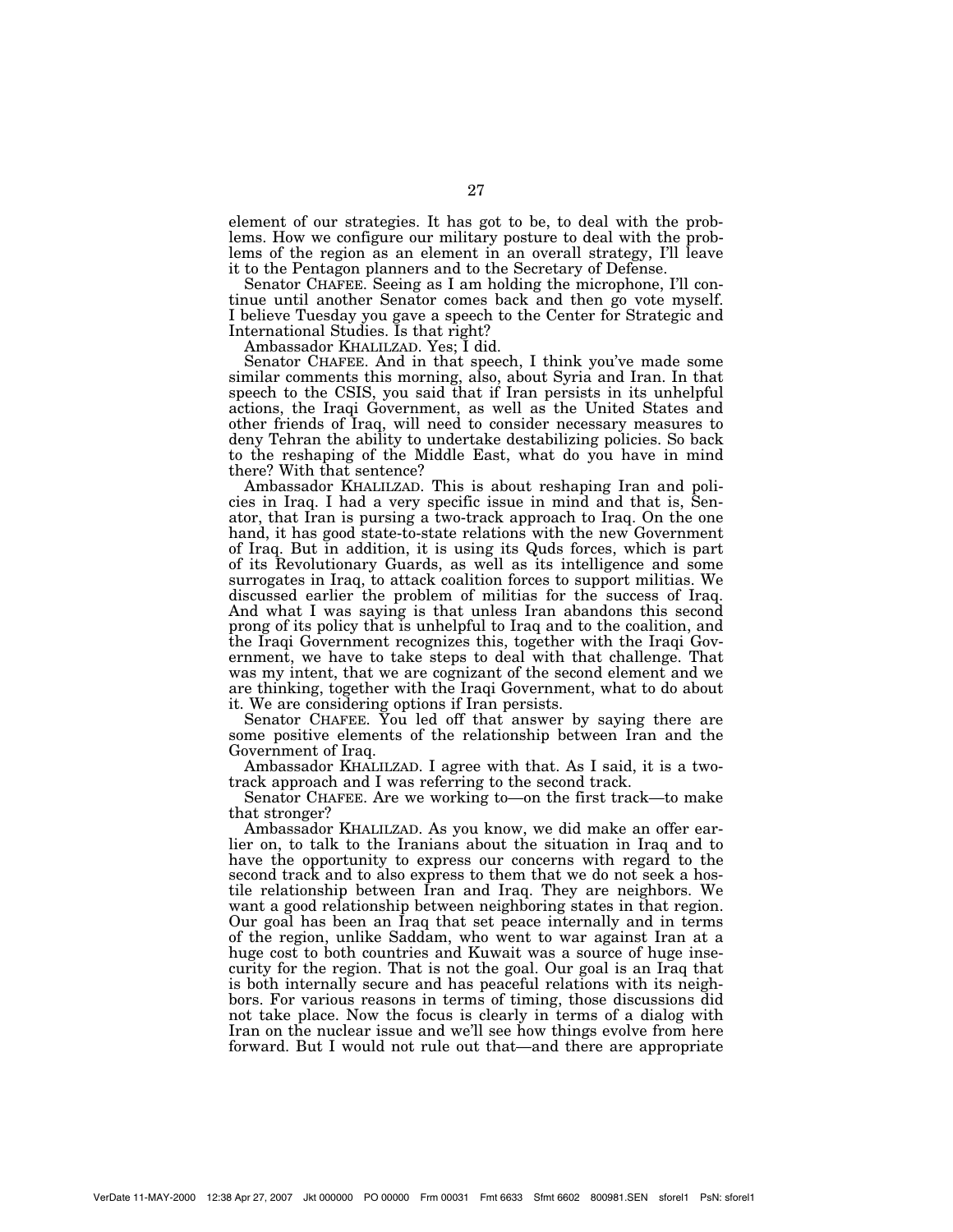circumstances that we will go back to an engagement on the Iraqi situation.

Senator CHAFEE. Thank you, Mr. Ambassador, for all your service.

Ambassador KHALILZAD. Thank you, sir.

The CHAIRMAN [presiding]. Thank you very much, Senator Chafee.

Senator Boxer.

Senator BOXER. Thank you very much, Mr. Ambassador. Thank you for your service. As I said when I supported you when you came before this committee, I also thanked your family at that time and I continue to do that. My trip to Iraq was a harrowing experience and fortunately, there was no particular incident. So you are facing this uncertainty every minute when you are there and I just want to say thank you for your service.

During your confirmation hearing, you expressed confidence that Irag's sectarian divisions could be overcome and you still exhibit that confidence. At your confirmation hearing, you said, ''there is a lot to build on to foster a focus on a united Iraq, an Iraq that brings the Iraqi people together rather than splits them apart based on ethnicity and sectarianism.'' Now, since you made that statement, incidents of sectarian violence have risen from 5 per month to 250 per month and you questioned the database. I'll put it in the record, Mr. Chairman, this is the Brookings Institution so this is solid data.

The CHAIRMAN. It is placed in the record.

[The Brookings Institution information submitted by Senator Boxer follows:]

| Categories                                                         | May 2003       | May 2004 | May 2005 | May 2006      |
|--------------------------------------------------------------------|----------------|----------|----------|---------------|
|                                                                    | 250            | 1.000    | 1.000    | 1,500         |
|                                                                    | 0              | 9        | 36       | 56            |
|                                                                    | $\overline{c}$ | 10       | 25       | 35            |
|                                                                    | 75             | 51       | 60       | 30            |
| Iraqi police officers and soldiers in top two readiness tiers (out |                |          |          |               |
|                                                                    | 0              | 0        | 20,000   | 60,000        |
|                                                                    | 37             | 80       | 77       | 68            |
|                                                                    | 4              | 4        | 8        | 10            |
|                                                                    | 10             | 65       | 259      | 149           |
|                                                                    | 150/23         | 138/24   | 138/23   | 132/20        |
|                                                                    | 3.000          | 15,000   | 16,000   | 20,000        |
|                                                                    | 100            | 500      | 1,000    | 1,500         |
|                                                                    | 5              | 53       | 70       | 90            |
|                                                                    | 5              | 10       | 20       | 250           |
|                                                                    | 5              | 7        | 10       | $\mathcal{R}$ |
| Oil production (millions of barrels per day; prewar: 2.5)          | 0.3            | 1.9      | 2.1      | 2.1           |
| Household fuel supplies (as percentage of estimated need; gas-     |                |          |          |               |
|                                                                    | 10             | 73       | 93       | 83            |
| Average electric power from official grid (in megawatts; prewar:   |                |          |          |               |
|                                                                    | 500            | 3,900    | 3.700    | 3,800         |
| Telephone subscribers (in millions; prewar: 0.8)                   | 0.8            | 1.2      | 3.5      | 7.5           |
|                                                                    | 550            | 1,000    | 1.075    | 1,100         |
| Eligible Iraqis voting freely in last election (percent)           | $\Omega$       | 0        | 58       | 77            |
| Actionable intelligence tips from Iragi civilians                  | 100            | 300      | 1.700    | 4,400         |

## THE STATE OF IRAQ: AN UPDATE

Senator BOXER. Just yesterday, a gunman abducted two dozen Shiites from a bus station northeast of Baghdad, took them to a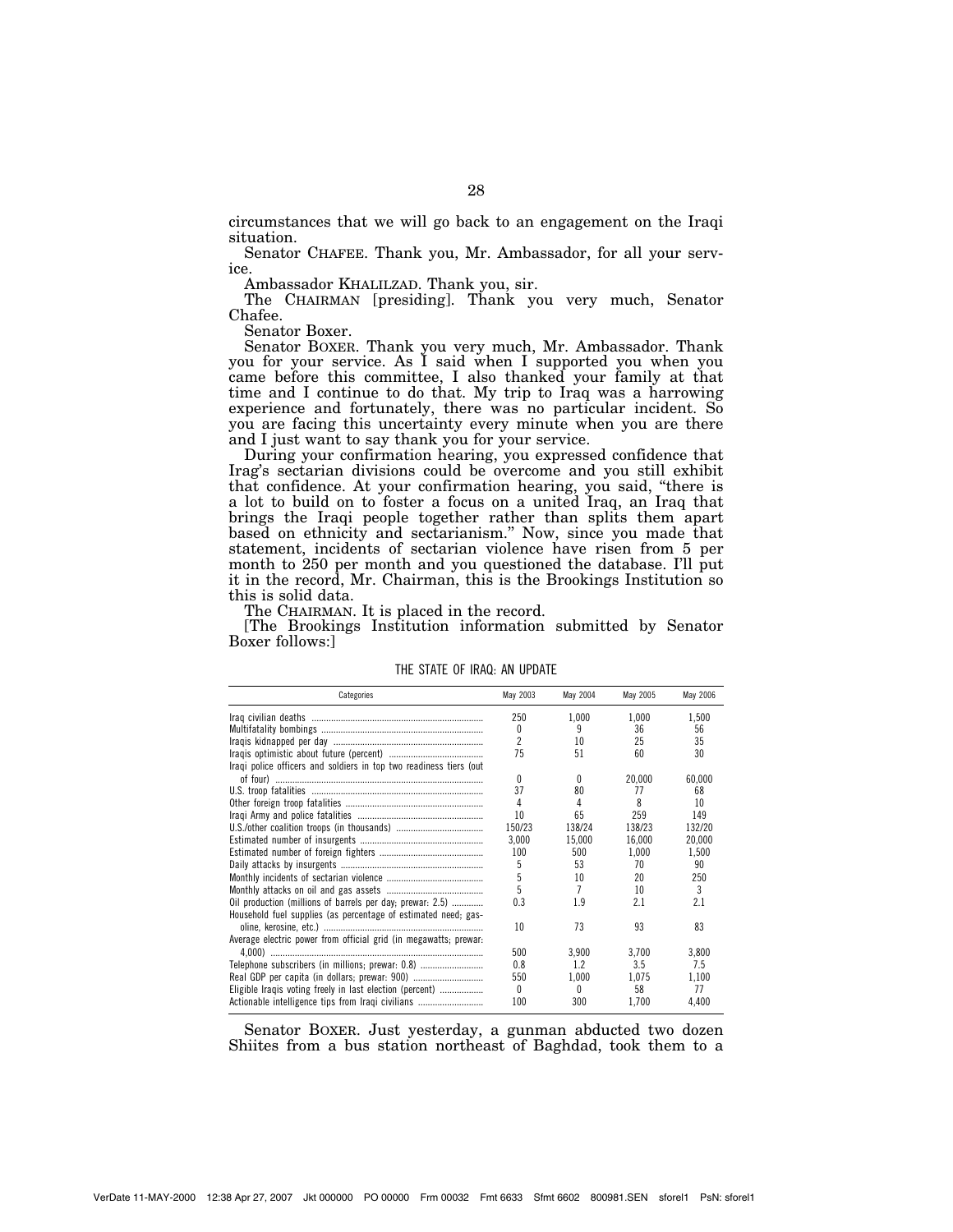nearby village and killed most of them. According to the French press, they were blindfolded and shot with their hands tied behind them. This latest tragedy comes just days after masked Shiite militiamen stormed through Baghdad, killing more than 40 Sunnis.

Now last month, a cable was sent from your Embassy in Baghdad—it had your name on it, doesn't mean you wrote it—it had your name on it and it was printed in the American press. It is titled, ''Snapshots From the Office, Public Affairs Staff Show Strains of Social Discord.'' This cable describes how life has deteriorated for Iraqi nationals who work for you at the Embassy. I want to read just a few passages. ''An Arab newspaper editor told us he is preparing an extensive survey of ethnic cleansing, which he said is taking place in almost every Iraqi province, as political parties and their militias are seemingly engaged in tit-for-tat reprisals all over Iraq.'' Continuing to quote this cable, ''two of our three female employees report stepped-up harassment beginning in mid-May. Some groups are pushing women to cover even their face, a step not taken in Iran, even at its most conservative.'' Continuing the cable, ''personal safety depends on good relations with the neighborhood governments who barricade streets and ward off outsiders. The central government is not relevant. Even local Leuchars have been displaced or coopted by militias. People no longer trust most neighbors.'

So this is a very sickening report from the people who work for you. But even as the situation in Iraq worsens, the administration continually refuses to acknowledge the reality and let me give you an example, Mr. Ambassador, and I want to thank Senator Feingold for allowing me to precede him. I want to just show this very interesting juxtaposition of stories in yesterday's Post. Page A–10 contained the following descriptions of the views you expressed in a speech at the Center for Strategic and International Studies, just 2 days ago. You said, Sunnis generally—and you've said this today—have undergone a tectonic shift in their views about the new government and are increasingly turning away from the insurgency. Many are now considering the pursuit of their goals by means other than violence. But three columns away, in a separate article on Iraq, you are directly refuted by a Sunni legislator. I mean, you're saying the Sunnis have this great shift. This is what the Sunni legislator says and I'm reading from the story: Saleh al-Mutlak, a leading Sunni legislator, said the sectarian rivalries are tearing apart the 7-week-old government of Prime Minister Nouri al-Maliki. ''This is a hopeless government. It has not done one good thing since it started and things are getting worse, not better,'' he said. "The Parliament cannot reach practical solutions because their minds are concerned only with their sect and not the interests of the nation. It looks like this government is going to collapse very soon." A Shiite legislator in the same article say, "Certainly what is happening is the start of a civil war.''

And so how do you square your far rosier view with these Iraqis? I want to say, who should the American people believe? Let me tell you what my constituents believe, for the most part. Not all, but a strong majority. They think we ought to have a timetable to get out. We won the war. Our soldiers won the war. Everything they were asked to do they did, and now it is up to the Iraqi people.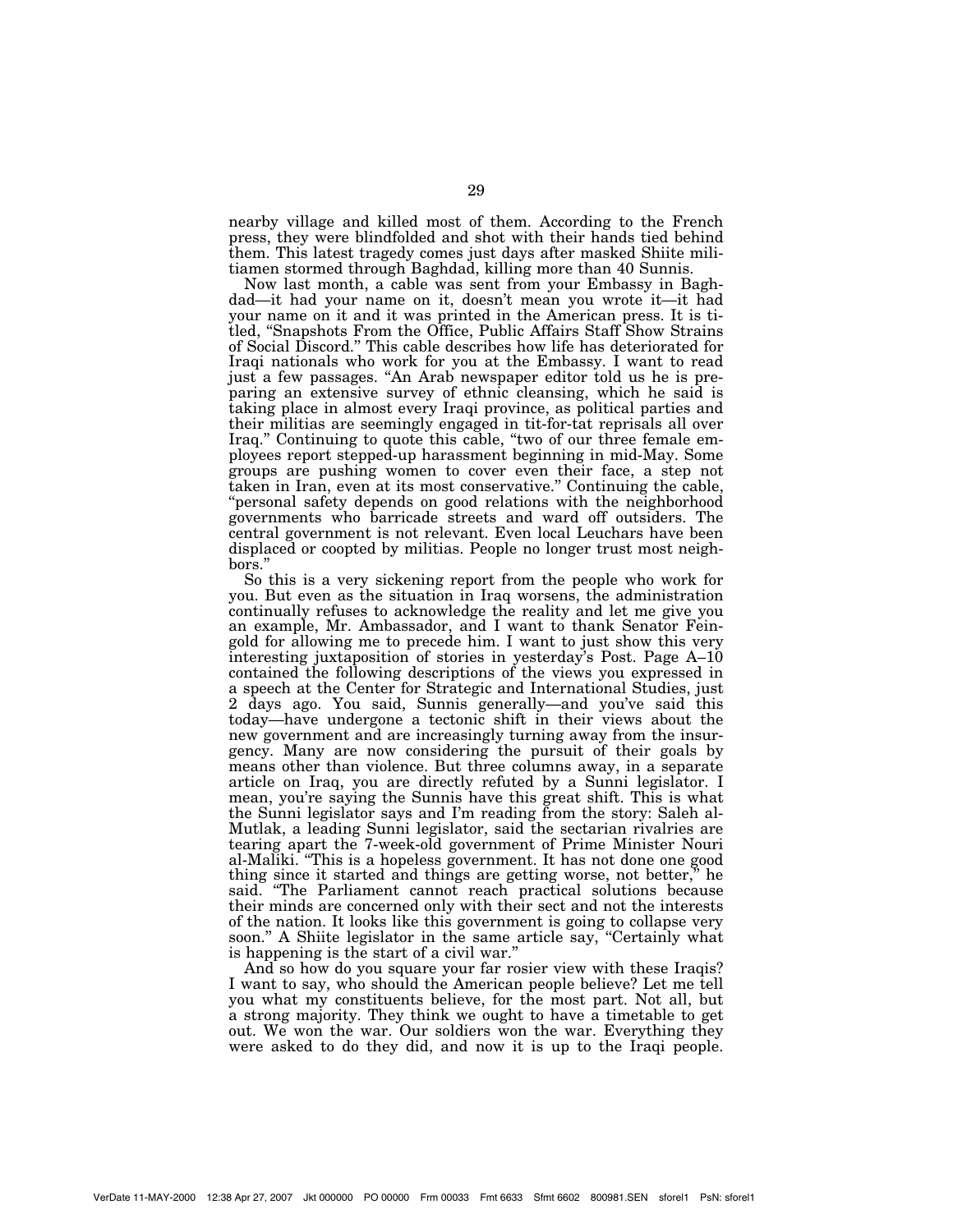That's what they think. I don't know, you come here with a rosy view and by the way, you're the best of them. You're the most direct of them. But you come here with a far rosier view than the Iraqis, than the legislators, who Senator Kerry quoted, and I'm quoting, and then let's look at what the Iraqi people think. Again, the Brookings Institution, only 30 percent of them are now optimistic, where a couple of years ago, 70 percent of them were optimistic.

So how do you square your view and who should the people in America believe? They're smart. Should they believe this administration that went into this war without a plan and is struggling every day to figure out another mission or should they believe the Iraqi people? By the way, a vast majority say that things will get better if there is a timetable for America's withdrawal.

Ambassador KHALILZAD. Senator, I have tried to level with the American people and with the Congress. I call it as I see it. Sometimes it gets me in trouble with people I work for. But the situation is as I described. There could be, obviously, honorable differences of view, an honest difference of view in terms of the assessment. I don't rule that out. My judgment is, as I've said in CSIS speeches, I said today, that sectarianism has become the dominant problem. But at the same time, the fact of the unity government, the fact that Sunnis were not in the political process a year ago, did not vote in that election, now, they've voted in the last election, as proportional to their numbers or negotiated with the government, a program to which they agree, a key part of which was a reconciliation, which the government has taken. I believe to these successes that terrorists have adapted, Senator Boxer, by focusing more on sectarian conflict. Sectarian conflict is a faultline that is being exploited.

Senator BOXER. Let me just stop you here, if I can.

Ambassador KHALILZAD. Let me say, let me say something on Mr. Mutlak. Mr. Mutlak is an opposition politician and we know about politics when you are in the opposition. He is not part of the government so I am not surprised by an opposition politician judging the government the way he did.

Senator BOXER. OK, are you surprised by the fact that 87 percent of the Iraqi people want to see us have a timeline? Are you surprised about that?

Ambassador KHALILZAD. I believe that the vast majority of the Iraqi people would like the American coalition forces to leave. But the vast majority of the Iraqi people also do not want the United States to leave immediately.

Senator BOXER. OK, well, we're not talking about—we're talking about a timetable, which is a big issue around this place and 87 percent say things will get better if there is a timetable put out. Let me, because my time is up and I've talked to the chairman. I promised him. I will just ask one more quick question here because I've written two letters to Secretary Rumsfeld, asking for a plan in the event of a full scale civil war. Now, the Pentagon has not provided that plan and instead refers me to the so-called National Strategy for Victory in Iraq. On Tuesday, the GAO called the Bush administration's Iraq strategy inadequate and poorly planned. Now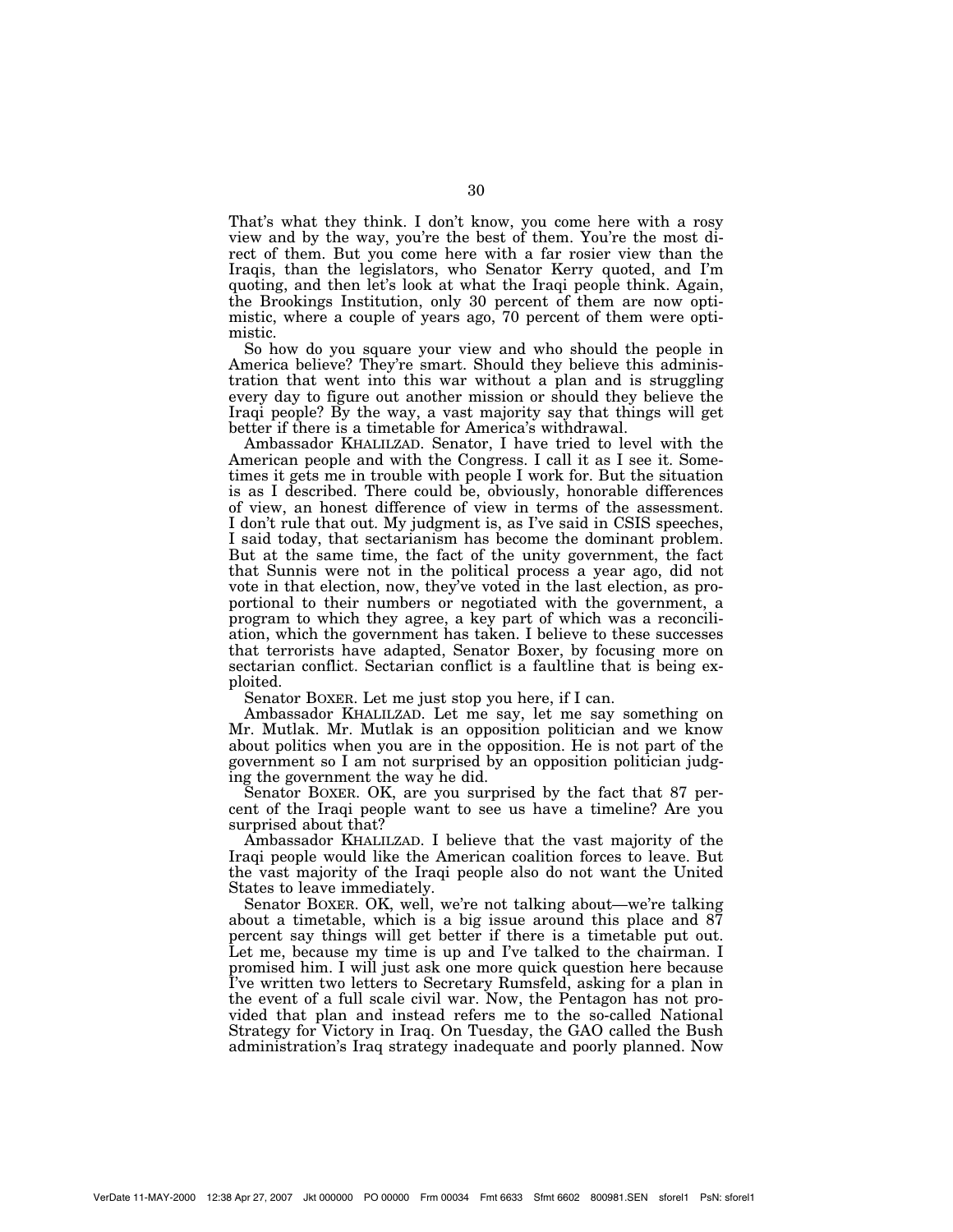we've seen your cable, which I am sure you didn't write but had your name on it.

Ambassador KHALILZAD. No, no, I stand behind that cable.

Senator BOXER. That's fine. The cable in which-

Ambassador KHALILZAD. I salute the courage of the Iraqis who work with us in the difficult circumstances. They come every day to the Embassy and work.

Senator BOXER. I agree. They are very weary.

Ambassador KHALILZAD. That cable was a factual cable that I stand behind.

Senator BOXER. Well, I so appreciate that because that cable tells a story that the American people aren't hearing about what it is really like. But in that cable, a few of your Iraqi staff members asked what provisions would be made for them if you had to evacuate. So your Iraqi staff clearly believes a full scale civil war is a real possibility. So what I want to ask you is this: Since you have said we are not going to stay where we're not wanted—you've said that—since 87 percent of the people in Iraqi want to see a plan for withdrawal, I'll tell you—and since your own people are saying, what are we going to do if there is full-scale civil war? Since you said there is a tectonic shift in the views in sight of the Sunnis and the leading Sunni legislator says it is a hopeless situation, will you please, for me, send me something that explains what are our contingencies if there is a full-blown civil war, because Rumsfeld won't get it to me. They send me on a journey through some plan that the GAO says is inadequate. Will you let me know? You don't have to answer it now. What are our plans for a contingency if there is a full-blown civil war or however you want to phrase it, call it?

Ambassador KHALILZAD. We are doing everything we can with the Iraqi Government, Senator Boxer, to prevent a civil war, to bring sectarian violence down. I have talked about that.

Senator BOXER. I'm not asking you that. I believe that so much. My question is, Will you send me what your contingency plans are? Your own staff is saying, what are the contingency plans and while we're at it, will you also give me your assurance that our military will not be handed over to the Iraqi Government to face any type of trial, because these are people who have already said they are going to give—they are considering amnesty for those who cut off the heads of our soldiers. I'm not turning a soldier over to them. I assume you agree with that.

Ambassador KHALILZAD. Sustained ethno-sectarian violence is the greatest threat to security and stability in Iraq. The violence in Iraq is terrible and regrettable, but it is not a civil war. The United States is doing all it can to support the Iraqi Government's initiatives to reduce the violence. This support is wide-ranging, from military support such as for the Iraqi-led and Coalition Forces-supported Baghdad Security Plan, to assistance for reconstruction and to improve essential services, to political encouragement of PM Maliki's national reconciliation efforts and the deepening of democracy and the rule of law.

All Department of State overseas facilities maintain a post-specific emergency action plan detailing the planned responses to a wide range of emergency situations. An evacuation plan is a standard chapter within these emergency action plans. U.S. Embassy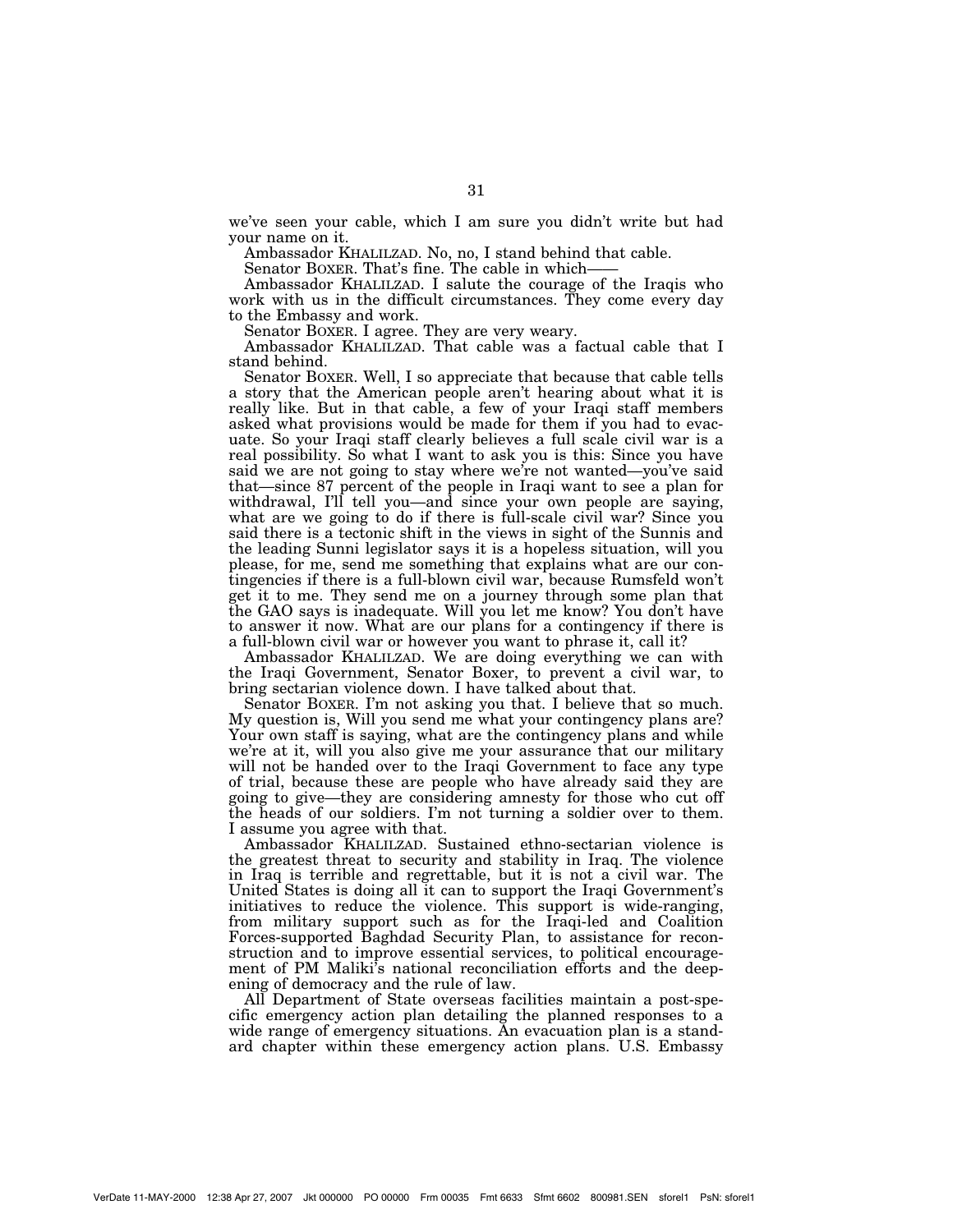Baghdad maintains such an emergency action plan. Those aspects of the emergency action plan that deal with our contingency plans under various levels of violence are classified. As such, I am not in a position to discuss this in an open session. I can assure you, however that we are working hard to avoid a situation in which we would need to implement such a plan.

Senator BOXER. I would like a more detailed answer. That's not a good enough answer for me. Could you give me an answer in writing on this, how you feel about turning our soldiers over-

Ambassador KHALILZAD. Under the existing framework, U.S. forces are subject to the exclusive jurisdiction of the United States, consistent with longstanding U.S. policy of maximizing U.S. jurisdiction over our forces abroad. As issues have arisen, we have worked with the Prime Minister to address his concerns and we will continue to do so. I know that General Casey is absolutely committed to his forces acting appropriately. Any allegations of unethical or criminal behavior will be investigated and any servicemembers found to have committed violations will be held accountable. If the Prime Minister wants to know about particular cases, we are certainly open to discussions on that.

We're not going to turn our soldiers over to the Iraqis. I would like to give that answer very clearly.

Senator BOXER. That is a good, clear answer and you're going to send me something about-

Ambassador KHALILZAD. I will talk about the amnesty issue but turning over—certainly we will not turn over American soldiers. We have an agreement with Iraq on this issue, under the U.N. resolution, under the rules put in place by CPA.

Senator BOXER. But the Prime Minister wants to take another look at that agreement.

Ambassador KHALILZAD. Oh, we will. We are perfectly willing to discuss with the Prime Minister his concerns about the issue. If he believes that the American soldiers who violated the law, the Law of War, policy and rules of the United States, that they will go Scot free, he is wrong. They are prosecuted. The law is applied. If he wants to know what rule Iraqis can plan for in terms of getting informed about the different stages of particular cases, we certainly are open to a dialog and suggestions with him on that. But with regard to the turning over of the American soldiers to the Iraqis; no.

Senator BOXER. OK.

The CHAIRMAN. Thank you very much, Senator Boxer.

Senator Feingold.

Senator FEINGOLD. Thank you, Mr. Chairman. Thank you, Mr. Ambassador, for coming to testify in front of the committee. I know you are really busy and I hope that you know that all of us appreciate the incredibly hard work that you and the men and women who work with you are doing in Iraq. My colleagues have already discussed a range of important issues and I won't take a lot of time but I do want to talk about what has obviously become one of the largest questions we are facing in Iraq today: How long U.S. forces will remain there. Unfortunately, we can't get this administration to clarify for the American people about when our troops will come home and as Senator Boxer just alluded to, a new GAO study re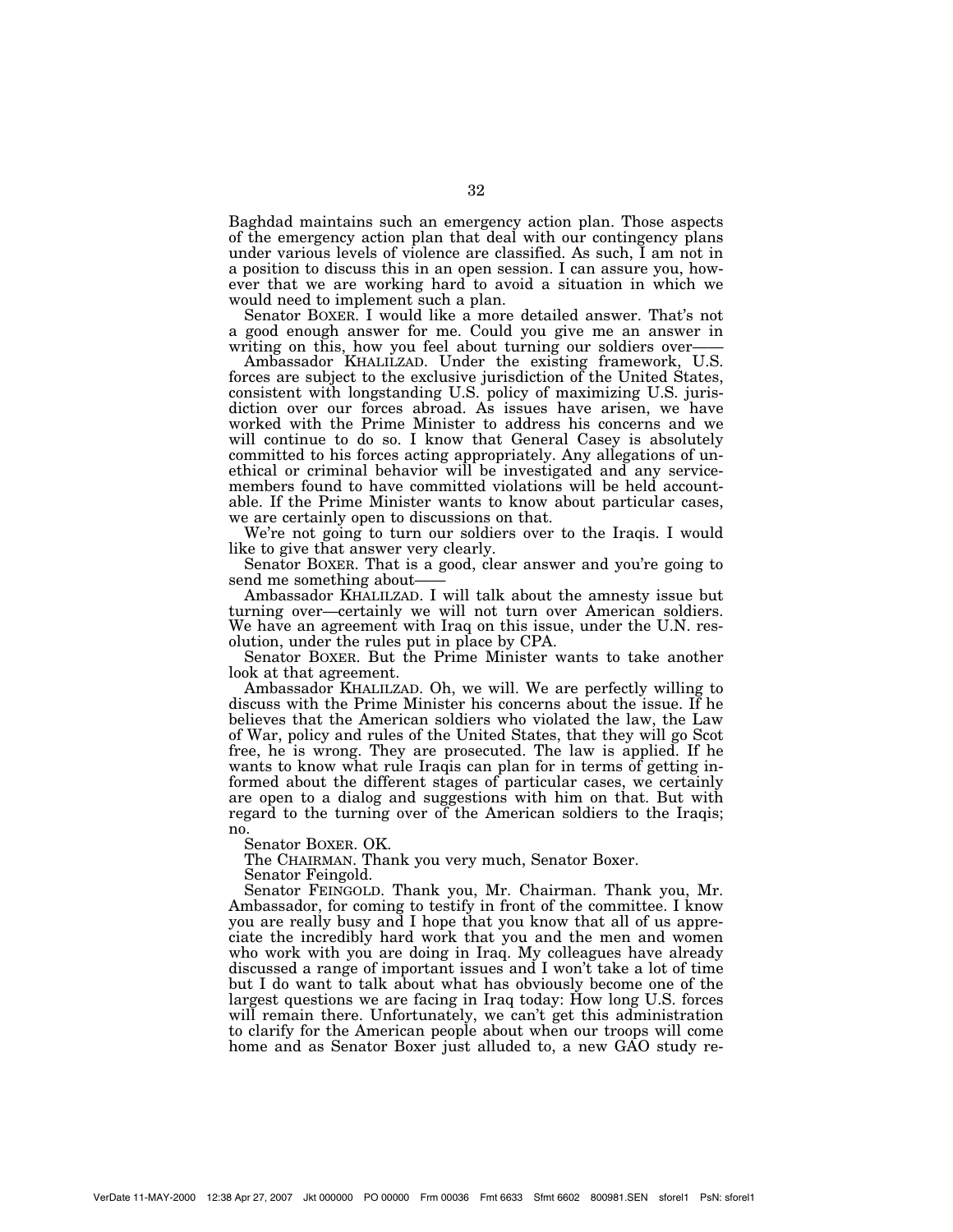leased this week points out that the President's National Strategy for Victory in Iraq, and I quote, ''neither fully addresses how U.S. goals and objectives will be integrated with those of the Iraqi Government and the international community, nor does it detail the Iraqi Government's anticipated contribution to its future security and reconstruction needs.''

I think the American people have every reason to feel misled and angry and worried about the fact that we've lost over 2,500 brave service men and women and hundreds of billions of dollars and we don't have any real clarity about when we'll bring our troops home. Instead, we have a seemingly unlimited troop presence in Iraq without any real benchmarks or timeline for ending the military mission. Now, I think that hurts our national security and apparently, it isn't really contributing to stability in Iraq.

So I want to focus on two specific issues today, the role of the United States military in Iraq now and in the future and our strategy for helping Iraq complete all of the tough political, economic, and security-related issues that it is currently undertaking. But again, I do want you to know that I appreciate and value the very hard work and the very difficult job you have.

Reiterating what Senator Kerry was talking about, giving your best estimate, Mr. Ambassador, can you tell us when you believe, as our lead diplomat and Chief of Mission Iraq that a majority of U.S. troops will be withdrawn from Iraq?

Ambassador KHALILZAD. As I said before, Senator, when I get back, there will be a joint group formed between us and the Iraqis to discuss a way forward in terms of drawdown of U.S. forces that are dependent on conditions. We have an elected Iraqi Government that is a unity government. We want Iraq to succeed, to stand on its own feet. We do not want the country to disintegrate into a sectarian civil war that will bring other countries in. So, we want Iraq to stand on its feet as soon as possible, as I've said. So I don't think it is appropriate, before we have started discussions with the Iraqis, for me here, to talk about a timeline that you are asking for. Besides, the President has said that he looks to General Casey to develop those plans, based on discussions that myself and General Casey will have with the Iraqis and to present it to him. I think it would be premature for me at this point, to——

Senator FEINGOLD. Although General Casey is already developing such plans, as you admitted.

Ambassador KHALILZAD. I said there are different plans and these plans have not been discussed with the Iraqi Government.

Senator FEINGOLD. But he has developed and presented such plans, whether or not-

Ambassador KHALILZAD. Not to the Iraqi Government.

Senator FEINGOLD. But to the administration.

Ambassador KHALILZAD. Not to the—I think to some, perhaps, people in the Pentagon, but not to the——

Senator FEINGOLD. That is—the Assembly is part of the administration.

Ambassador KHALILZAD. I would describe what he did was a working document.

Senator FEINGOLD. Fair enough. But there are plans being discussed and developed, at least in some parts of our government.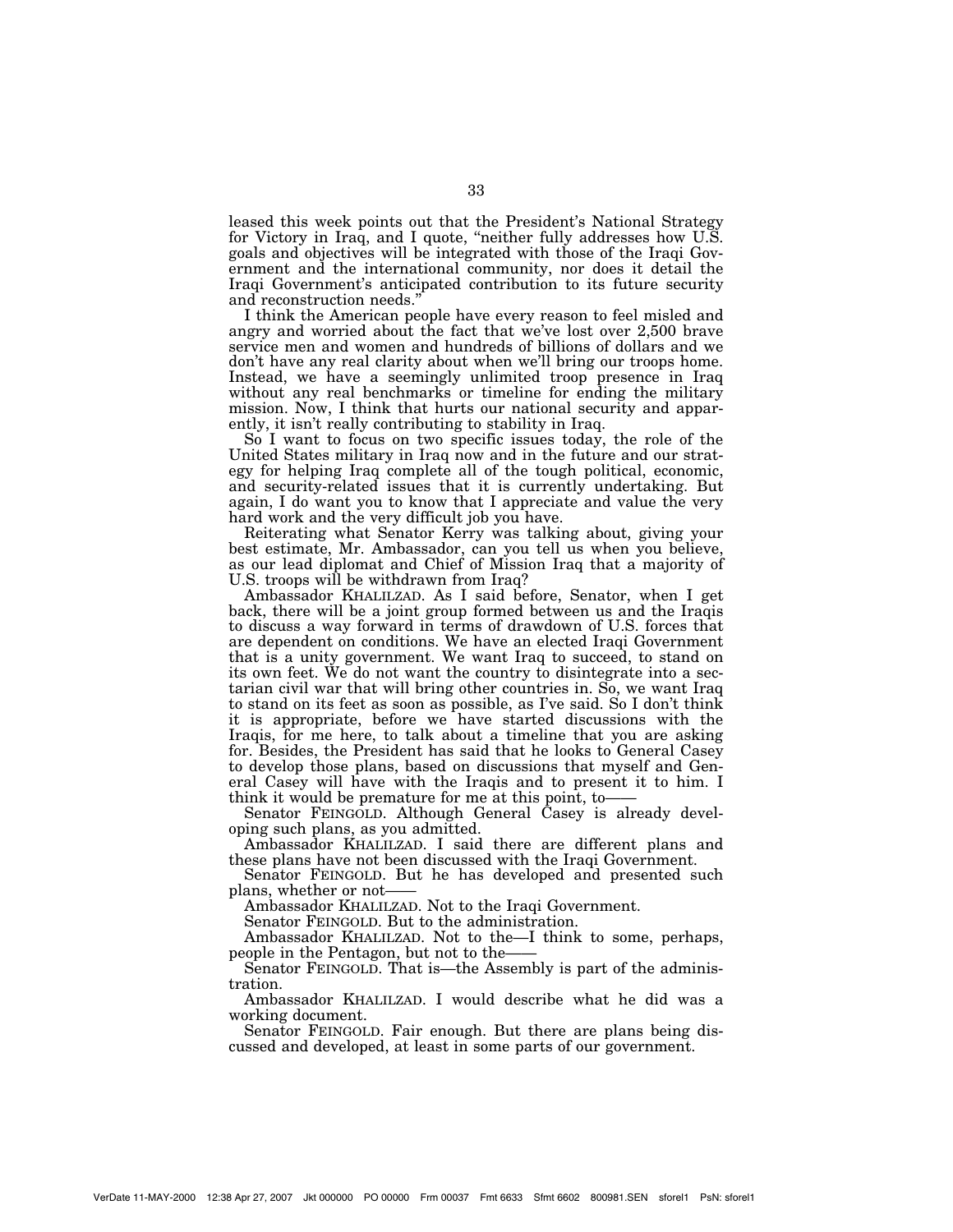Ambassador KHALILZAD. Right.

Senator FEINGOLD. Let me shift to General Dempsey's, who is the head of training Iraqi forces, recent comments. The New York Times quoted the general a few weeks ago as saying that the Iraqi Army would be, by the end of the year, "fully capable of recruiting, vetting, inducting, training, forming the units, putting them in barracks, sending them out to the gate to perform their missions.'' You two have talked about the fact that by the end of this summer, the Iraqi Army battalions and brigades will be leading counterinsurgency operations with the coalition playing only mentoring and supporting roles. You also said that by the end of this year, they will be in the lead. Given this confidence in the Iraqi security forces and the President's standup and standdown strategy, what will the remaining United States forces in Iraq be doing there? And how long will it be before the administration articulates a clear vision for when our troops will come home from those functions, which presumably are going to be different from the functions they have now?

Ambassador KHALILZAD. I believe that with the completion of the numbers of the Iraqi Army, there will still be the challenge of helping Iraqis develop their own sustained manned and logistic capabilities, their own fire power, because currently, when they are in the lead, they still need U.S. support. So, I have said repeatedly that the current size, the current mission, the current composition of the forces are not ends in themselves for us. It is for the Iraqis to be able to do the job by themselves with minimal United States support. That is the goal.

Senator FEINGOLD. Well, I understand that but given the fact that these statements here, yours, as well as General Dempsey's, do suggest a——

Ambassador KHALILZAD. Yes; but if I could finish that answer because I was going to answer your question, which is with regard to the police, that is well behind compared to the army, in terms of doing the job. It will require adjustments in terms of vetting, in terms of reform of the ministry for the police to rise to the level in terms of effectiveness as the army. That will take time. And, of course, what happens with security also depends on the circumstances, what the other side is doing. Therefore, we will pull all of this together——

Senator FEINGOLD. Well, sure-

Ambassador KHALILZAD [continuing]. Senator, if I could finish.

Senator FEINGOLD. Well, my time is running out and I want to be able to say something else.

Ambassador KHALILZAD. We will pull all of this together in discussions with the Iraqi Government and come up with a way forward that will be presented to the President.

Senator FEINGOLD. Ambassador, I can understand that argument that when one of the major tasks is largely completed, which this seems to talk about, the Iraqi security forces, there are still issues with regard to the police. Nonetheless, the notion that there isn't a substantial opportunity to drawdown troops between now and the end of the year, if, in fact, this is true, doesn't make sense to me. To justify what 130,000 troops still being there, just for that function, to me, doesn't quite add up with regard to the present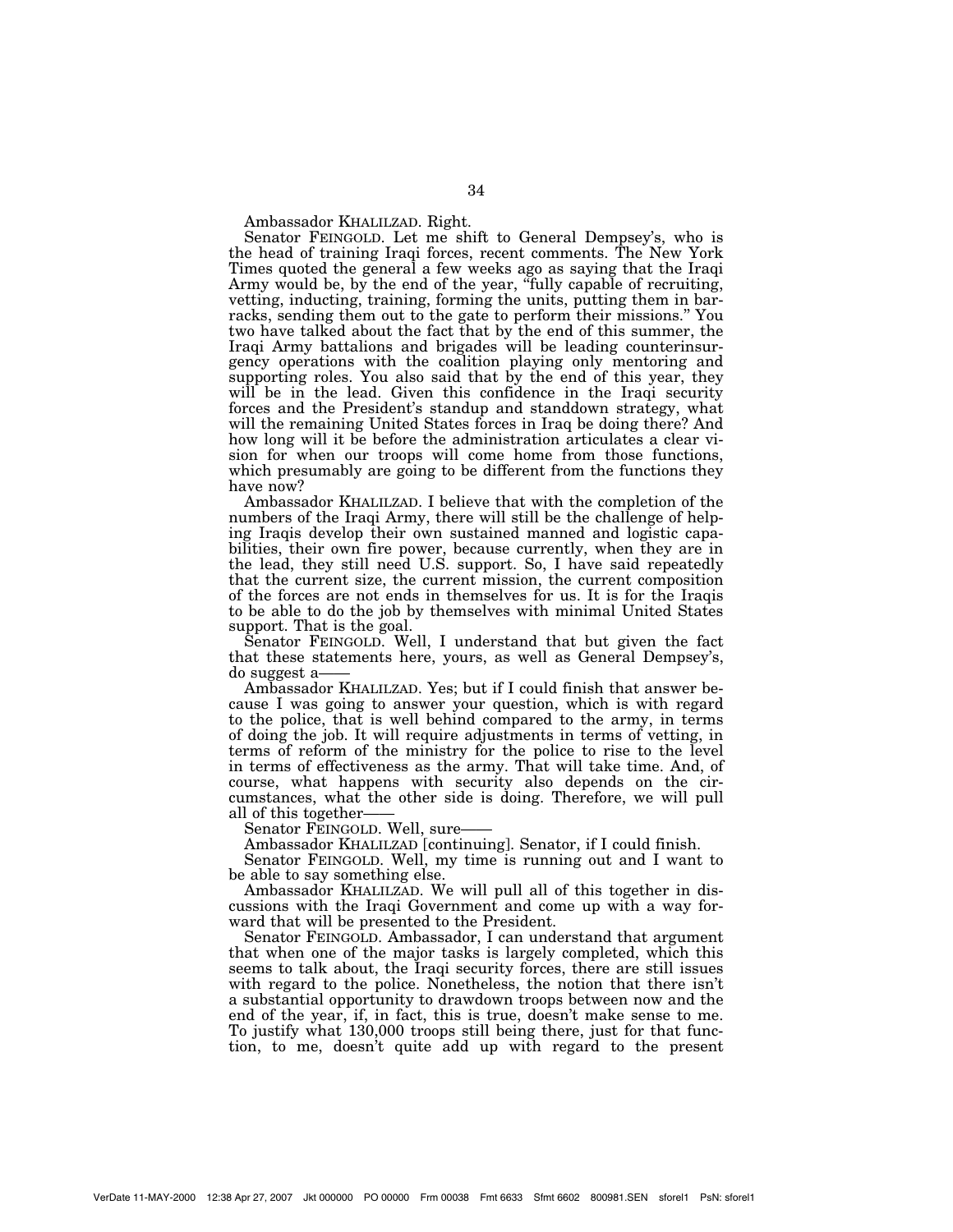standup and standdown strategy. If that major task is largely completed, we should be able to bring home a whole lot of the troops.

Ambassador KHALILZAD. I do not rule out the possibility that the circumstances could develop that would allow for some diminution, but it would be a mistake to talk about specific numbers at this time without, as I said, taking the conditions into account and discussions with the Iraqi Government into account.

Senator FEINGOLD. OK. You've suggested this week that you, ''do believe that if one stays too long, we also add to the difficulties.'' Could you say a little bit about what you mean by that?

Ambassador KHALILZAD. Thank you for that, Senator. I think I mentioned before that there is an agreement in Iraq that the ultimate withdrawal of United States and coalition troops is desirable. But at the same time, there is a concern that if we leave too soon, that this could add to the problems of Iraq. Therefore, the challenge that we face is the right calibration of when is it too long, when is it too soon?

Senator FEINGOLD. I understand, but what is the problem if we stay too long? I want you to talk about—what are the downsides of staying too long?

Ambassador KHALILZAD. The downside of staying too long would be that we increase opposition to us that will give people a sense that we are seeking to occupy the country, and that we will run into difficulties. More difficulties not only politically in terms of our dealing with the government, but also with the people. There are clearly downsides to staying too long. But I want to urge you, the other Senators and the American people, that to leave too soon will be a strategic mistake and morally wrong.

Senator FEINGOLD. Mr. Chairman, my time is up but I've had good conversation with the Ambassador here and in Afghanistan and in Iraq, of all of these issues. I just want to respectfully submit—I think we've already reached the point where we have been there too long, that the difficulties that are associated with being there too long have outweighed the benefits in terms of the military, so I understand you need to calibrate it. I'm suggesting the calibration can be done now and that the weight is on the side of the difficulties and the downside. But I respect you and I look forward to working with you.

Thank you, Mr. Chairman.

The CHAIRMAN. Thank you very much, Senator Feingold.

Senator Alexander.

Senator ALEXANDER. Thank you, Mr. Chairman. Mr. Ambassador, thank you for your service. Continuing the discussion, my questions will begin by being—how does an American citizen measure what you call tactical patience? Following Senator Feingold's comments, how do we measure tactical patience in Iraq, both in terms of what we might call nation-building and in terms of constitutional development?

Earnest May, who is a professor at the Harvard School of Government, once wrote a book. I think it is called, ''Thinking in Time," where he urged those of us in policy positions to think, to look at history and see what lessons we learn from there.

Senator Hagel mentioned earlier the length of World War II. He mentioned the length of the Korean war. But if we are accurately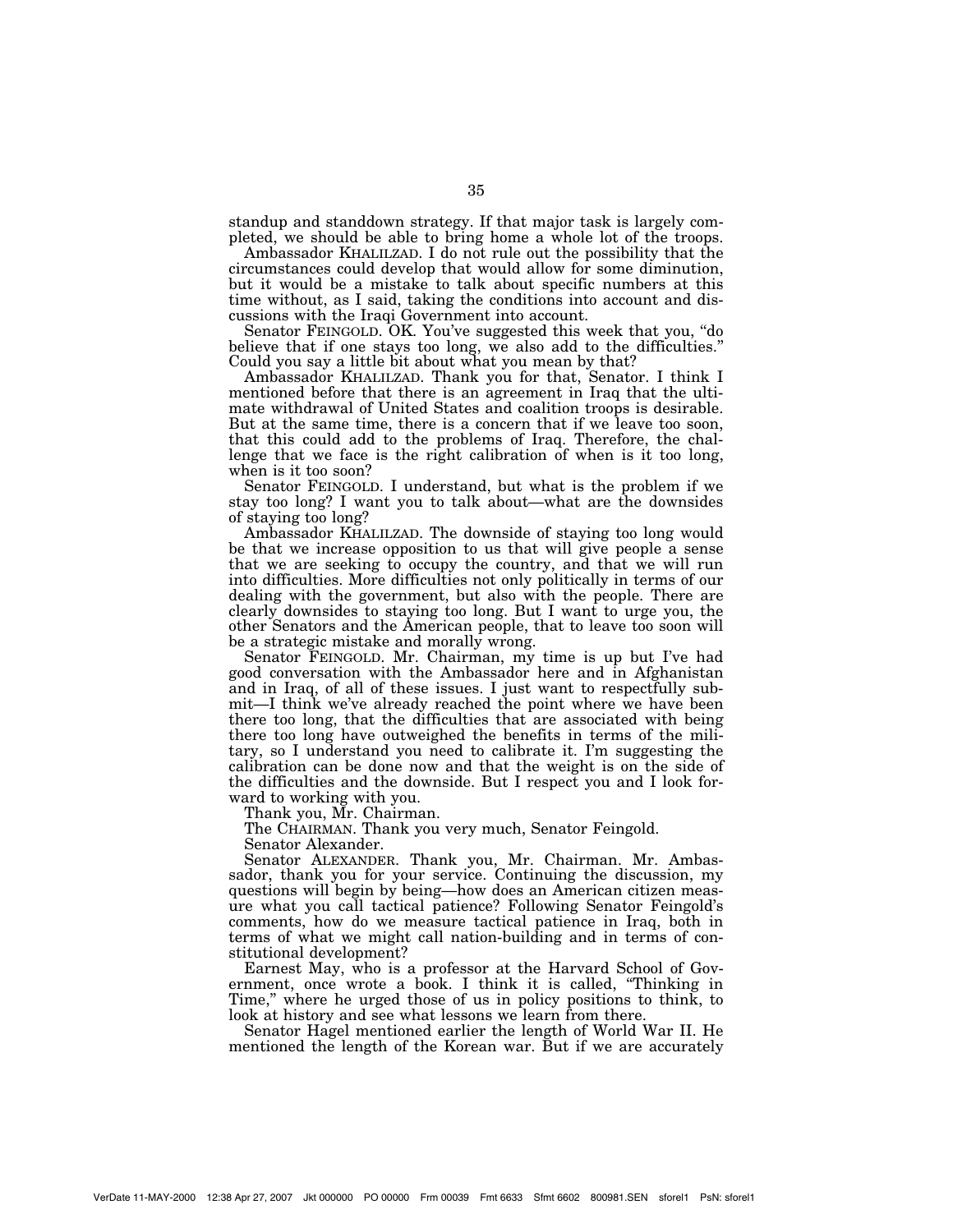thinking in time about nation-building, would that be the correct measure? I mean, wouldn't we—we're past the idea of the war in Iraq. We're at a point where a nation is being built. You're calling it a new nation. The United States of America was once called the First New Nation. So what lessons do we have there?

Some of the ones I think of in terms of nation-building, we may be approaching the time of World War II but we're not close to the time of our involvement after World War II in Japan. I mean, we've had U.S. troops there since 1945. The occupation of Japan ended 7 years after the war. We've had troops in Germany since 1945. West Germany wasn't set up until 4 years after the war, fully sovereign in 1955. In Kosovo, United States troops have been there now for 7 years. So that's one way to measure tactical patience for nation-building. In terms of constitutional development, Iraq, you say, is a new nation. If America was the first new nation, our Constitution came 11 years after our Declaration of Independence. Giving women the right to vote came 120 years after our Constitution. We still—we're denying equal opportunity to African-Americans 180 years after our Constitution. So as we Senators and we citizens sit here in the United States looking at Iraq in a period of nationbuilding, what is the measure of tactical patience?

Ambassador KHALILZAD. Thank you, Senator Alexander. I believe that the issues that we face are state-building, nation-building, and fighting terror. Those are the three things that we are doing in Iraq. With regard to nation-building, the key issue, in my judgment, is constitutional agreement; we still have a set of issues left that have to be addressed. Second, there has to be the issue of what happens with the de-Baathification, because in the aftermath of the liberation of Iraq, the party was outlawed and a commission was established to look at people who were candidates for jobs or were in the government that could not hold positions. It has become a controversial issue that needs some closure on that. There are issues also, which gets into state- and nation-building, which covers both—that is building new institutions of the state: The police who are truly credible and respected and we know from our own experience how difficult and complicated that can be, and the institution of the army. But the war of terror, of course, element is a separate track, related because they are seeking to undermine our state- and nation-building efforts. There, in my judgment, the process overall will take time to do, as you say. You can't do these important things in 2, 3 years. But it doesn't have to be—the mix of instruments that we apply to it will not be the same. I think, assuming if things move in the direction that we're working for, it will allow for a significant diminution in the role of the military, not a complete elimination of the role of the military, but allow for an increase relatively and other instruments of our policy, to cope with the situation, to encourage a successful state- and nationbuilding program and defeating terror in Iraq. So you're right that the war model, in terms of a timeline, is not the right model for what we are doing: A state/nation-building and a war of terror model needs to be applied in this case.

Senator ALEXANDER. My other question is, it's been suggested that maybe a solution is a federation, three states, Kurdistan, a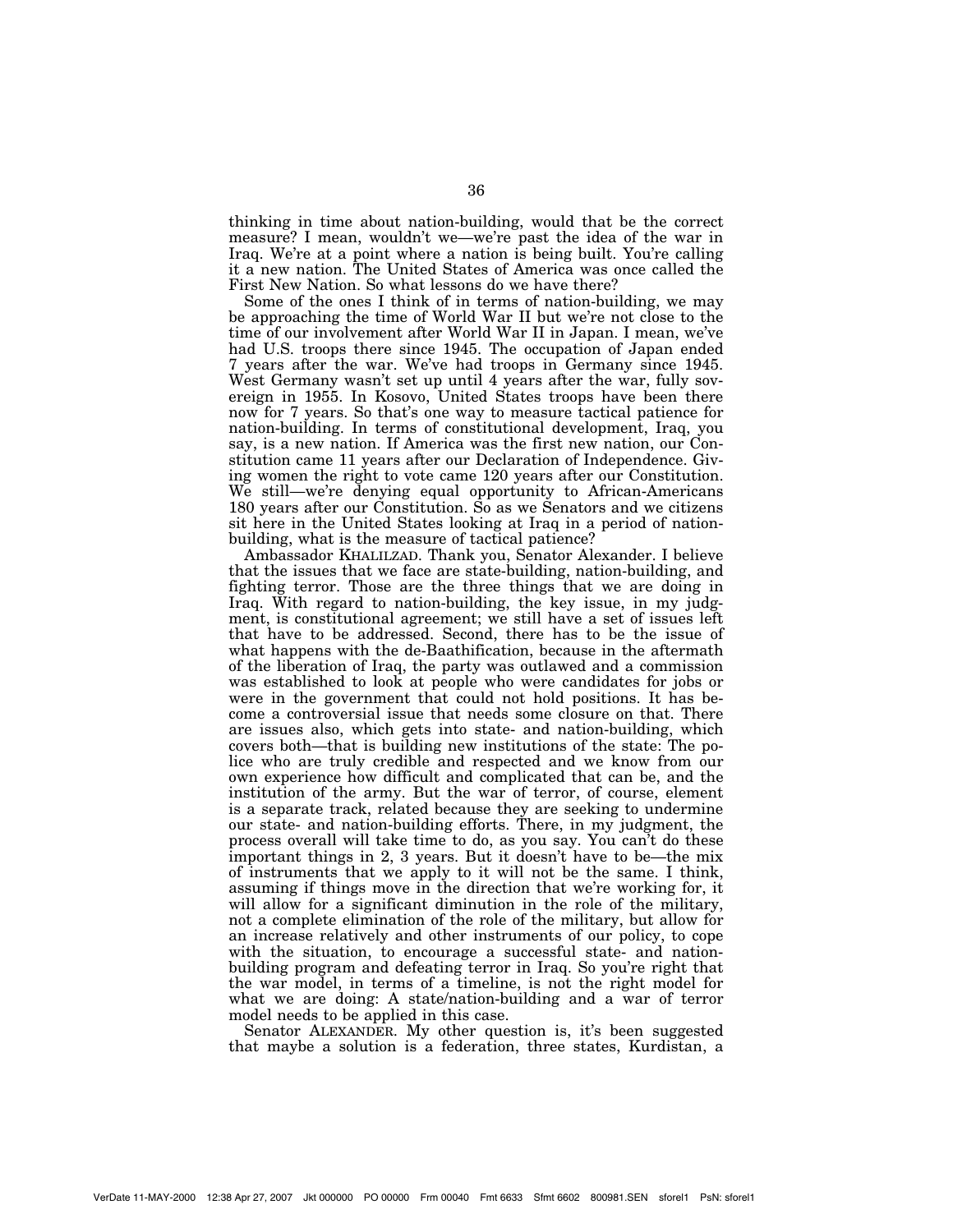Shia state, a Sunni state. If that were to happen, what would the consequences be?

Ambassador KHALILZAD. Well, the Constitution allows for Iraqis to organize themselves the way they see fit, but I think it would be a mistake for us, for the United States, to say and impose that on them. I think the process for imposing such an outcome on Iraq will cause huge difficulties, intensifing sectarian violence. But if democratically and voluntarily, they want to federalize the rest of Iraq in that way, that is available to them constitutionally. But that's not what they want at the present time, the Sunni Arabs. Generally, they want a stronger central government at this point, thinking the problem is not too strong a central government but too weak a central government. The assumption using the same argument saying: Well, since the center is preoccupied with issues of security, let's allow the providences and the regions to do more things for themselves. These are perfectly legitimate big issues that the Iraqis need to come to an agreement on, and they have agreed, thank goodness, for a path to deal with this, for resolving this issue in the agreement at the end of the drafting of the constitution. I think we ought to be supporting a constitutional process, rather than kind of suggesting that we divide the country along sectarian lines.

Senator ALEXANDER. Thank you, Mr. Ambassador. Thank you, Mr. Chairman.

The CHAIRMAN. Thank you, Senator Alexander.

Senator Nelson.

Senator NELSON. Thank you, Mr. Chairman. Mr. Ambassador, it's good to see you. What message do you want to send to Tehran about their involvement in Iraq?

Ambassador KHALILZAD. The message has two parts. Part one is that we favor good relations between Iraq and all its neighbors. The United States is not seeking to impose its differences with Iran on the Iraqis in terms of dealing with Iran. The second part of the message, however, is that Iranian efforts to undermine this new Iraq by sending arms, training militias and extremists, by sending money to them, to keep Iraq weak so that Iraq will not be able to play the traditional balancing role vis-a-vis Iran as a significant power in its own right, is unacceptable to the Iraqi Government and to us. We are looking for, and the Iraqi Government also is, for an adjustment in Iranian policy. And if that adjustment doesn't come as a—to Iraqis and those of us who are supporting Iraq will look at measures to be able to deal with that challenge, by the second element of the Iranian policy.

Senator NELSON. Earlier today in this hearing, you suggested that some of this Iranian influence was with the direct approval of the Government of Iran. To what extent are Iranian groups, independent of the Iranian Government, operating in Iraq?

Ambassador KHALILZAD. There are things I can speak about with confidence, that I believe the Iranian Government does directly bear a responsibility for when its particular forces, such as the Quds Force, does things. There are things where, of course, information is contradictory and this is not an appropriate forum to get into that, but I think there are things that I am pretty confident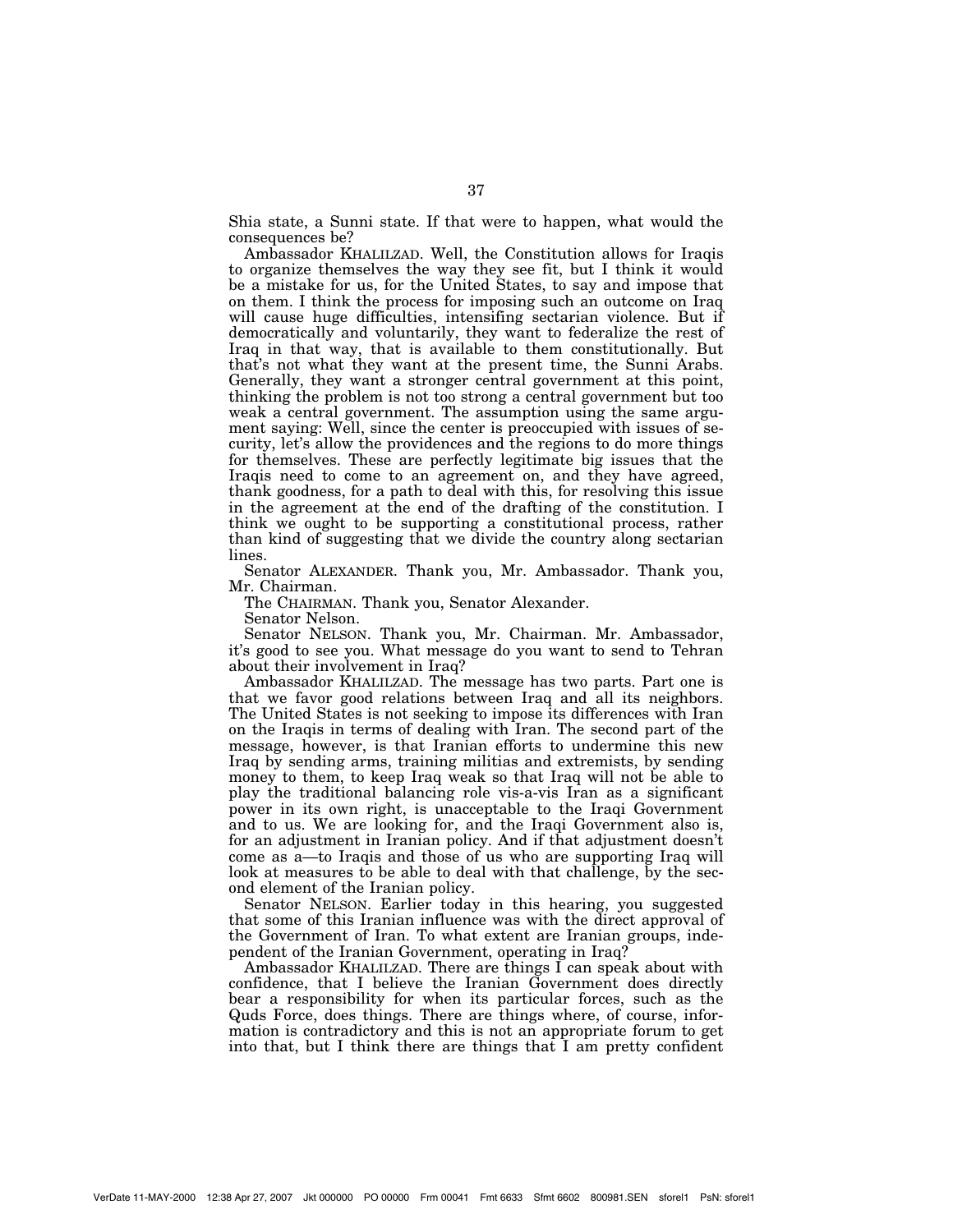that has direct Iranian Government involvement, that are disturbing.

Senator NELSON. Because of that you consistently lobbied for limited talks between the United States and Tehran concerning Iraq and in March were granted the authority to undertake those talks. How did that come about, and what were the results?

Ambassador KHALILZAD. You know, Senator, prior to my assignment in Baghdad, I was the U.S. Ambassador to Kabul, to Afghanistan. I had been involved in the process in Bonn, to set up the Afghanistan Government. At that time, I had been given the authority to engage the Iranians on the issue of Afghanistan. When I moved to Baghdad, I asked for similar authority in Iraq and the President granted me that authority. Based on that, we talked about the possibility of some meetings with them. Because of various reasons, those meetings have not taken place yet and now the focus is clearly on the nuclear issue. I think at an appropriate time, if it is warranted, we would be, of course, willing to engage them on our concerns on the issues related to Iraq.

Senator NELSON. To what extent do you think that Iran may now be exacting revenge on Iraq for the Iran-Iraq war?

Ambassador KHALILZAD. I believe that there is a desire on the part of the Iranians that is motivated by two things. One is the war that you talked about, to make sure Iraq doesn't become a power that can pose that sort of a challenge to Iran. But at the same time, I think what Iran is doing is motivated by ambition, which Iran is seeking and it believes that it is its natural right to be the preeminent power in that region. It sees itself as a power on the rise and, therefore, wants Iraq not to reemerge as a balancer, as a strong country in its own right and it also fears the rise of a kind of an independent Shia center of gravity, if you like, in Iraq—and Iraq is an older Shia community than Iran. So, yes; I think there is a history of the war that forms their views, their policies but also ambition is as well.

Senator NELSON. I want to keep the name of Captain Scott Speicher in the front and center of your mind as we continue to look for some evidence that will help that family bring long overdue closure to this tragedy. Finally, as you know, the United States Senate approved, with approximately 70 votes, a resolution stating that there should be no amnesty granted to Iraqis who have killed Americans. As the Iraqi Government is considering a plan for reconciliation, I would like you to remember that, and I would appreciate any comments that you have regarding this.

Ambassador KHALILZAD. First of all, Senator, thank you for your concern with regard to Captain Speicher. I got your letter a while back and I have been cognizant of his case since I was in a panic during the gulf war. General Casey and his people are doing everything they can with regard to Captain Speicher. I have communicated your concern to him. Second, with regard to the amnesty issue, I think the vote, if I'm not mistaken, a reaction to some ideas or comments expressed by some Iraqi leaders that if someone has killed an American, he could receive amnesty but if has killed an Iraqi, he will not or he would not. While I believe that to end the war in Iraq, as all other wars, amnesty is a part of the package of things that need to be done. But I can assure that there will not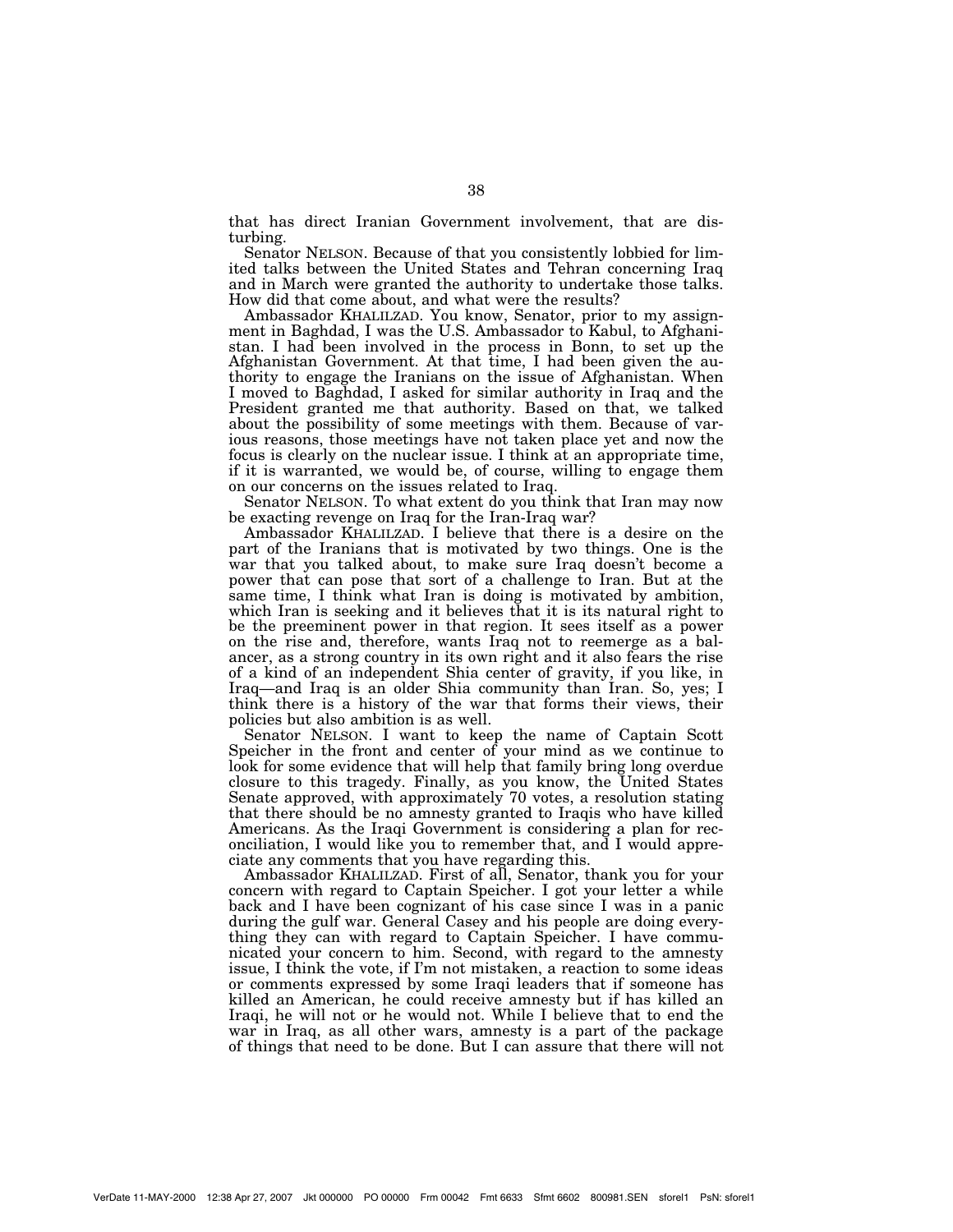be a discrimination against those who have sacrificed their lives to liberate Iraq and give Iraqis the opportunity that they have. I also recognize, however, that the biggest homage that could be paid to the brave American soldiers who sacrificed in Iraq would be for the cause that they fought for to be embraced by those who fought that cause. You can rest assured that will be firm and that there will be no discrimination against the American men and women who gave their lives and sacrificed for Iraq.

Senator NELSON. These forums allow us to remind the executive branch of the sense of the Senate.

The CHAIRMAN. Thank you very much, Senator Nelson.

Senator Obama.

Senator OBAMA. Thank you, Mr. Chairman. Mr. Ambassador, it is good to see you again. I know that you've already been bombarded with questions and I apologize, I wasn't here for the whole hearing, so some of my questions may be repetitive.

I really want to focus on the political situation and its connection to security, because I think the basic premise of the administration's strategy for the last several years and certainly when I spoke to you in Baghdad, was the central part of your strategy. Was that as the political situation clarifies and stabilizes, the insurgents will become more isolated? There will be trust built between the various religious sects and ethnic groups within Iraq and based on that political victory, the military needs will lessen.

Now, I am one who has held off a—despite having the feeling that it was a mistake for us to go in and that the American people would not have signed up for the ambitious project that you've just outlined at this hearing, I've been wanting to say, now that we're in, let's see if we can make it work. So I was heartened when we had Prime Minister Maliki and the appointment of the Interior Minister and the Defense Minister. What I am concerned about is that it seems as if the steps that you had outlined, politically, have taken place and there has not been a corresponding lessoning of violence. In fact, there has been a continuing escalation of violence. I think anybody who heard the news a couple of days ago where militia members were randomly pulling people off the streets, checking their IDs and executing them, would not say that the security situation has improved. You've got Prime Minister Maliki declaring a state of emergency in Baghdad. Sectarian violence gets worse. You've got the Prime Minister visiting Basra, saying we're going to initiate a government crackdown. No improvement.

I guess my question is two-fold. One, at what point do we actually see improvements on the security situation as a consequence of the political steps that have been taken or have we reached a point now where there is such a disconnect between—and such a lack of confidence in the central government, that no matter what the Prime Minister is doing or the Defense Minister is doing or Interior Minister is doing, that the violence has taken a life on its own. If that's the case, then what plan—I don't know what plan we're on now—Plan F or G. You know, what's the next plan?

Ambassador KHALILZAD. Senator, thank you for a very thoughtful question. I believe that the steps we have taken politically were necessary steps to deal with the violence issue. You couldn't deal with the violence issues successfully, couldn't place yourself strate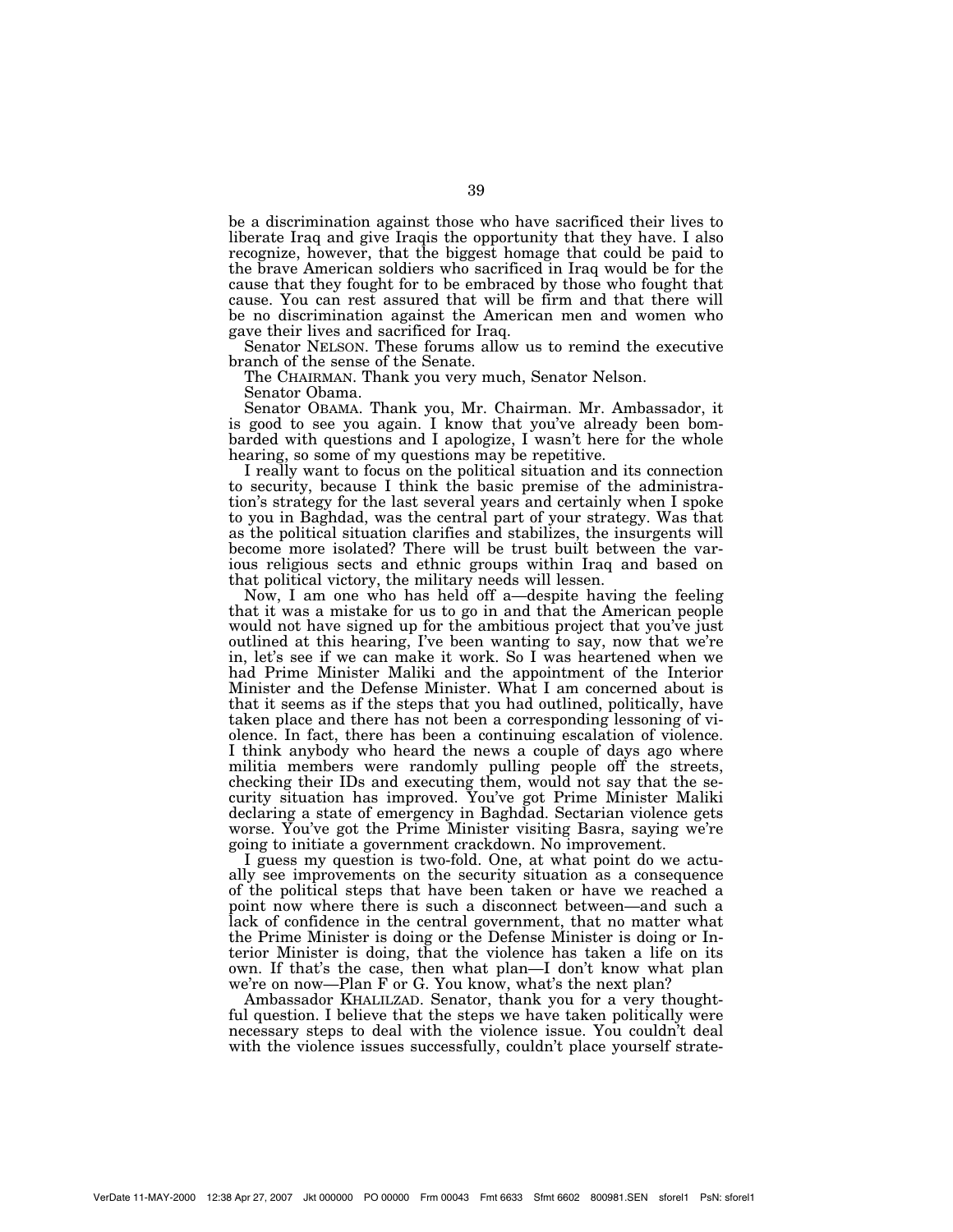gically to deal with the violence without having the political progress that had to take place—with the Sunni Arab community accepting to play its role in the political process. The question is, there is no doubt that—well, let's just say it hasn't been sufficient, as you say correctly and others have adapted to this, particularly the terrorists, by focusing, extenuating the sectarian faultline that was there, to exploiting it. Since they have adjusted to our strategy, which was to bring people together, they are trying to push a button, work on an issue that can keep us from succeeding. I believe that I outlined in my statement, steps that need to be taken politically and securitywise, to deal with the sectarian violence issue to bring it under control. And I believe those are issues having to do with militias, with the insurgency and bringing those two elements that are principally responsible, besides terrorists, to this violence increasing end of control. The reform of the Ministry of Interior, which we talked about when you were there, I think we now have a Minister that we can work with to reform the Ministry. There are instances in which the militia gets support from elements in the Interior of Ministry when they are involved in sectarian violence, so we have to deal with those. Those are difficult issues of state- and nation-building that we've talked about earlier. But I believe that this government, has 6 months or so, to bring the sectarian violence under control and if it doesn't, then I think we would have a serious situation because now, politically, you have the forces, all the key forces in the government. So if the people come to view that this government cannot deal with it, then there will be a serious issue.

Senator OBAMA. Can I focus on that point? I've always found you to be very open and thoughtful and all of us feel that you've made an enormous contribution with your presence there, so I hate to get you in trouble. But I'm going to try to pin you down on what you said. If this government has not significantly reduced sectarian violence in about 6 months, then we've got real problems. Right? If I'm hearing this correctly, what I'm hearing you say is that at that point, the Iraqi people will have the confidence and the central government will have eroded to the point where its not clear what we do now. I guess the question then becomes, what do we do then? Because you may be back here in 6 months and I'm going to feel bad when I read back this transcript and say, 6 months is up and the sectarian violence continues. So at that point, how do you respond to Senators Kerry or Feingold when they say, OK, look, at some point, we have to cut out losses here. This thing is not working and something entirely different is going to have to be tried that does not involve this sort of—I was a little worried when Senator Alexander mentioned us being in Japan for 45 years and Germany—as far as I know, we weren't spending \$100 billion a year during that 50-year period. Why don't you respond to what I think was a fairly open-ended question? Take it where you will.

Ambassador KHALILZAD. What I would like to say, Senator, is that we have to work with the Iraqi Government in the course of the next 6 months to bring the sectarian violence under control, to encourage them to do the steps that are necessary, both on the political and on the security track, and we will need to help them on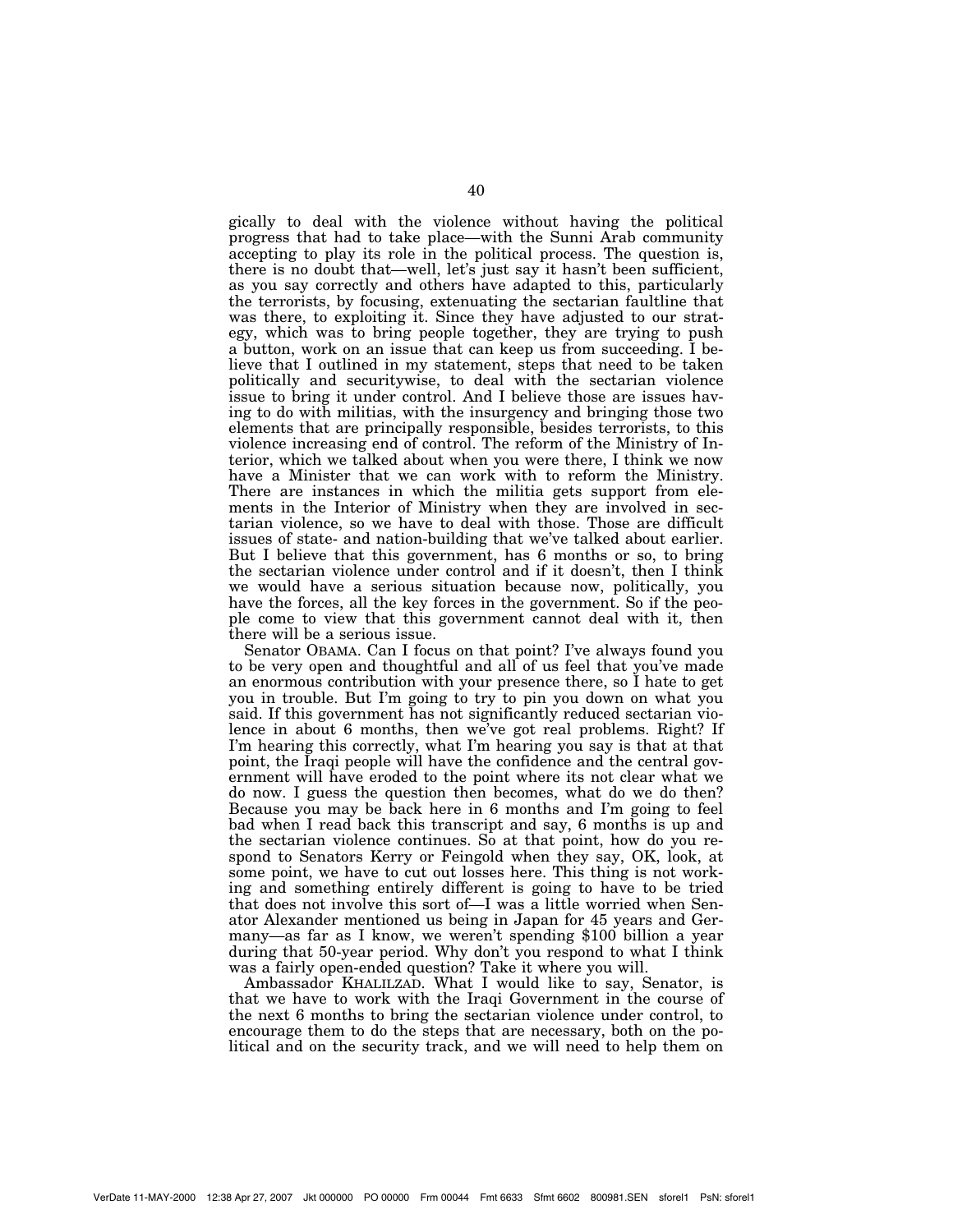the security track to bring it under control. I do not believe that one can table in but I think to reverse the trajectory-

Senator OBAMA. I'm saying there is measurable improvement that people can see.

Ambassador KHALILZAD. Exactly. I think this is a challenge for the government and I have explained it to the Prime Minister and I'm sure when he comes here, you and other leaders of our country will have an opportunity also to speak with him. But this is very important, in my view, that progress is made on this issue, and I think given there is a new government, that the permanent impression that it will make is very important to all the people. I think they are moving in the right direction. I'm encouraged by the steps that he has taken but more needs to be done and concretely, and we need to help them.

The CHAIRMAN. Thank you very much, Senator Obama. Let the Chair mention that we're going to have a vote, as I understand it, at noon. The Ambassador needs to leave at about noon. We have two Senators still to be heard. So I'm going to call upon Senator Coleman, and if he could be helpful and give Senator Dodd a moment or two, that would be helpful.

Senator DODD. Mr. Chairman, permit me to inquire, is it appropriate for us to be able to—I'd like to ask unanimous consent that we can submit some questions we're not going to get to the Ambassador.

The CHAIRMAN. That's an excellent suggestion. The Senators should do that and hopefully the Ambassador can respond properly. Senator Coleman.

Senator COLEMAN. Mr. Ambassador, first, like every one of my colleagues, thank you for what you are doing. You are an extraordinary leader in extraordinarily difficult circumstances and your efforts and talents are greatly appreciated. So it is just very important to articulate that again. Talk a little bit about corruption. The stories about corruption regarding oil supplies at a massive, massive level and perhaps tying some of that in to fueling the insurgency. I was going to ask you the overall question about what is funding the insurgency. You can kind of have that in the back of your mind, but where are we at in terms of getting a handle on corruption? Is there a sense of the rule of law in Iraq? If we don't settle those things, then in the end, we're going to be faced with huge problems in addition to all the security issues.

Ambassador KHALILZAD. Corruption is a big problem. In part, it is because of the subsidy system that exists, which motivates and provides opportunities for people to make money exploiting the different market prices and what subsidized prices are. The government is moving to reduce subsidies with regard to fuel. I think they have taken some courageous decisions in that regard. I am very encouraged by that, moving toward a free market, market prices that will help. But also, it is important that the institutions monitoring and responding to corruption and government is strengthened. They have those institutions. They need to be strengthened. I mean, courage by the Prime Ministers, their stand on this is very strong, very firm, and I am encouraged by the Minister of Oil's stand with regard to this issue. Yesterday, the Prime Minister went to the assembly and described that he could report to the as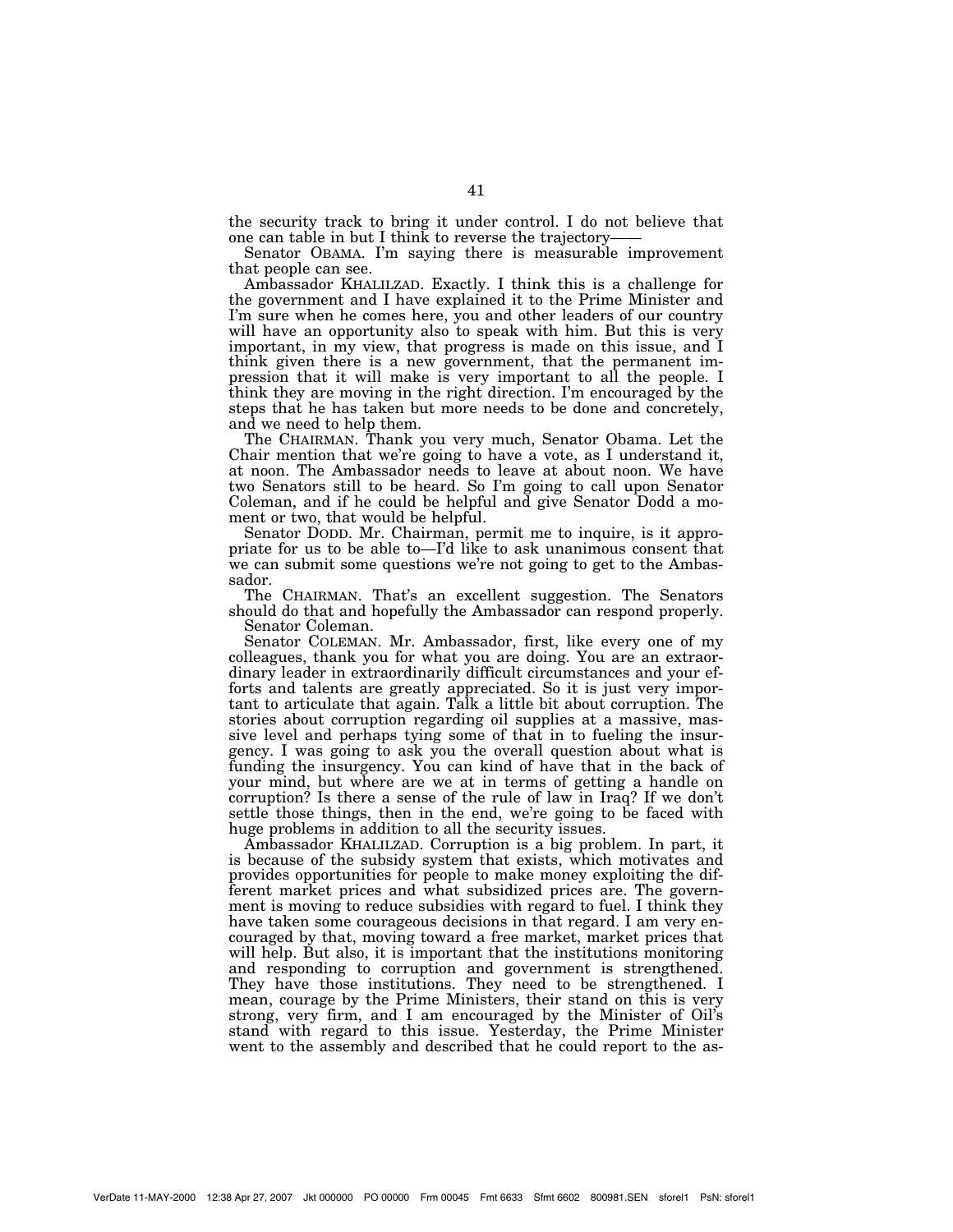sembly names of people who were under investigation for charges of corruption. As to the financing of the insurgency, I think I can say that it is multiple sources. Some money comes from outside, in my view. I can't go into too much detail in this forum, but also from smuggling and from some of the hostage taking. Those are also sources of money for the insurgents.

Senator COLEMAN. I was just told that we have a full and firm commitment that if you can cut off the economic support, that you have somewhat of a chance of slowing down the veracity of the effort. Since there is limited time, Mr. Chairman, I will yield the rest of my time back for my colleague from Connecticut.

The CHAIRMAN. I appreciate the thoughtfulness, Senator.

Senator Dodd.

Senator DODD. Well, I, too, appreciate the thoughtfulness. Thank you, Senator. I apologize to you, Mr. Chairman, and to you, Mr. Ambassador. The timing was not perfect this morning. I had an amendment they asked me to offer on the floor of the U.S. Senate dealing with homeland security issues so I apologize not being here at the outset to hear your remarks. And I apologize to the chairman and Senator Biden as well, for not being here earlier. Thank you for your presence and again, thank you for your dedication and your work. I want you to understand here, I think all of us probably feel that whatever criticisms we have are not focused on you, specifically. There is a huge task you have and I have great respect for the efforts you make.

I'm going to focus on two quick questions, if I can. Picking up on some of the things I'm told that you raised earlier, one has to do with the issue of your suggestion. I think it was made in a speech. You may have made it as part of the response to a question here today, of increasing the U.S. force strength around Baghdad, from 40,000 to 55,000 troops. Let me make two points here if I can. One is about a year ago, Senator Reid of Rhode Island and myself were in Baghdad meeting with U.S. military commanders and one of the points that was made about a year ago was that there was a very good likelihood that the city of Baghdad could be policed effectively by Iraqi forces. We are now told—I think the numbers—my colleagues will correct me here or you will—are some 265,000 Iraqis are in uniform and trained to one degree or another.

Let me pose the question to you by referring to a cable that was reported in the Washington Post, that you sent to the Secretary of State, which you point out here that we—describing the difficulties of our employees at the U.S. Embassy. We cannot call employees in on weekends or holidays without blowing their cover. Likewise, they have been unavailable during multiple security closures imposed by the government since February. A Sunni Arab female employee tells us that her family pressures, the inability to share details of her employment, is very tough. Mounting criticism of the United States at home among her family members also makes her life difficult. She told us that in mid-June, that most of her family believed the United States, which is widely perceived as fully controlling the country, is punishing populations as Saddam did but with Sunnis and very poor Shiites now at the bottom of the list. My point and the question to you is, if, in fact, you are making, you are reporting this kind of a problem that exists, why in the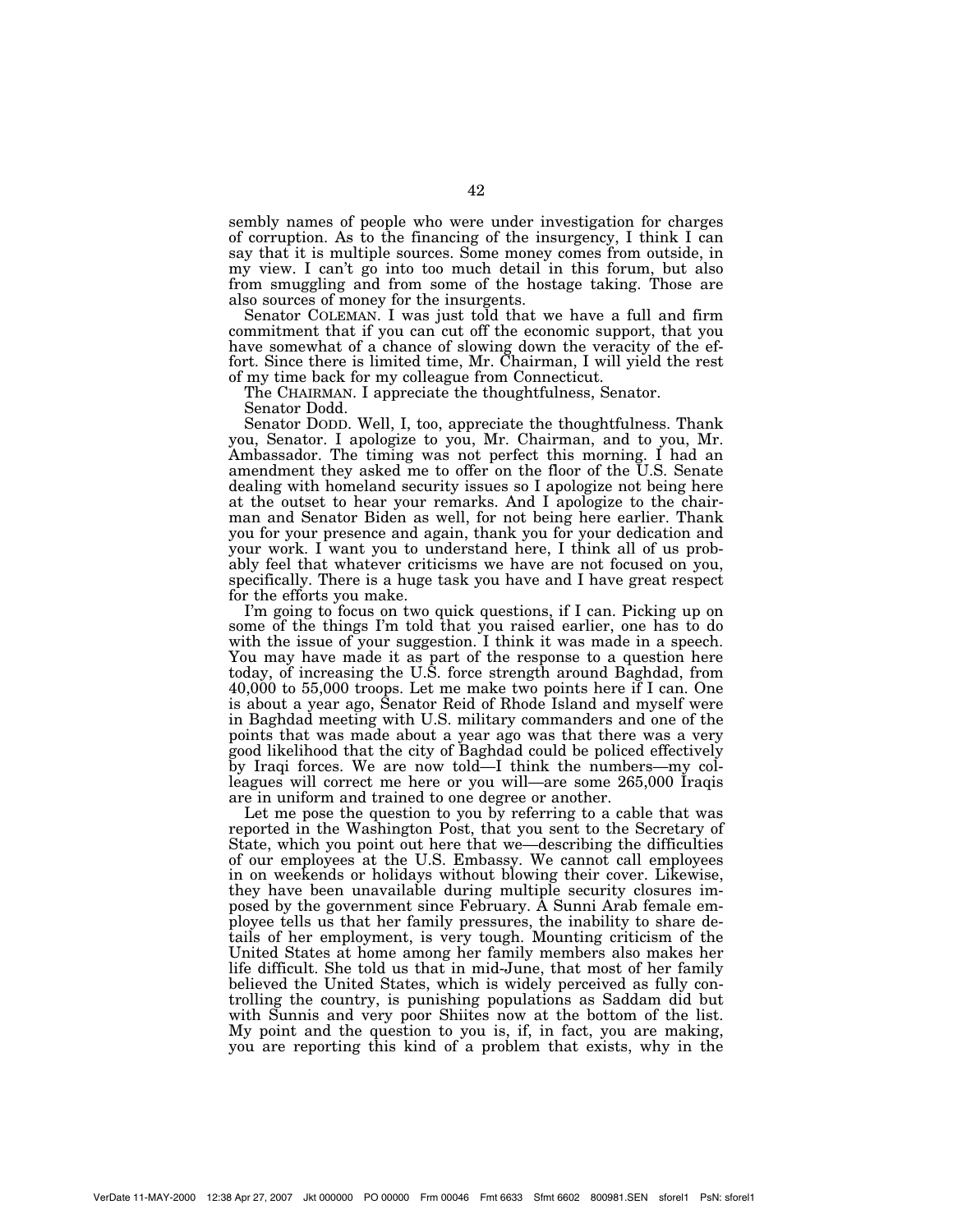world would we be suggesting at this juncture to increase the presence of U.S. soldiers there when our own military people a year ago felt that the Iraqi forces would be able to handle Baghdad and wouldn't it be wiser for them to take over that responsibility, rather than increasing the U.S. presence, if, in fact, this woman is correct in her perception?

Ambassador KHALILZAD. First answer, thank you for what you said about me. With regard to the increasing forces in Baghdad, I think it is very important that Baghdad, which is now the scene of the sectarian violence, the focal point of the struggle—sectarian struggle that terrorists are encouraging and exploiting. Together with Iraqis, the plan that was developed has not produced the results that we were anticipating. That plan is being adjusted. As to what specific measures should be taken in terms of additional U.S. forces there, I have not made any public statement or recommendations on that account. This is something that General Casey has a responsibility for, if there are adjustments to be made with regard to our force presence there.

Senator DODD. What is your view? You're correct. I misspoke. I said you and it is General Casey.

Ambassador KHALILZAD. Right.

Senator DODD. But do you disagree with General Casey about that?

Ambassador KHALILZAD. Well, I defer to General Casey, of course, on military matters because that is his area of responsibility.

Senator DODD. But this is a political question, too, because your cable indicates, ''we're having trouble with our own employees because of the perception of the U.S. controlling the country.''

Ambassador KHALILZAD. Right.

Senator DODD. What is your advice on that point?

Ambassador KHALILZAD. With regard to the cable, Senator, I stand behind that cable. It just shows that dedicated Iraqis take the risks that were described to come and work with us to build this new Iraq and we very much appreciate their service. I feel a responsibility toward them as I do toward the other employees from third countries or from the United States who work there for us and with us. But I believe with regard to the attitude toward the United States, people want security. They want to be able to send their kids out to school and come home, be able to go out on the street. There is this view in that region, in Iraq in particular, that if the United States wanted to end sectarian conflict, it could happen immediately. Therefore, they believe how could it be that we are there, in control, as you say, and this happens. They would like the sectarian violence to end and they have a misperception about that ability to control everything, an exaggerated view of our capacity. I think that clearly, as a matter of principle, politically, we prefer Iraqis to secure Iraq. That is the principle, the right thing to do and I support that. But if under some set of circumstances, in order to contain a situation or deal with a situation, they need our help. It is important for us and I defer to General Casey as to the specifics of what that help could be and that we provide that help.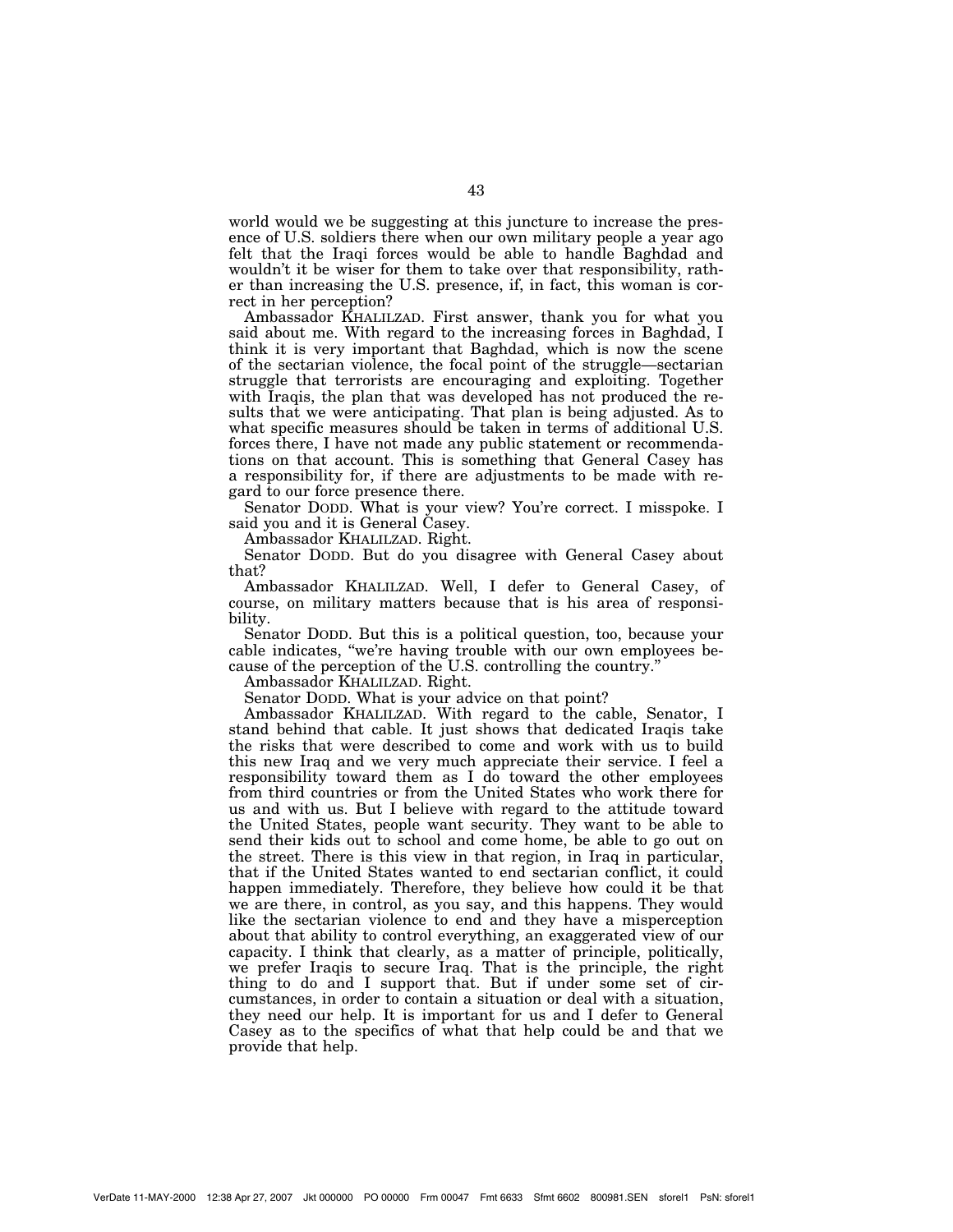Senator DODD. Let me jump in quickly, if I can, with a second question. I'd spend more time on that point with you but I hear your answer. That is, I gather in response to a question earlier about Iran and the earlier authorization you had to engage, if it was appropriate in some contact conversation with Iran, and I gather your answer was that it is timing, things have changed, the matters have moved to the nuclear weapons issue and the like and that you also said earlier that there was sort of a good news/bad news, that there was a very good relationship between the Iranian Government and the Government of Iraq but obviously there was continuing support for Shia militias that are coming out of Iran as well. I'm somewhat concerned. I want you to respond to this if you will. Why wouldn't it be possible, given the importance of the nuclear question and the ongoing relationship, have you been denied authorization—I mean, it seems to be opening up these doors that would open up conversations not limited to merely Iraq-Iranian relationships but also this issue, which is paramount in our view, why wouldn't we allow you to pursue a dual track, if that would produce some results?

Ambassador KHALILZAD. Senator, at this point, of course as I said, the focus is on the nuclear issue but I would not rule out the possibility of engaging them with regard to the Iraq situation, under the right circumstances, if we judge that it would be productive in terms of what we seek in Iraq. But I think tactically, at this point, the focus of dealing with Iran is very much on the nuclear issue.

Senator DODD. Thank you, Mr. Chairman.

The CHAIRMAN. Thank you very much, Senator Dodd. I announced a while back the Ambassador would have to leave at noon. Senator Sarbanes has arrived. Can you accommodate the Senator for—all right. We have a 7-minute limit and hopefully we can observe that, Senator Sarbanes.

Senator SARBANES. Thank you very much, Mr. Chairman. Mr. Ambassador, I join my colleagues in welcoming you before the committee. When did you move from being Ambassador to Afghanistan to being our Ambassador to Iraq?

Ambassador KHALILZAD. June of last year, Senator. But I didn't assume my role until July.

Senator SARBANES. June 2005?

Ambassador KHALILZAD. June 2005; yes, Senator.

Senator SARBANES. Now, I'm sure you continue to follow the situation in Afghanistan, having spent so much time there and done some very skillful work. The situation there seems to be deteriorating on us. Would you agree with that?

Ambassador KHALILZAD. I am very concerned about the situation in Afghanistan, Senator.

Senator SARBANES. I'm tempted to attribute it to your departure but I don't want to overdo that point. So what do you attribute it to, this deteriorating situation in Afghanistan?

Ambassador KHALILZAD. I think clearly that there is a game. You'll have to forgive me, I've got my hat full in Iraq so the details are not on top of in great detail.

Senator SARBANES. Sometimes you get a better perspective when you are some distance removed.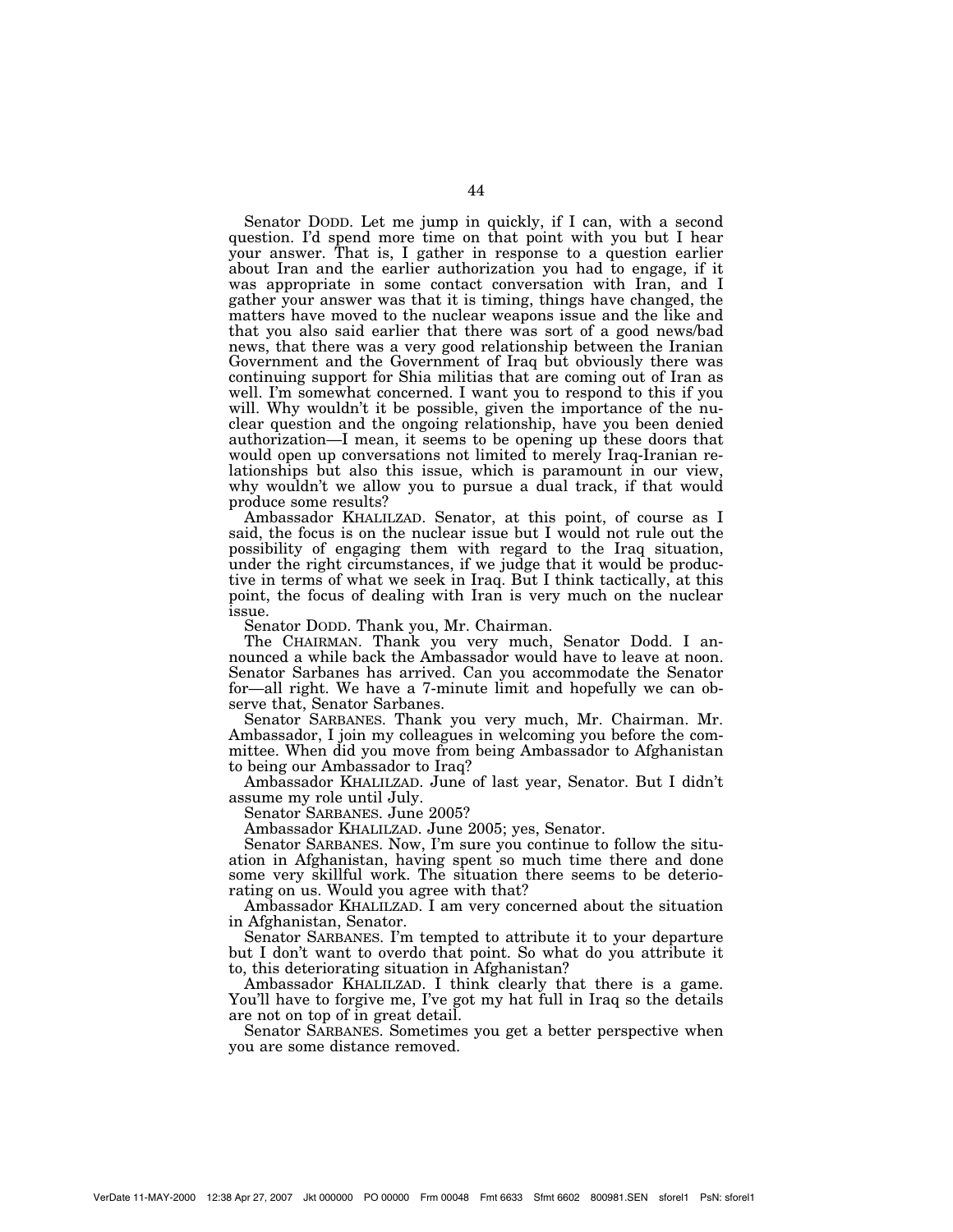Ambassador KHALILZAD. Right. But there is clearly increased attacks from the Taliban and it is very—whether that is as a result of new finances, new equipment, new people joining them, how the situation in terms of worsening, perhaps, between Afghanistan and Pakistan. I've seen from the media some increased contentiousness between those two countries—and certainly it is evident that there is an upsurge, an increase in Taliban activities against the government.

Senator SARBANES. Would you say that United States focus and attention and the commitment of resources to Afghanistan has been diverted away, beginning with our entry into Iraq and continuing over this time period? If you were the all-knowing decisionmaker, would you want to commit more focus and resources into Afghanistan?

Ambassador KHALILZAD. Success in Afghanistan is very important, Senator, in my view—9/11 was planned there and it is specifically important because of that. The Afghans, when I was there and I believe it continues to be the case, want to work with the United States, generally. I mean, of course, there are Taliban who have a different agenda, but generally, and President Karzai is a good partner. He is a good leader.

Senator SARBANES. Would you say that he has a greater legitimacy as the leader of his country, given the process by which he was chosen, than perhaps exists in Iraq, with respect to their leadership?

Ambassador KHALILZAD. Well, at present, Karzai clearly is the elected leader of Afghanistan, a democratic election, he campaigned across the country on an agenda. He had opponents and he won. The Government of Iraq is a legitimate government, a unity government. Everyone has been elected. I don't want to make comparisons but there is no question that President Karzai is elected. On your point about diversion to Iraq, I was in Afghanistan when after Iraq and I have to tell you, I respectfully disagree with that because during the period I was there, while Iraq was going, our focus and assistance for Afghanistan also increased. I do know what has happened since I left but certainly, when I was there, when we managed to, thanks to your leadership-

Senator SARBANES. You were a very strong champion, actually for that position and I recall you coming here on a number of occasions to press that issue.

Ambassador KHALILZAD. Right. And you were kind enough, both the Senate and the House, to provide for additional resources for Afghanistan.

Senator SARBANES. I know those who were here at the dais with me took a major lead in-

Ambassador KHALILZAD. Absolutely.

Senator SARBANES. Senator Biden and Lugar and Hagel and Senator Dodd, I know, constantly pressed that issue. Let me go on because the time is limited.

Ambassador KHALILZAD. Yes, sir.

Senator SARBANES. I know you have to depart. I understand that the United States is now calling on the United Nations to help put together an international compact of donors, is that correct?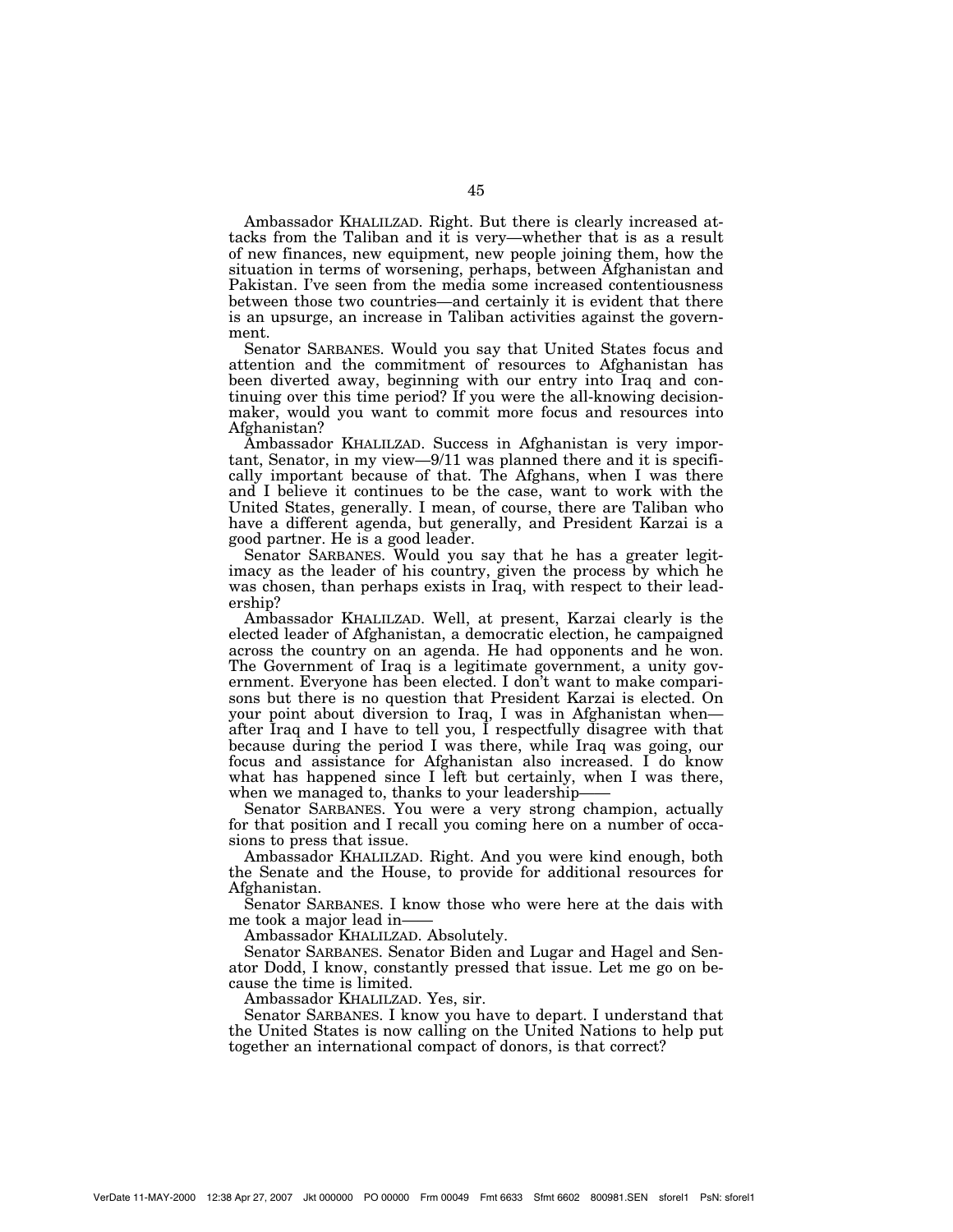Ambassador KHALILZAD. The Iraqi Government is, along with the United Nations, cochairing an international conference on Iraq, in which Iraqis will commit themselves to certain goals and timelines in exchange for political and economic support from the international community.

Senator SARBANES. Now, I understand earlier-

Ambassador KHALILZAD. And we support that.

Senator SARBANES [continuing]. Yes. I apologize—I wasn't able to be here at the outset so if some of these questions are redundant, I apologize for that. But earlier in this hearing in response to Senator Hagel, you said that of the \$14 billion that had originally been pledged for Iraq, only \$4 billion of it has been received. Is that correct?

Ambassador KHALILZAD. I think that is largely correct; yes, Senator.

Senator SARBANES. Why do you think we've had so much trouble getting those contributions to come through?

Ambassador KHALILZAD. Part of it that I am aware of, that I deal with in the neighborhood of Iraq has been the reluctance of some of the Arab countries who pledged to deliver on, and they have been slow because of their concern about the government there. The Sunni Arabs and most of the Arab countries are Sunni Arabs—have taken a negative view of the previous government, which did not have elected Sunni members. Now that there is a unity government with Sunnis fully participating, in my judgment, there is a transition to a more positive attitude.

Senator SARBANES. Could I interject right there?

Ambassador KHALILZAD. Yes, sir.

Senator SARBANES. Is it your judgment that we are fully over the hump of having a unity government, that that has now been worked out in a lasting way or does it still remain a very shaky situation with respect to a unity government?

Ambassador KHALILZAD. Well, there is a unity government but it faces the challenge of sectarianism on the street. This is the best government, in a sense, to deal with it but at the same time, of course, I can understand that continuing sectarian violence can strain relations inside that government. So I suppose, an opportunity and a challenge, but there is the issue of integrating some of those other elements that are not in yet, insurgency, which was first necessary to bring the political leadership of the Sunnis and now the Prime Minister reaching out as part of the reconciliation, to the insurgency to be brought in and we support that. The Arab governments in the neighborhood can help and that is why they went to Saudi Arabia, Kuwait, and UAE to seek their help and they have offered to assist them.

Senator SARBANES. Speaking of the neighborhood—and I'll close with this—could you very quickly run through for us the roles that are being played by the neighboring countries with respect to the situation in Iraq? I understand earlier you spoke at considerable length on Iran so I'll leave that aside on the assumption that it has been covered. But you could go through the other countries and give us some sense of the roles they are playing?

Ambassador KHALILZAD. I believe Syria is also playing a mixed role with a lot of negative in it. Turkey, Jordan, Kuwait, Saudi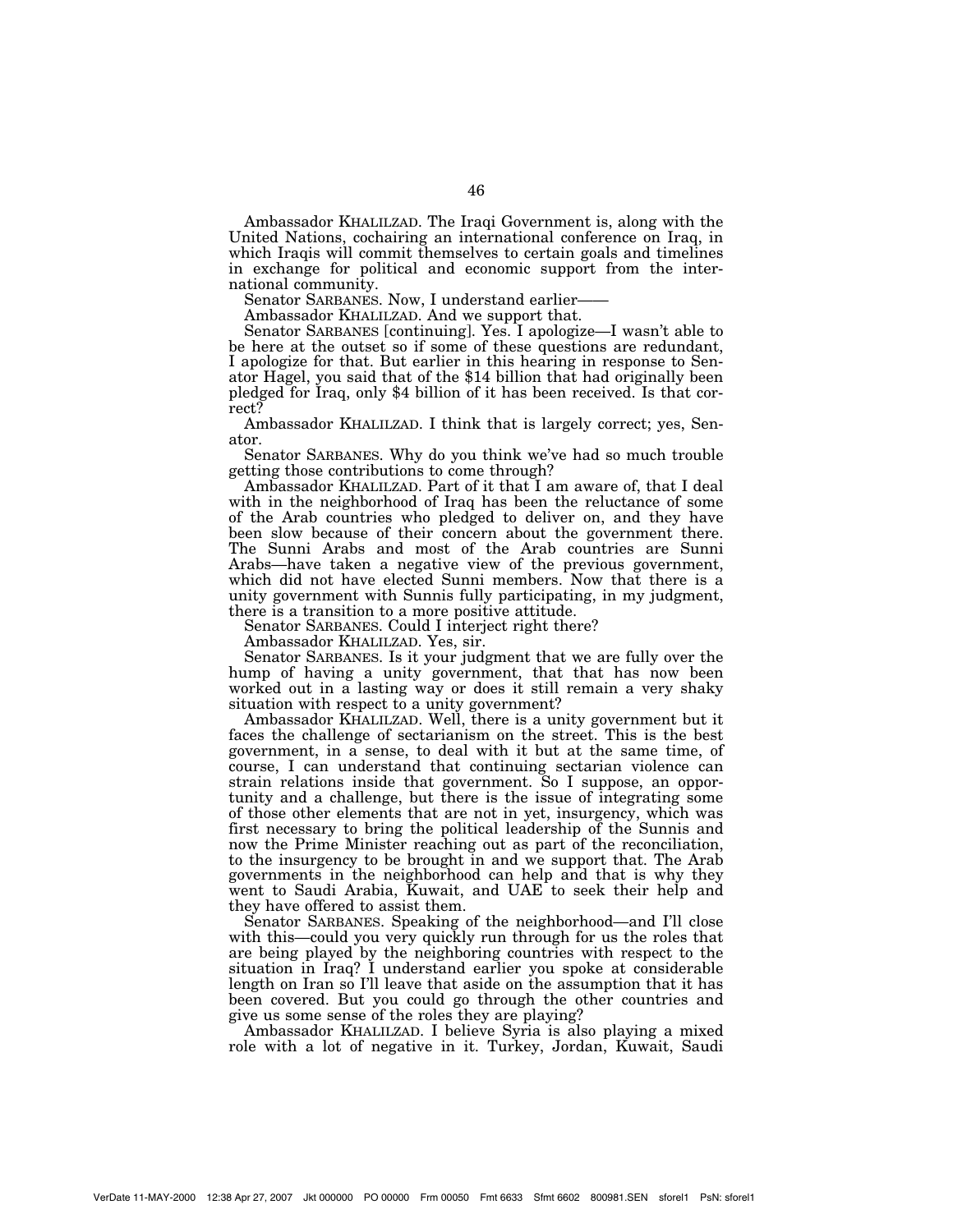Arabia—some of them have been playing a positive role. Others are beginning to engage positively, such as the Saudis, with a visit of the Prime Minister. I think they can do more and I would like to see them do more. I have urged them that on their concern about Iranian influence in Iraq, that the best way to deal with that is for them to engage this new Iraq, to engage, among others, the Shia population of Iraq, which during the time of Saddam, because they were in the opposition, they were based in Iran and Iran gained some influence over some of the groups. But now that Iraq has become independent, with the engagement from the Arab States, there can be a lesser need for them to rely exclusively on Iran and if they isolate this new Iraq, they will push it toward reliance on Iran and that would not be in their interests. I think there is an adjustment that is taking place there, in a positive direction and I regard that to be an opportunity for the new government.

Senator SARBANES. Do you expect these countries to be part of this effort at the United Nations, the compact to provide reconstruction assistance?

Ambassador KHALILZAD. Absolutely.

Senator SARBANES. How about Egypt? Would they be also a part? Ambassador KHALILZAD. Certainly Egypt is an important Arab country that can help in many ways, although how much it can help financially will be—I think we are looking more to the Gulf States to do the heavy lifting on the financial front. Iraq is indebted to them substantially because during the Iran-Iraq war, they assumed a lot of debt. That needs to be forgiven. The Arabs have done less than Western powers in terms of debt forgiveness. They have shown a willingness to do that and there is also the issue of assisting with reconstruction efforts and this compact is the opportunity and we anticipate that they will play a leading role.

Senator SARBANES. So what is the timetable on that compact?

Ambassador KHALILZAD. Well, as I said, this is an Iraqi project with the United Nations as a cochair. We think the first meeting will be of the preparatory committee on the 20th of July in Baghdad. Then there is the idea of a ministerial second step during the U.N. General Assembly meeting in New York and then a final conference before the end of the year.

Senator SARBANES. Thank you.

The CHAIRMAN. Thank you very much, Senator Sarbanes. Ambassador, we thank you very much.

Senator BIDEN. Mr. Chairman, may I take 60 seconds to make a closing comment? Thanks for being here, Mr. Ambassador. I come away from my recent trip and discussions with you as well, today, is that I believe there is an inevidentability we're drawing down American forces, regardless of what happens on the ground. I think it is going to start as early as September. I think that because of all the reasons you've stated about the Iraqis as well as us. I think the only question left is, what are we going to leave in the wake here and I hope I get a chance to talk to you more about Sunni buy-in in a larger way because it seems to me, that is one of the giant keys to this. But we're drawing down, we're drawing down no matter what happens.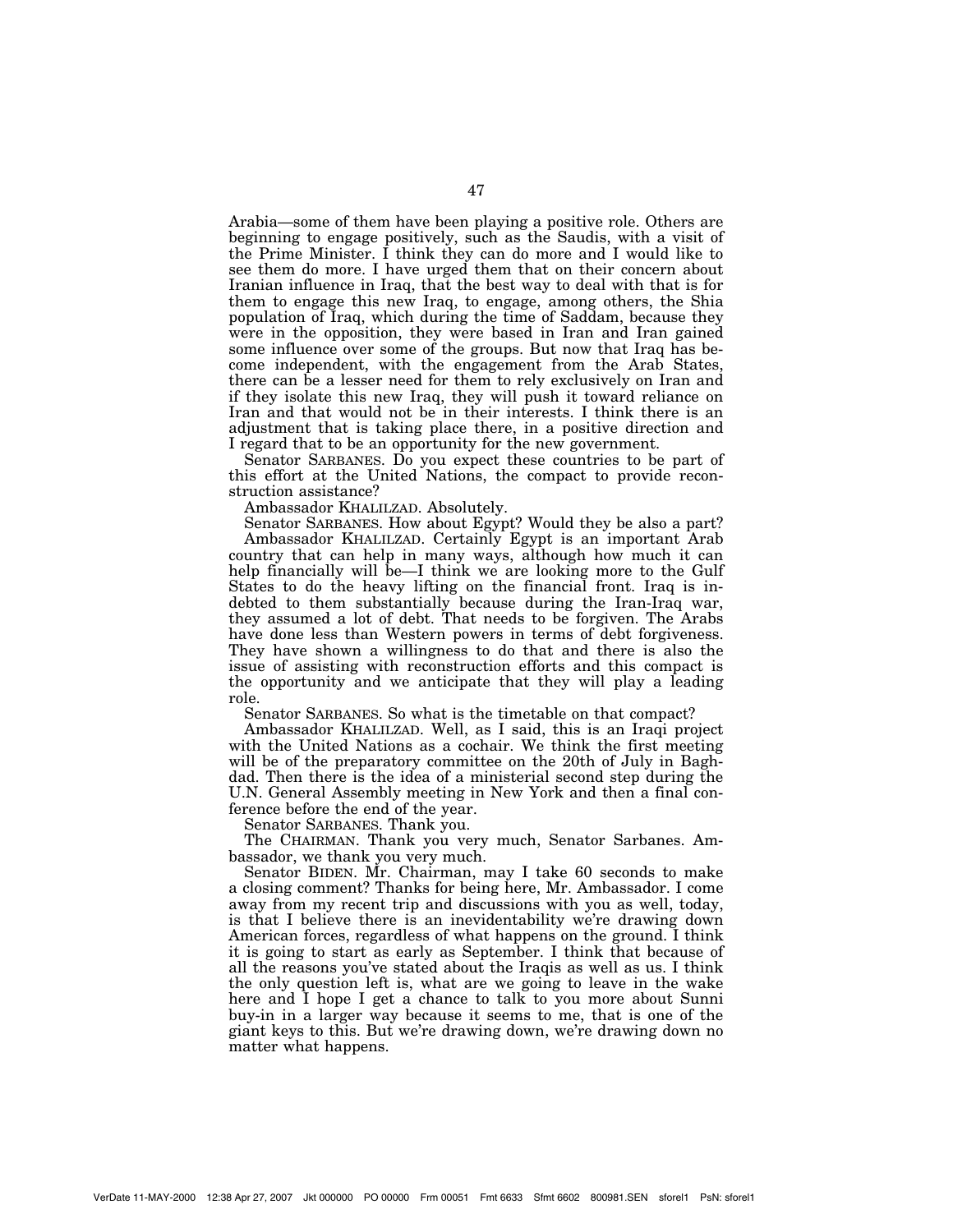The CHAIRMAN. Do you think we'll leave the Ambassador in the wake?

Senator BIDEN. Well, they may want him to be President or Prime Minister.

The CHAIRMAN. Let me ask. Senator Hagel, do you have a final comment?

Senator HAGEL. Not anything other than to thank Ambassador Khalilzad and to also extend that thanks to all of the people you represent. We know, as you have heard here, how difficult this is. So thank you very much.

Senator DODD. That is an important point. I would hope, despite the issues raised in a table like this, there is no limit to the amount of respect we have for the people who serve in our embassies, the people in uniform in that country put their lives on the line every single day and one should never confuse questions being raised about policy and our deep commitment and respect for those who are out there trying to make things happen in a positive way. It is very important you bring that message back, Mr. Ambassador.

Ambassador KHALILZAD. Thank you, Senator Dodd, for that. I appreciate that and Senator Hagel, thank you very much.

The CHAIRMAN. Ambassador, let me just conclude by saying we admire your personal wisdom and courage and we wish you well.

Ambassador KHALILZAD. Thank you, Mr. Chairman. It is an honor to have been with you.

The CHAIRMAN. The meeting is adjourned.

[Whereupon, at 12:20 p.m., the hearing was adjourned.]

# ADDITIONAL QUESTIONS AND ANSWERS SUBMITTED FOR THE RECORD

#### RESPONSES OF AMBASSADOR ZALMAY KHALILZAD TO QUESTIONS SUBMITTED BY SENATOR RICHARD LUGAR

*Question.* As part of his 24-point National Reconciliation Plan, PM Maliki has prioritized disarming the militias. They were also outlawed by the Constitution and opposed by U.S. policy prior to that. What will the key be to making this a reality this time? Will the United States have a role?

Do you continue to have sufficient leverage in ensuring U.S. priorities are achieved and we don't allow the Iraqis to lose sight of rule of law, religious freedom, and human rights issues?

What if the reconciliation plan falls through? What and who is doing the planning for the worst case outcomes?

Answer. The U.S. Government is committed to working closely with the Government of Iraq (GOI) in developing a disarmament, demobilization, and reintegration (DDR) program as the vehicle to bring militias back into civil society. International/ regional neighbor action is also critical in stemming material support for militias. The mechanics of the DDR plan require the GOI establish a plan that reintegrates these former armed group members under the Iraqi National Reconciliation and Dialogue project.

A viable reintegration plan will require political, economic, and educational reforms designed to help members of these groups transition back into society. This plan will address jobs, integration into Iraqi military and police forces, and influencing those both inside and outside of Iraq who are supporting the militias.

The Civilian Police Assistance Training Team (CPATT) works closely with the Ministry of the Interior to eliminate human rights abuses. To date, the Ministry has taken a number of steps to curb corruption and human rights violations. The MOI relieved 3 brigade commanders whose units were receiving frequent abuse reports, allocated \$4 million to renovate current MOI detention facilities to U.N.-international standards, conducts human rights training during police training, and directed the formation of an MOI Center for Ethic, Integrity and Leadership.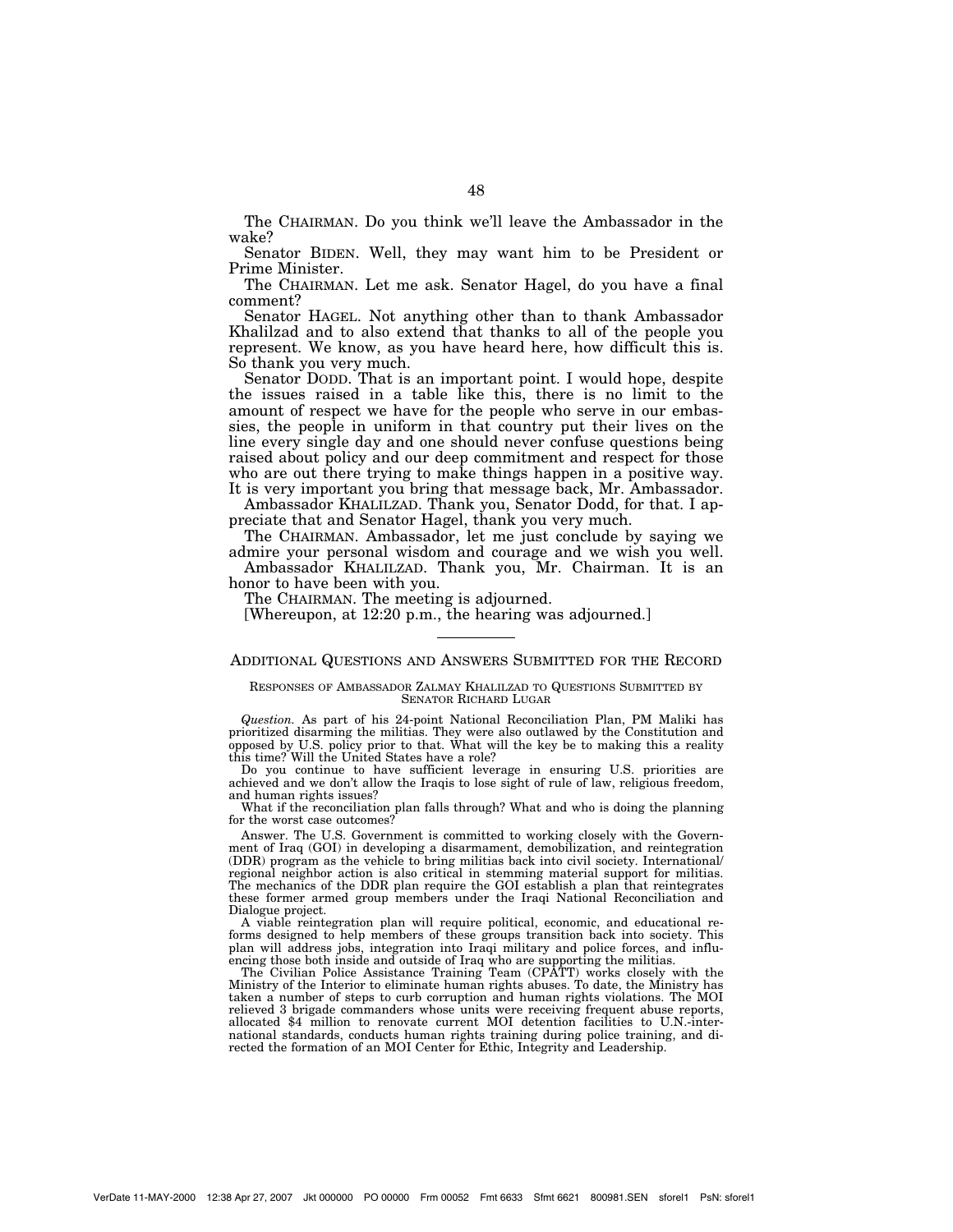The United States remains engaged with Iraqi political, religious, and civil society leaders to assist in the transition from government formation to governing. While there are still many challenges that lie ahead to address the pressing needs of the Iraqi people, PM Maliki remains focused on a long-term strategy to ensure success of the Iraqi Government.

*Question.* What are the objectives of the International Compact that the administration hopes to put into place? What will it encompass? Will the compact involve a wider involvement than the Council of Ministers? What are we doing to ensure its legitimacy?

Answer. The International Compact with Iraq is an Iraqi initiative supported by the United Nations and the World Bank. The objectives of the compact are for Iraq to commit to reforming its political economy so that will become self-sustaining over the next 5 years. In return, Iraq's international partners (countries and international organizations) will commit to providing the assistance needed until Iraq is capable of meeting its goals with its own resources. While the content of the compact will be mainly economic, dealing with such vital sectors as oil, electricity, and agriculture, and such important topics as subsidy reform, social safety nets, and fighting corruption, the document will also point to the importance of Iraq continuing to make gains with security and its political institutions.

The Government of Iraq, the United Nations, and the World Bank are organizing the work effort for the compact so as to directly engage key Iraqi ministries into the process. Iraq's provincial governments will also be involved in the process of formulating the compact. We expect that the resulting document will receive the endorsement of Iraq's Council of Ministers.

Legitimacy will also derive from the endorsements the compact receives from the international community, in particular Iraq's Gulf Arab neighbors and their official financial institutions.

We are encouraging the Iraqis to view the compact as a framework for focusing their efforts for engaging international actors and organizations—to begin on economic matters.

*Question.* Beyond the compact, are you involved in increasing the contributions of international actors and organizations, or are you encouraging the Iraqi ministers to lead this effort?

Answer. In every appropriate venue, we continue to urge international support for Iraq politically, economically, and in the security area by upgrading diplomatic relations, supporting capacity-building programs, concluding bilateral debt forgiveness agreements, disbursing existing pledges, seeking new donor support and seeking support for security and stability.

In coordination with the Iraqi Government, our international engagement strat-egy includes consultations by U.S. Government principals with regional and other countries, and outreach to international organizations, NGOs, and international financial institutions. I personally engage Iraq's neighbors such as with my recent visits to UAE and Saudi Arabia. Foreign ministerial and bilateral meetings, international summits, official visits, and many congressional delegations are also reinforcing our objective of increased international support for the new Iraqi Government. Most recently, the G-8 summit provided such a venue for engagement.

*Question.* You have spoken about Syria and Iran. With fingers being pointed at Damascus and Tehran for destabilizing activities with respect to Iraq, and also for backing the intransigence of Hamas and Hezbollah with respect to Israel, what is the sense of Iraqis of their ability to deal effectively with these neighbors?

Answer. Despite public statements signaling their interest in dialog and coopera-tion with Iraq, it is the position of the United States Government that Syria and Iran continue to support destabilizing activities with respect to Iraq. Syria continues to turn a blind eye toward insurgents' entry into Iraq and has claimed difficulty with controlling transit. Iran continues to undertake destructive activities in Iraq, and adversely affect the new national unity government's efforts to promote national reconciliation.

The Iraqis understand that solutions will require coordinated and simultaneous actions across the political, economic, and security tracks. The Government of Iraq understands that it must lead these efforts, including carrying out an initiative focused on national reconciliation. For instance, the Iraqis are coordinating closely with the Arab League, calling for Iraqi parties and Arab States to support Iraq and respect the political will of the Iraqi people, bolstering any outside interference or influence.

Senior Iraqi officials have made their views about Syrian and Iranian actions in Iraq known to the officials of those governments. While the details of those con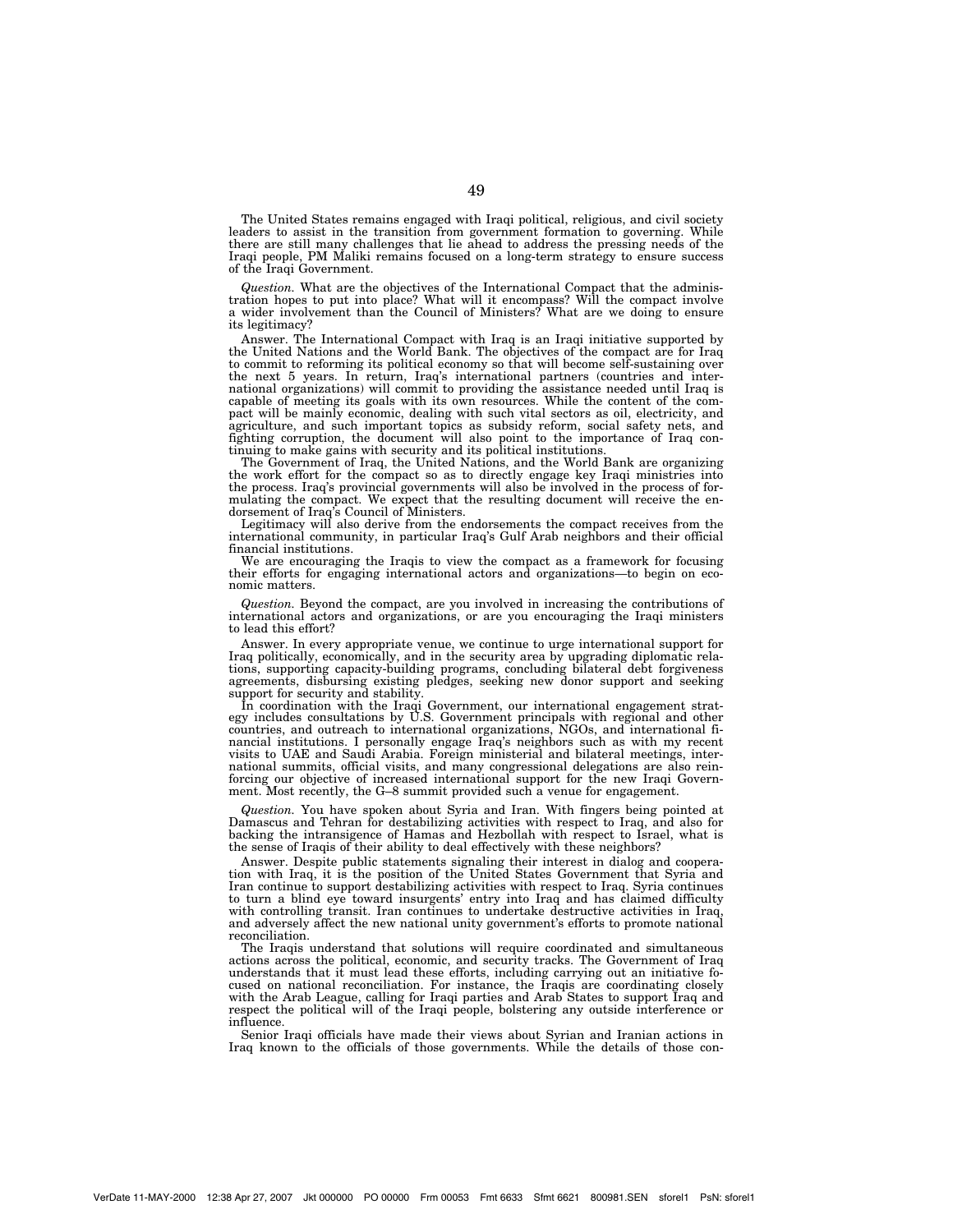versations are confidential, there is no doubt that Syrian and Iranian officials know the kinds of conduct that Iraqi Government officials deem objectionable.

*Question.* Being aware of this committee's involvement in improving our government's ability to handle reconstruction and stabilization missions—especially from the civilian component—can you evaluate the operations of the few PRTs that have been established to date? Describe the challenges you are facing in staffing the civilian side robustly enough to be effective and the challenges they are facing? Can they move and operate effectively in the current security environment?

Answer. Five PRTs are currently operational in Tamim (Kirkuk), Ninewa (Mosul), Babil (Hillah), Baghdad, and in Al Anbar (Ramadi). PRTs have always been a part of our strategic plan to coordinate reconstruction and capacity-building efforts. We initially fielded three U.S.-led ''proof of concept'' PRTs in Kirkuk, Mosul, and Hillah. Based on that experience, we have refined the PRT concept to shape logistics, security, and staffing to match specific needs in each province.

PRT deployment is conditions-based. For U.S.-led PRTs, we use existing logistical and security resources at current U.S. Regional Embassy Offices (REOs) and Forward Operating Bases (FOBs). The security environment in each province is key factor in the timing of the PRT rollouts and the mix and composition of security resources for each PRT. In some cases, this may mean State and Multi-National Forces–Iraq (MNF–I) share security. In others, one or the other is in the lead. Joint analysis between the Embassy and MNF–I continues as we collaborate on PRT deployments.

To date the Department of State has filled State-designated positions in Iraq, including the PRTs, with volunteers. In the summer 2006 assignment cycle, State thus far has filled 99 percent of the open positions for Baghdad and more than 85 percent of the PRT positions. In recognition of our need for additional expertise in the field, Secretary Rice approved, in June, the augmentation of PRT staffing by an additional 45 positions, drawn from several civilian USG agencies. We have reached out to the Department of Agriculture and USAID to fill 6 Agricultural Specialist and 11 Economic Reform and Private Sector Development positions, respectively. At the same time, State is identifying expertise from within State, the USG interagency community, and from qualified private citizens hired by the Iraq Reconstruction Management Office (IRMO), to fill the remaining 28 augmentee positions with political/foreign affairs, public affairs, and rule of law professionals. USAID and the Department of Justice already are providing development and rule of law expertise at currently operational PRTs.

The PRTs are working closely with provincial governments to establish effective linkages with the central government, and to help local officials plan and prioritize provincial government direction and activities. This work includes assisting Iraqis in preparing budgets, identifying funding and staffing needs, and developing fiscal responsibility. Additionally, PRTs continue to provide assistance in coordinating civil construction, including advising provincial authorities on communication with their constituents and enhancing delivery of provincial and municipal services.

*Question.* Assess the abilities of the Iraqi ministries to perform basic functions of government? Do we have sufficient civilian expertise to provide the advice and assistance they need to stand up ably, through ministerial assistance teams or what have you? The Iraqi economy has managed to grow despite all of the violence, yet corruption in the oil sector and elsewhere has been described as systemic. Is the Maliki government taking steps to step up enforcement and increase penalties for those who are caught?

Answer. Increasing the capacity of Iraq's national-level ministries and local government bodies is a critical part of our strategy to support Iraq's transition to democracy and self-sufficiency. Tens of thousands of Iraqi officials, at great personal risk and sacrifice, are working to keep the Iraqi Government functioning and deliver essential services. Embassy Baghdad's National Capacity Development (NCD) program will assist the new government by addressing urgent needs (short-term track), and employing a longer term approach to foster indigenous capacity development (medium-term track).

Embassy is finalizing a baseline assessment of capacity across the key ministries. Efforts are underway to attend to the highest priority identified needs, including programs to address cross-ministerial deficiencies as well as those targeted to specific ministry needs. Ministry Advisory Teams (MATs) are the implementation vehicle for the short-term approach and consist of Iraqis, U.S. Senior Consultants, USAID, donors, and other partners. The MATs will facilitate Iraqi ownership of ministry priorities as well as provide a vehicle for donor participation and coordina-tion. To provide an example, the Electricity MAT is led by the Ministry's Head of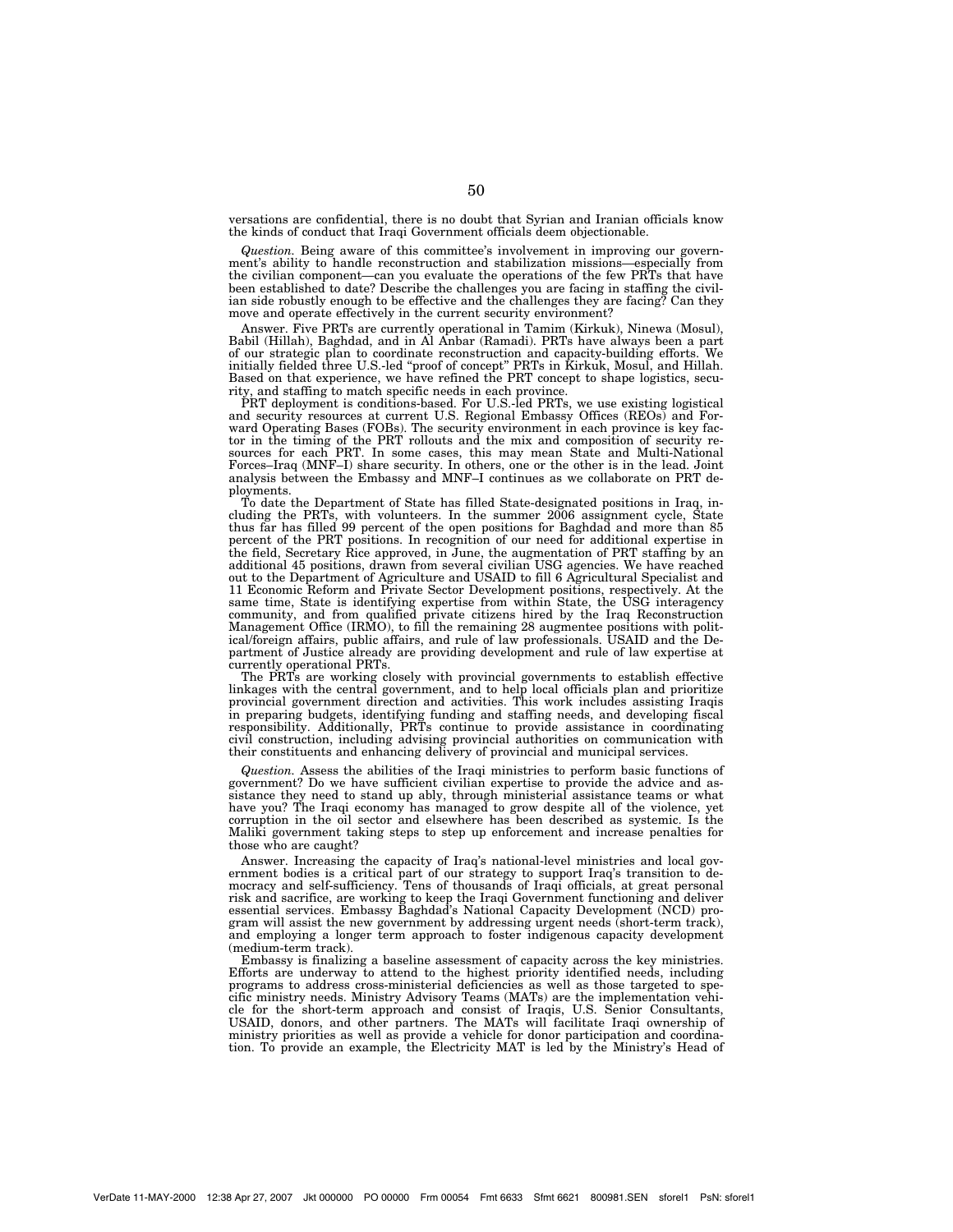Training and is soliciting proposals to address infrastructure management, legal and regulatory reforms, tariff reforms, and technical training. Embassy also plans to place a Bicultural-Bilingual Advisor (BBA) on each MAT, as well as provide BBAs to strengthen the overall operations of the Prime Minister's Office.

The medium-term NCD approach is complementary to the short-term approach. Immediate support will be given to the Iraqi National Training Center to build gov-ernment-level capacity in key ministries, followed by international assistance to strengthen the curriculum and capability of the national as well as regional training centers. This approach also employs civil service reform and Iraqi-led training programs to foster indigenous capacity development. Embassy is currently developing metrics to measure the progress of ministerial capacity development during our NCD effort. Full partnership and cooperation from the GOI will yield faster returns and facilitate Iraqi ownership.

Coordination pivots on our senior consultant to each ministry to ensure that all of our operational and capacity development and training efforts are complementary and in many cases synergistic. NCD program efforts are also being coordinated with the work of Provincial Reconstruction Teams (PRTs) at the provincial and regional levels, and will also go hand in hand with anticorruption initiatives. The new government will provide a longer term, more stable political environment for capacity development and several of our international partners have expressed interest in assisting specific Iraqi ministries.

While corruption remains a major obstacle to the reconstruction and stabilization of Iraq Prime Minister Maliki has made repeated statements reaffirming his commitment to fighting corruption in Iraq, most notably in his June 12, 2006, address to the Iraqi Parliament. The Iraqi Commission on Public Integrity, the Iraqi inspectors general, and the Central Criminal Court of Iraq continue to work together to combat corruption in the Iraqi ministries and Embassy Baghdad, through the IRRF and FY06 supplemental funds continue to assist in the efforts of these Iraqi anticorruption institutions.

*Question.* U.S. reconstruction appropriated funding is waning, and little more has been requested. Describe what this is doing to our reconstruction priorities and goals.

Answer. We have already disbursed \$15 billion of the \$20.9 billion in IRRF I and II, and expect to conclude most of our major infrastructure projects by the end of 2006. These programs were intended to jump-start the Iraqi economy, and facilitate Iraq's transition to self-sufficiency. These programs are already having an impact, for example, providing roughly one-third of Iraq's electricity generation capacity, stabilizing oil production, and improving delivery of water and access to sewage. As we wrap up these infrastructure programs, we are increasingly focusing on programs to build Iraqi capacity to manage their own affairs. Under the 2006 supplemental, we are beginning a program to increase the capacity of 10 key Iraqi ministries to carry out core functions, such as budgeting and personnel management. We also are implementing programs to improve Iraq's ability to operate and maintain USG-funded projects, protect critical energy infrastructure, and develop local government capacity. We have requested \$771 million in FY 2007 to continue programs to build Iraqi self-sufficiency, as well as to support economic policy reforms and democracy programs.

*Question.* In addition to the constitutional review process, the Constitution itself requires enacting legislation for dozens of provisions, many of them related to human rights and freedom guarantees. Is the Iraqi Parliament showing progress on these fronts, and are they being provided capable advisors as needed? What agency/ contractor/grantee has the lead for this?

Answer. The Iraqi Parliament, also known as the Council of Representatives (CoR), has made no significant progress during its first month in drafting legislation related to human rights guarantees in accordance with articles in the Constitution. The CoR is currently out of session, but will resume work in September. The constitutional review process will likely begin in earnest in the fall.

U.S. Embassy Baghdad—drawing on State Department, USAID, and other agency expertise—is providing legislative drafting assistance to the CoR. Embassy Baghdad also has been working closely with the United Nations and the United Kingdom, for instance on the Human Rights Commission legislation. The United States will remain engaged to assist the Iraqi Government in guaranteeing human rights and freedom for all Iraqi citizens.

*Question.* Under the previous government, the Ministry of Interior (MOI) received very poor marks. Accusations continue to be levied at the active police force suggesting that loyalties are misplaced, the force is infiltrated or worse. Is Minister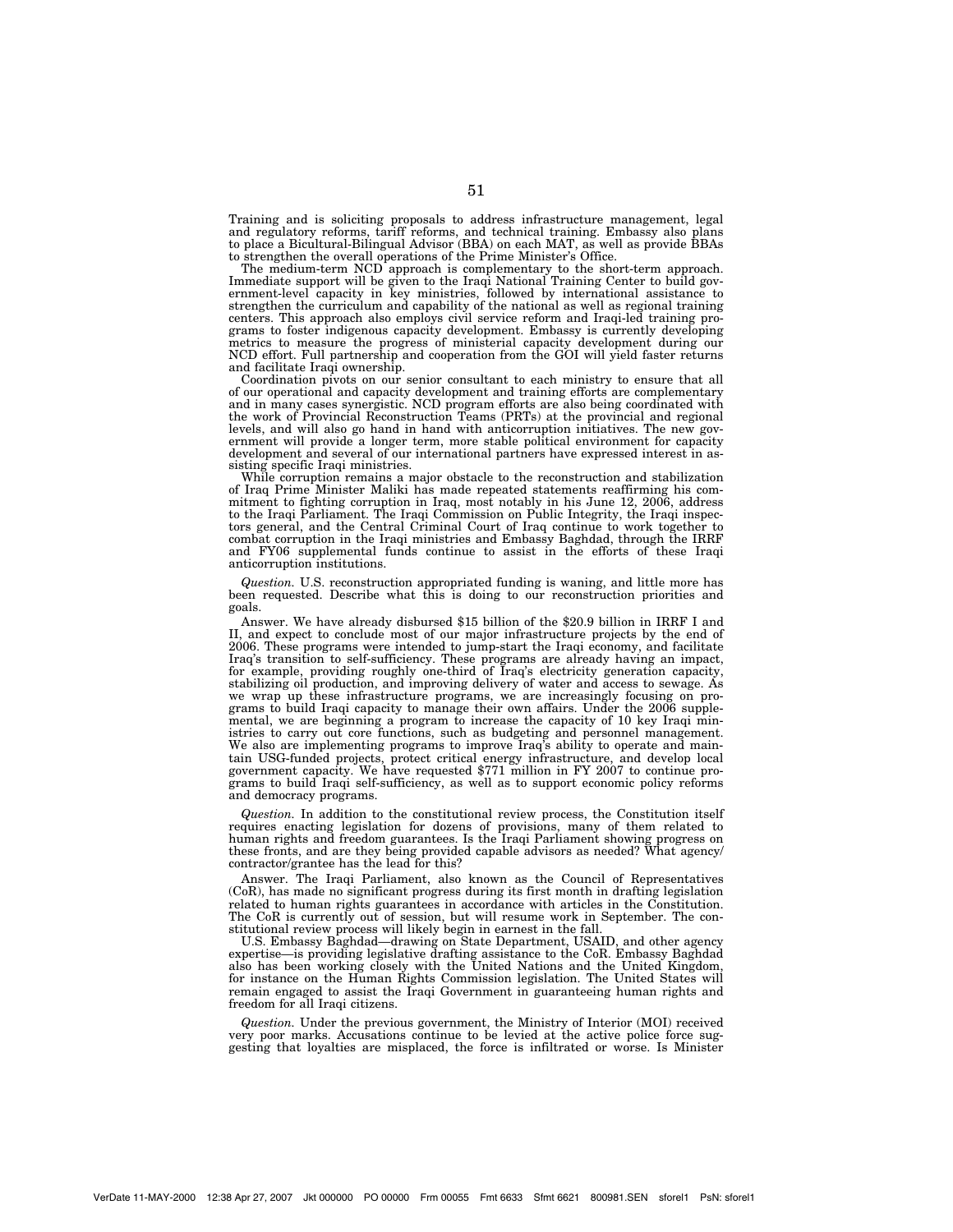Boulani capable of turning the Ministry around so that it can gain the confidence of all Iraqi communities? Do you have any oversight purview of the MOI, or is that all handled by the Defense Department?

Most Americans cannot fathom the level of violence that is being described daily in Iraq, much less what motivates people to perpetrate such acts? Can you explain what you see? Are average Iraqis frustrated because they do not have access to justice? Do they think the system or institutions will fail them? How has this changed since you have been there?

Answer. Minister Jawad Al-Bolani faces the monumental task of overcoming corruption, human rights abuse, and sectarian influence to establish a transparent and accountable ministry capable of planning, organizing, managing, and sustaining Iraq's civil security forces and helping to establish the rule of law in Iraq. We be-lieve that he can and must rise to the challenge. The U.S. Government is committed to helping him succeed.

As the Chief of Mission, I coordinate with the Multinational Force–Iraq (MNF– I) Commander to provide policy guidance and general direction to our efforts to build the capacity of the Ministry of the Interior. The Department of Defense, through CENTCOM and MNF–I, provides tactical guidance to ministerial advisors. Effective rule of law in Iraq requires four institutions: Effective laws, police to en-

force them, courts to administer justice, and prisons to incarcerate offenders. The United States, its coalition partners, and international agencies are helping Iraq strengthen the rule of law by building a legal system that instills confidence in the Iraqi Government and ensures security for its citizens. Despite these efforts, progress in developing and implementing both the institutions and processes to foster the rule of law in Iraq have been limited. Although there have been some positive developments, delay in the GOI formation resulted in a loss of momentum and rule of law initiatives slowed. The MOI has made significant progress during the last 2 months. A major crime

unit was disbanded for extensive involvement in corruption and terrorist activities. Recent investigations have identified a list of MOI personnel whom the De-Baathification Committee identified as being senior Baath Party members. The end result will likely be the firing of a large number of personnel based on Iraqi law that prohibits Baath Party members holding specific government positions. High profile prosecutions in connection with human rights abuses in MOI detention facilities will be a significant step toward increasing the credibility of the MOI as a national institution.

*Question.* The Embassy has had problems filling positions with adequately qualified individuals willing to serve in such dangerous environment for periods long enough to be truly effective. As we are in another turnover period, 2 years after the Embassy opened, describe what you are doing to improve this situation.

Answer. The Department of State has 137 authorized Foreign Service positions in Iraq of which 135 personnel have been identified for the summer 2006 cycle (99 percent fill rate); 41 of the above positions located in the Regional Embassy Offices/ Provincial Reconstruction Teams (REOs/PRTs) or temporarily attached to military units as political advisors. The Iraq Reconstruction Management Office (IRMO) currently has 173 personnel in Iraq, including ministerial advisors (80 percent fill rate) and 32 candidates in the pipeline. To date, the Department's package of recruiting incentives has enabled us to staff nearly all our positions. Certain positions are filled by individuals who have the requisite professional skills but who are not at the requested grade or level; we continue to reach out personally to employees who meet all requisite qualifications to encourage them to serve in Iraq. The standard tour of duty in Iraq is for 1 year because of the extreme danger and hardship that our personnel endure. We are pleased that our employees have been so responsive to the challenges of serving in Iraq, we are proud to have an all-volunteer cadre there, and we continue to look at all options that will allow us to provide the best staff possible for Embassy Baghdad and constituent operations.

In addition to the Department of State positions, we are pleased to report that of the 48 additional positions we requested of the interagency in March, 40 have been filled. Moreover, 8 agencies combined have offered up the names of 24 volunteers willing to serve 3-month rotations in Iraq as part of our public affairs Global Outreach (GO) teams. The first GO team is on the ground and assisting U.S. and international journalists to facilitate coverage of reconstruction stories.

The Department of State continues to host interagency meetings to encourage the continued staffing of these positions, to discuss recognizing and compensating all USG civilians adequately for their service in Iraq, and to review the legislative and regulatory impediments that complicate service of USG civilians in war zones such as Iraq. Thanks to the support of Senators Lugar, Warner, Biden, and others, many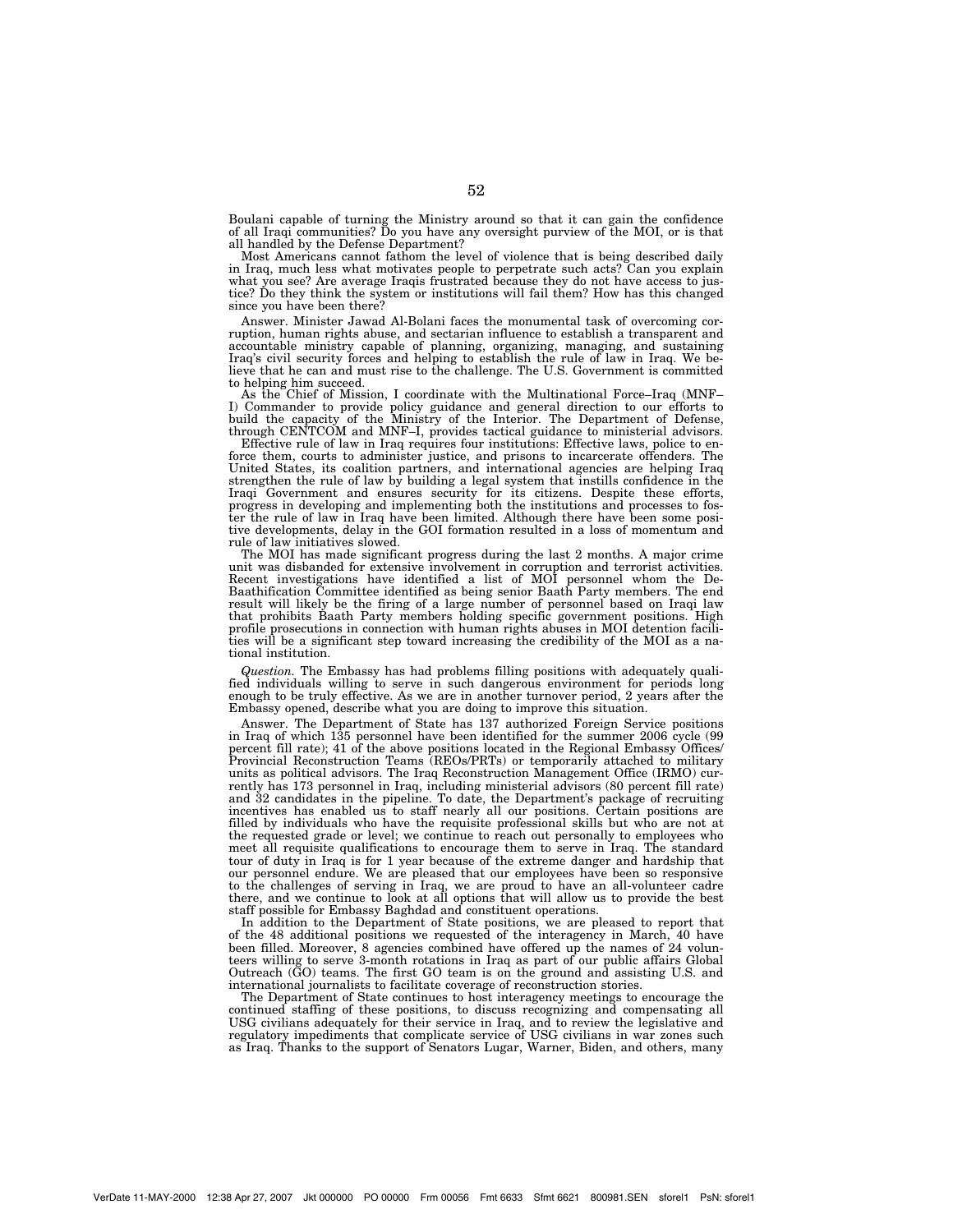of those legislative impediments have been removed with the amendments offered with the passage of the FY 2006 Iraq supplemental, which President Bush signed into law on June 15.

## RESPONSES OF AMBASSADOR ZALMAY KHALILZAD TO QUESTIONS SUBMITTED BY SENATOR JOSEPH R. BIDEN, JR.

*Question.* Please provide the committee with an updated assessment of the governing capacity of the key Iraqi ministries. Please also provide the committee with the detailed plans on the strategies and benchmarks for building the capacity of each of these ministries. Which ministries have the best leadership and potential, and which ones do you worry about? What are the biggest obstacles you face in standing them up? How are international reconstruction efforts being coordinated to ensure that they assist in building Iraq's governing capacity?

Answer. Embassy Baghdad's National Capacity Development (NCD) program is an integral component of transitioning U.S. support from reconstruction to building Iraq's capacity to govern effectively and deliver essential services. With the new Government of Iraq (GOI) in place, Embassy is finalizing a baseline assessment of ministerial capacity across the key ministries. The NCD program will address urgent needs during the first year of the new government (short-term track) as well as medium-term initiatives. Ministers were briefed on the NCD program shortly after new government formation, and Embassy has also obtained the support of the Prime Minister's Office and the Council of Ministers Secretariat to strengthen interministerial and provincial relations.

Ministry Advisory Teams (MATs) are the implementation vehicle for the shortterm NCD approach and consist of Iraqis, U.S. Senior Consultants, USAID, donors, and other partners. The MATs will facilitate Iraqi ownership of ministry priorities as well as provide a vehicle for donor participation and coordination. Efforts are underway to address the highest priority needs, including programs that address crossministerial deficiencies as well as efforts that are targeted to specific ministry needs.

The medium-term approach is complementary to the short-term approach and immediate support will be given to the Iraqi National Training Center to build governate-level capacity in key ministries, followed by international assistance to strengthen the curriculum and capability of the national as well as regional training centers. This approach also employs civil service reform and Iraqi-led training programs to foster indigenous capacity development. Embassy is currently developing metrics to measure the progress of ministerial capacity development during our NCD effort. Full partnership and cooperation from the GOI will yield faster returns and facilitate Iraq ownership.

Coordination pivots on our senior consultant to each ministry to ensure that all of our operational and capacity development and training efforts are complementary and in many cases synergistic. NCD program efforts are also being coordinated with the work of Provincial Reconstruction Teams (PRTs) at the provincial and regional levels, and will also go hand in hand with anticorruption initiatives.

Having the new government in place for 4 years will facilitate the transition from U.S.-led training and mentoring to Iraqi-led capacity building with international donor and NGO assistance. The World Bank has also been working to expand Iraqi ministry capacity over the last 2 years through two targeted programs. Other donors have also expressed interest in working with the Iraqi Government to address specific needs.

*Question.* Please submit a progress report on the Provincial Reconstruction Teams (PRTs). How many teams are deployed? What is the schedule for deployment? What are the staffing levels? Why can't they be established faster? Do they have enough resources? What have been their key accomplishments? What lessons have been learned?

Answer. Five PRTs are currently operational in Tamim (Kirkuk), Ninewa (Mosul), Babil (Hillah), Baghdad, and in Al Anbar (Ramadi). An additional two, Salah ad Din and Diyala, are completing staffing and will be inaugurated by the end of August. Also, one coalition PRT has been established, in Basrah, led by the United Kingdom. PRTs have always been a part of our strategic plan to coordinate reconstruction and capacity-building efforts. We initially fielded three U.S.-led ''proof of concept'' PRTs in Kirkuk, Mosul, and Hillah. Based on that experience, we have refined the PRT concept to shape logistics, security, and staffing to match specific needs in other provinces.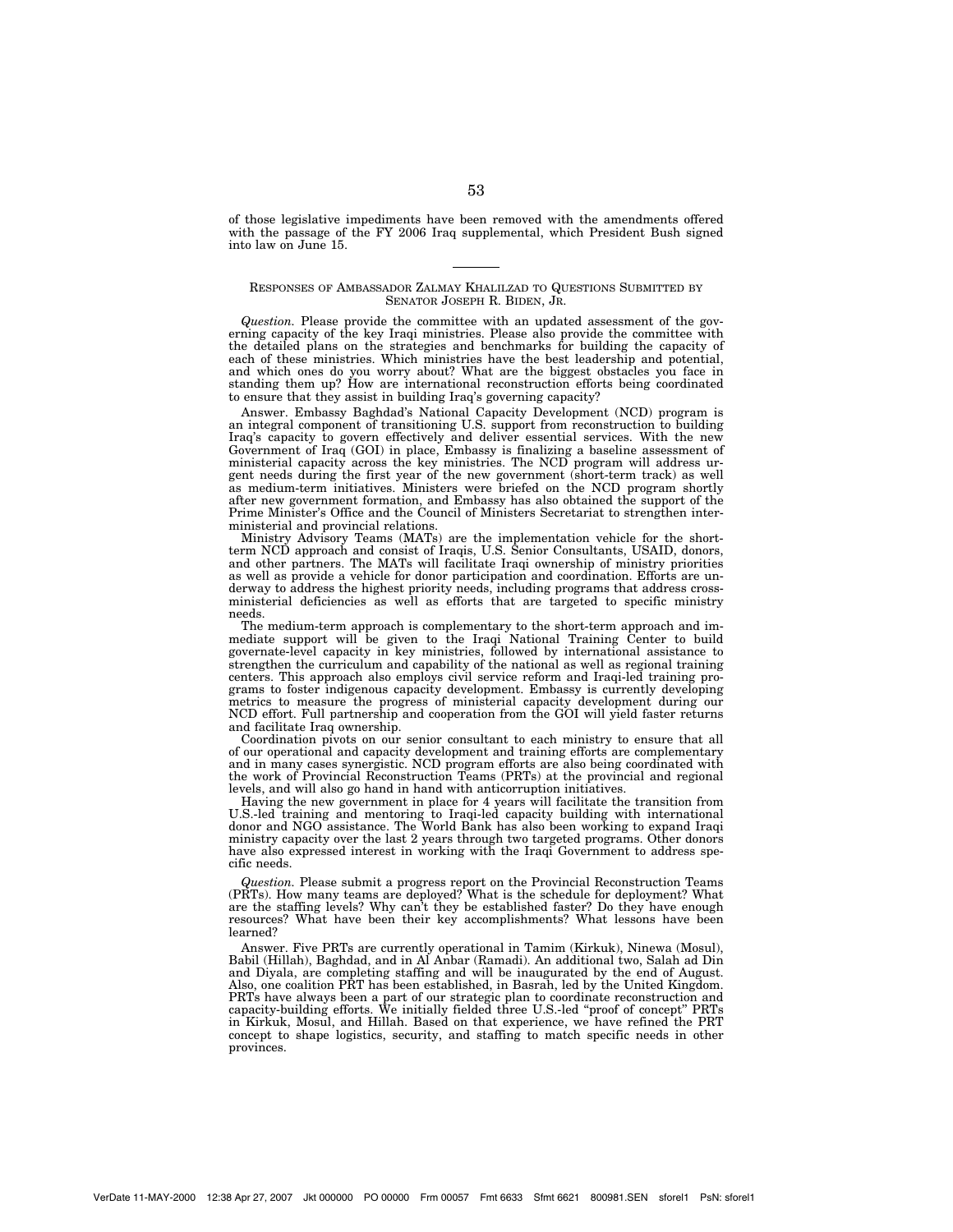PRT deployment is conditions based. For U.S.-led PRTs, we use existing logistical and security resources at current U.S. Regional Embassy Offices (RE0s) and Forward Operating Bases (FOBs). The security environment in each province is a key factor in the timing of the PRT rollouts and the mix and composition of security resources for each PRT. In some cases, State will secure the movement of PRT members, while in other cases, Multi-National Forces–Iraq (MNF–I) will provide site security. Joint analysis between the Embassy and MNF–I continues as we collaborate on PRT deployments.

Recruiting civilian staff has been a challenge; to date, the Department of State has filled State-designated positions in Iraq, including for the PRTs, with volunteers. Once accepted, the State "quick hire" process requires 60–70 days to bring a candidate on. Thus far in the summer 2006 assignment cycle, State has filled more then 98 percent of the open positions for Baghdad and more than 85 percent of the PRT positions. In recognition of our need for additional expertise in the field, Secretary Rice recently approved the augmentation of PRT staffing by an additional 45 positions. We have reached out to the Department of Agriculture to fill 6 Agricultural Specialist postions and to USAID to fill 11 Economic Reform and Private Sector Development positions. State is taking the lead in identifying expertise from within State, the USG interagency community, and from qualified private citizens hired by the Iraq Reconstruction Management Office (IRMO), to fill the remaining 28 augmentee positions with political/foreign affairs, public affairs and rule of law professionals. USAID and the Department of Justice are already providing development and rule of law expertise at currently operational PRTs.

Resource support for PRTs varies somewhat depending on circumstances. Some PRTs were built within REOs and inherited REO assets, while other PRTs were built on the infrastructure of FOBs and need to be provided for separately. This is to be expected. However, overall, the PRTs are working effectively with provincial governments, establishing linkages between the central government and the provincial governments and helping local officials plan and prioritize provincial government direction and activities. This work includes assisting Iraqis in preparing budgets, identifying funding and staffing needs, and developing fiscal responsibility. Specifically, in Ninewa, PRT support helped in the formation of a provincial charter, crucial to defining the provincial government baseline. Additionally, PRTs continue to provide assistance in coordinating civil construction, including advising provincial authorities on communication with their constituents and enhancing delivery of provincial and municipal services. In Tamim, PRT support helped to develop the first two phases of a master plan for Kirkuk City, and in Babil, PRT support helped to develop and implement an action plan to address the approximately 6,000 IDPs that have sought refuge from sectarian violence.

While there are many PRT accomplishments, carrying out diplomatic functions and building provincial capacity in the middle of a war has proved a challenge, and many lessons have been learned in the process. Our original timeline for the program was optimistic and has been adjusted to reflect experience.

*Question.* On June 1, the Regional Embassy Office (REO) in Mosul closed. Why was REO Mosul closed? How many staff worked at REO Mosul and what became of them? How many staff are assigned to PRT Ninewa and how will the closure of REO Mosul impact it? Which of the REO Mosul's functions will be covered by PRT Ninewa and which will not? It is my understanding the REO Mosul was responsible for a larger geographical area than PRT Nenewa. How will this larger geographical area be served after the closure of REO Mosul?

Answer. Forward Operating Base (FOB) Courage, on which the REO in Mosul was located, was closed after the Department of Defense reorganization and security assessment in Iraq determined that it would close by June 2006. Thus, maintaining the REO in Mosul without the security provided by the military would have been too expensive.

After its establishment at REO Mosul in November 2005, PRT Ninewa took over the majority of REO Mosul's functions. These functions and personnel transferred with the PRT in the move from FOB Courage to FOB Marez. The support staff, however, did not. While this left the PRT fit to operate, the loss of functions that were provided by these personnel has impaired the capability of the PRT. For instance, the PRT no longer has a dedicated IT staff member to maintain communications and the IT systems, and unfortunately, the support provided by FOB Marez has been limited at best. The REO staff not connected with PRT operations will either depart Iraq at the end of their assignments this summer, since their REO positions will be closed upon their departure, or moved to other locations in Iraq, including Baghdad or another REO.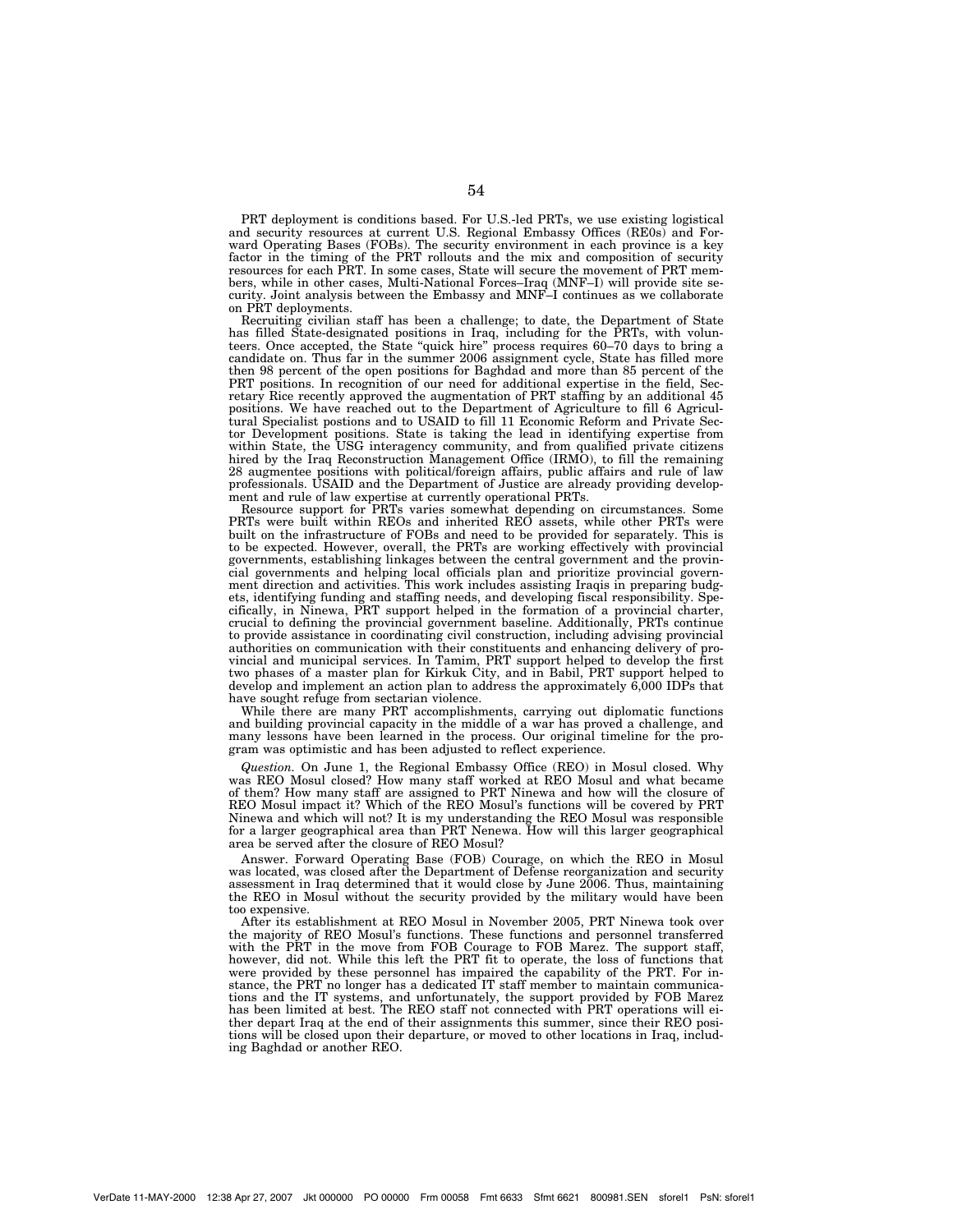Currently there are 8 Department of State (DOS) personnel, 20 Department of Defense (DOD) personnel and 5 DOD contractors assigned to PRT Ninewa. PRT Ninewa staffing and activities have not been changed by the closure of REO Mosul. Under the terms of the joint DOS/DOD PRT initiative established in the fall of 2005, DOD is to fund all infrastructure, life support, and operating costs for PRTs located on DOD installations and DOS is to fund all infrastructure, life support, and operating costs for those located on DOS installations. With the closure of REO Mosul and move to FOB Marez all DOS operational support has been reallocated within Iraq. The provincial outreach and political reporting functions of the REO are replicated in the PRT.

REO Mosul had responsibility for Ninewa and Dohuk provinces. The PRT is chartered to cover only Ninewa but has retained some connection to Dohuk by housing the IPAO formerly responsible for Dohuk reporting. Once the PRT in Erbil is established, it will assume responsibility for Dohuk.

*Question.* During the negotiations that led to the formation of the new government two extra constitutional mechanisms were set up to try to win consensus on critical issues—a 19-member national security council and a ministerial security council. How effective have these organs been? How much consensus is there within Prime Minister Maliki's Cabinet? What are the areas of disagreement?

Answer. During Iraq's Govermnent formation negotiations in early 2006, only one additional body was created to build political consensus on critical issues—the National Policy Council (NPC). The 18-member NPC had its first meeting on June 27, in which members discussed its structure, rules, and regulations. The next meeting, scheduled for July 15, will take up votes on the rules of procedure and the General Secretary. The effectiveness of the NPC has yet to be determined as it has had only one meeting: However, progress in setting up the NPC indicates the dedication of all parties to creating a cross-sectarian forum for building consensus on critical issues.

The Ministerial Committee for National Security (MCNS) was established earlier in 2005 as a forum for discussion on security issues between the Government of Iraq (Prime Minister and security ministers), the United States Embassy, the British Embassy, and the Multi-National Forces–Iraq (MNF–I). As a result of its effectiveness in enhancing Iraqi-United States-United Kingdom-MNF–I coordination on security issues, the MCNS continues to meet on a regular basis (weekly, or more often, as needed).

Consensus within the Prime Minister's Cabinet on critical issues is evident in the broad support for the Prime Minister's government program. Ministers agree that several key issues are top priorities, including progress on security, particularly in Baghdad; the delivery of essential services such as electricity; and a plan for reconciliation through national dialog. While there is broad ministerial support for the government program, areas of disagreement exist on how best to solve the myriad challenges facing the Iraqi Government, such as how best to ''solve the problem of militias . . . politically, economically, and in terms of security'' as called for in the National Reconciliation and Dialogue program. Nonetheless, the NPC and MCNS are forums for increased dialog, providing significant opportunities for the Iraqi Government and other key players to come together and reach a consensus on critical issues.

*Question.* On July 9, the Los Angeles Times reported on a recent assessment by State Department police training contractors. The report, entitled ''Year of the Police In-stride Assessment, October 2005 to May 2006,'' says that ''despite great progress and genuine commitment on the part of many Ministry [of Interior] officials, the current climate of corruption, human rights violations, and sectarian violence found in Iraq's security forces undermines public confidence'' in the government. Please provide the committee with a copy of the State Department assessment described in the Los Angeles Times. What is your own assessment of the Iraqi police force? What changes are needed—in our own strategy and within the Iraqi Government—to professionalize the Iraqi police?

Answer. National Security Presidential Directive 36 (NSPD 36) conferred primary responsibility for developing the capacity of the Iraq civilian police upon the DOD Central Command (CENTCOM), which has in turn assigned the mission to the Multi-National Security Transition Command–Iraq (MNSTC–I)'s Civilian Police Advisory Training Team (CPATT). The Department of State's Bureau for International Narcotics and Law Enforcement Affairs (INL) is providing police personnel to serve under MNSTC–I/CPATT's operational command. The report referenced in your question was prepared by CPATT, and we are happy to provide a copy of it to the committee along with this submission.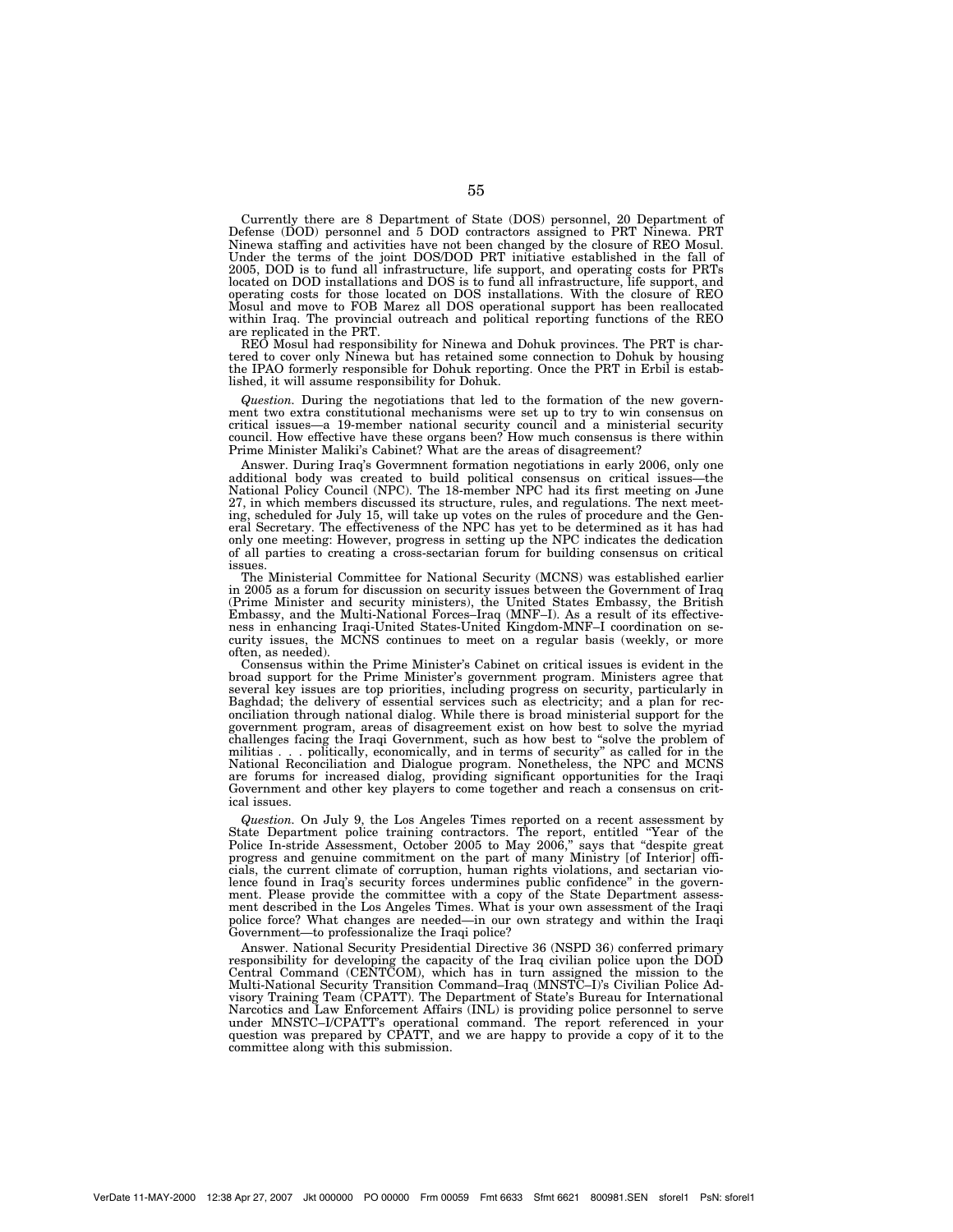The international community has learned through hard experience in the Balkans, Afghanistan, Haiti, and elsewhere that building effective and professional police forces that operate within democratic and human rights norms is challenging and takes time. Iraq is not unique in that respect.

Despite the challenges, progress in developing the capacity of the Iraqi police has been made on many fronts, MNSTC–I is on track to reach its goal of training and equipping 135,000 civilian police by December 2006. Its police development program includes 8 weeks of basic training for new recruits within Iraq and at the Jordan International Police Training Center (JIPTC); 3-week transition training for existing Iraqi police; and various specialized and advanced training courses. International Police Liaison Officers (IPLOs) supplied by INL provide advisory services, guidance mentoring, and technical advice.

Iraq police instructors now conduct the vast majority of the instruction for the 8 week basic police skills courses taught to new recruits. The JIPTC has far exceeded its goal of training 32,000 Iraqi police, graduating 36,000 recruits to date.

We have increased the number of International Police Liaison Officers (IPLOs) supplied by INL from 500 to 690 officers. This increase has allowed for greater access and support to Iraqi police at the provincial headquarters, district, and stations levels. As a result, the Iraq police have increased their patrols and are actively conducting investigations. Although still a target, the Iraq police have stood their ground and defended their police stations from insurgent attacks.

A new police force is not built overnight. The climate is challenging, but there is progress.

*Question.* According to a National Public Radio news report last month, Iraqi army recruits in some areas must pay bribes of up to \$600 to join. Please describe the vetting program for the army and police. How would you assess the corruption levels within the Ministries of Defense and Interior?

Answer. The Government of Iraq (GOI) is increasingly taking the lead in the recruitment and vetting of current and prospective members of the Iraqi Security Forces (ISF). Although the vetting procedures for applicants are largely in place, some of the policies necessary to enforce compliance remain under development at the ministerial level.

The payment of a recruitment bribe is not a common practice as the ministries have taken a number of steps to curb corruption, including recruitment bribes, and mentor all personnel on professional ethics and responsibilities as members of Iraq's Security Forces.

The vetting process is administered by MoI and MoD separately for the police and military respectively. Vetting procedures for both ministries include criminal background checks, security screen interviews, and de-Baathification compliance. MoD applicants are immediately disqualified if they have prior level-4 Baath Party affiliations or a known history of human rights violations.

The role of MNF–I is to assist Iraq in this recruitment and facilitate data collection and analysis, the results of which are passed directly to the MoI and MoD. MNF–I and the GOI continue to work together to further develop and refine recruitment and vetting processes for Iraqi Security Forces.

*Question.* In your testimony you noted that sectarian violence has surpassed terrorism and the insurgency as the primary cause of instability in Iraq. What is the plan to deal with the militias? What is the extent of militia infiltration in the police, the Facilities Protections Services, the army? How will the militias be purged from the security forces?

Answer. It is important to state upfront that militia units are not absorbed into the Iraqi Security Forces (ISF). Individuals are recruited and vetted in accordance with Government of Iraq (GOI) policies and distributed throughout the ISF to create more ethnically and religiously diverse forces. The Iraqi military has developed an oath in which all recruits sear allegiance to the country of Iraq and loyalty to the principles of the Constitution.

The U.S. Government is committed to working closely with international partners and the GOI to build a nation whose unity is not threatened by violence from armed militias. A continued commitment of resources and political support to assist the new GOI with the implementation of a solution to this problem is imperative. International/regional neighbor action is also critical in stemming material support for militias.

Solutions will require coordinated and simultaneous actions across the political, economic, and security tracks. The Government of Iraq must lead this effort, in the context of a national reconciliation. Multi-National Forces–Iraq and the Embassy are developing a suggested plan to assist Iraqi leaders with the militia problem,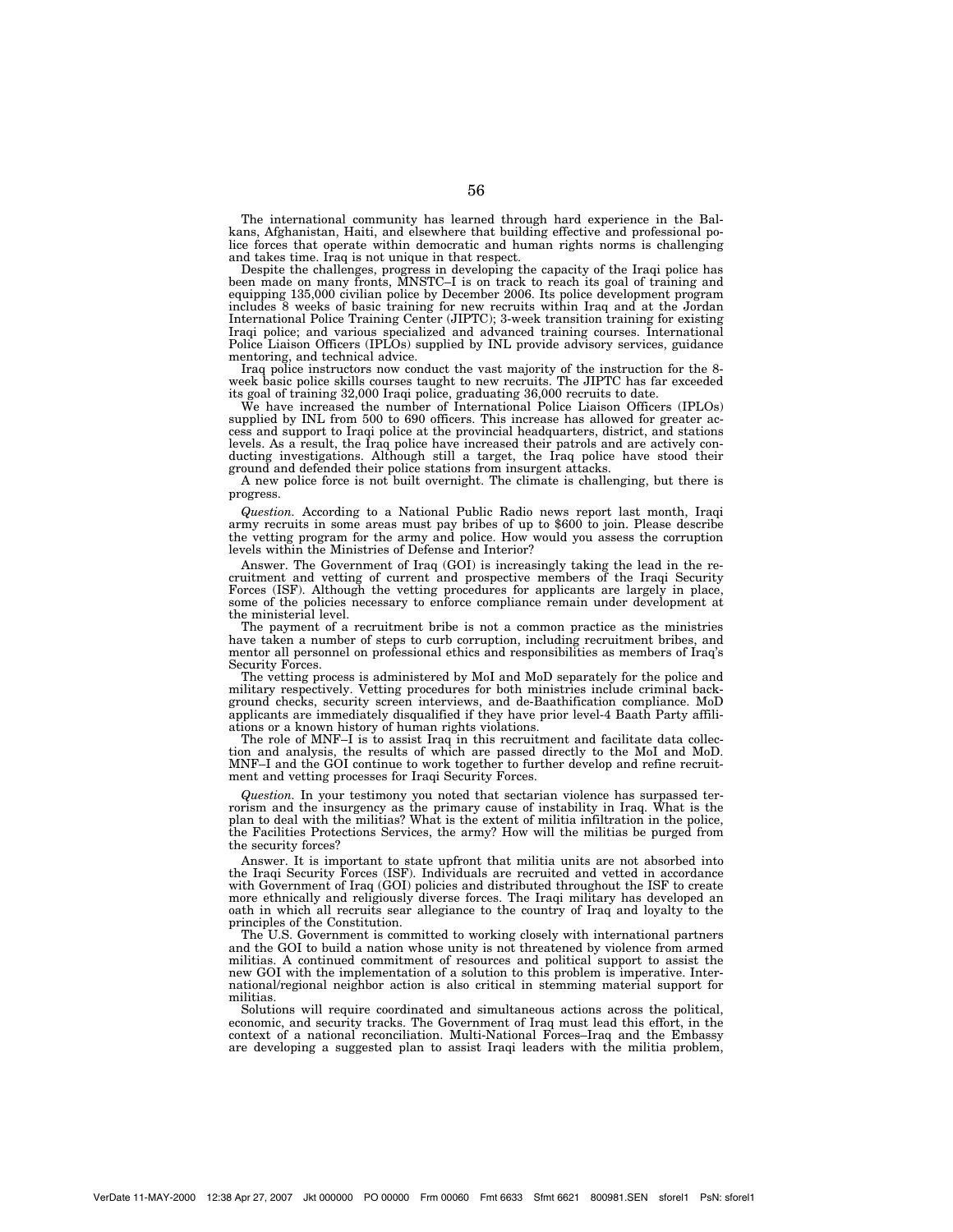which would include establishing a comprehensive civil-led political-security hierarchy. Any solution will need to address militias at the local, provincial, and national levels simultaneously. Standing up and building local respect for ISF in areas currently under militia control is another critical element of a successful plan.

A viable reintegration plan will require political, economic, and educational reforms designed to help members of these groups transition back into society. Our suggested plan will address jobs, integration into Iraqi military and police forces, and influencing those both inside and outside of Iraq who are supporting the militias. Dismantling of armed militias will be a substantial challenge; each has a unique power base and ties to political and religious leaders. Solutions require a conditions-based approach and may be incremental.

*Question.* In your speech at the Center for Strategic and International Studies on July 11, you said, ''We are implementing plans to accelerate the evolution of the Iraqi Army from a light force that is dependent on the coalition for logistics and combat support into a heavier force that not only can take on well-armed enemy units more effectively but also can operate with less reliance on the coalition.'' How do we ensure that in arming the Iraqi Army we are not providing arms that will eventually work their way to insurgent or militia groups? How dependent are Iraqi Army units upon American support? How long will it be before the Ministry of Defense is capable of exerting control over significant numbers of forces? What is the Iraqi role in planning operations?

Answer. Coalition Military Transition Teams are embedded with every Iraqi battalion, brigade, and division, and provide daily guidance and mentorship. In addition Iraqi units are partnered with coalition units. These partnerships, combined with the expertise and leadership taught through the institutional base, are critical for development of both unit proficiency and leadership essential to increased operation effectiveness. Through the embedded transition teams and coalition partnerships the USG is assured of Iraqi weapons accountability.

Multinational Corps–Iraq (MNC–I) continues to provide logistic support to the Iraqi Armed Forces on a regular basis. Some self-reliance is achieved with Iraqi Army units using their own process; however there is still sufficient work to be accomplished. Multinational Forces–Iraq continues to work with MNC–I and Multinational Security Transition Command–Iraq (MNSTC–I) to help the Iraqi Government develop a defense logistic system. MNSTC–I has recently formed a transition working group tasked with ensuring that MoD properly supports all ISF life support requirements. Of the nine planned Motorized Transportation Regiments (MTR) that provide mobility and sustainment support for the Iraqi forces, four are fully operationally capable. The MTUs will not be fully fielded until December 2006.

As of July 24 the Iraqi Army has 4 division headquarters, 21 brigades, and 75 battalions in the lead. Iraqi Army Forces have demonstrated an increased capability to plan and execute counterinsurgency operations. The number of counterinsurgency operations conducted independently by Iraqi forces as a percentage of total combat operations continues to increase steadily.

*Question.* For some time the administration has said that its plans to withdraw its forces from Iraq will be based on conditions on the ground. Since the December elections, American troop levels have declined by approximately 30,000. Yet, during this time violence rates have to be increasing, particularly in the capital city. What specific criteria will be used to make the determination on American troop levels?

Answer. In the immediate term, our overall goal, as the President has said, is to stand down our forces as the Iraqi forces stand up. As Iraqis take on more responsibility for security, international forces will increasingly move to supporting roles in most areas. In many cases, this may allow for personnel reductions or delays in previously scheduled deployments.

A determination of specific Iraq units rated as ''Iraqi Lead with Coalition Support'' marks the point at which a unit can control its own area of responsibility and, therefore, allow coalition units to focus elsewhere. As of May 15, 2006, there were 2 Iraqi divisions, 16 brigades, and 63 Army and National Police battalions with security lead in their areas of responsibility.

While one of the conditions for transfer of security responsibility at the provincial level to Iraq is an assessment of threat levels, there are other conditions which bear on that decision: Capability of the Iraqi Security Forces (such as the Iraqi Lead with Coalition Support category above), capability of Iraqis to govern, and readiness of MNF–I forces to support the ISF.

It is the combination of all of these factors, not just the level of violence, that leads to a decision of whether or not to transfer a province to Iraqi control and remission MNF–I to a another role.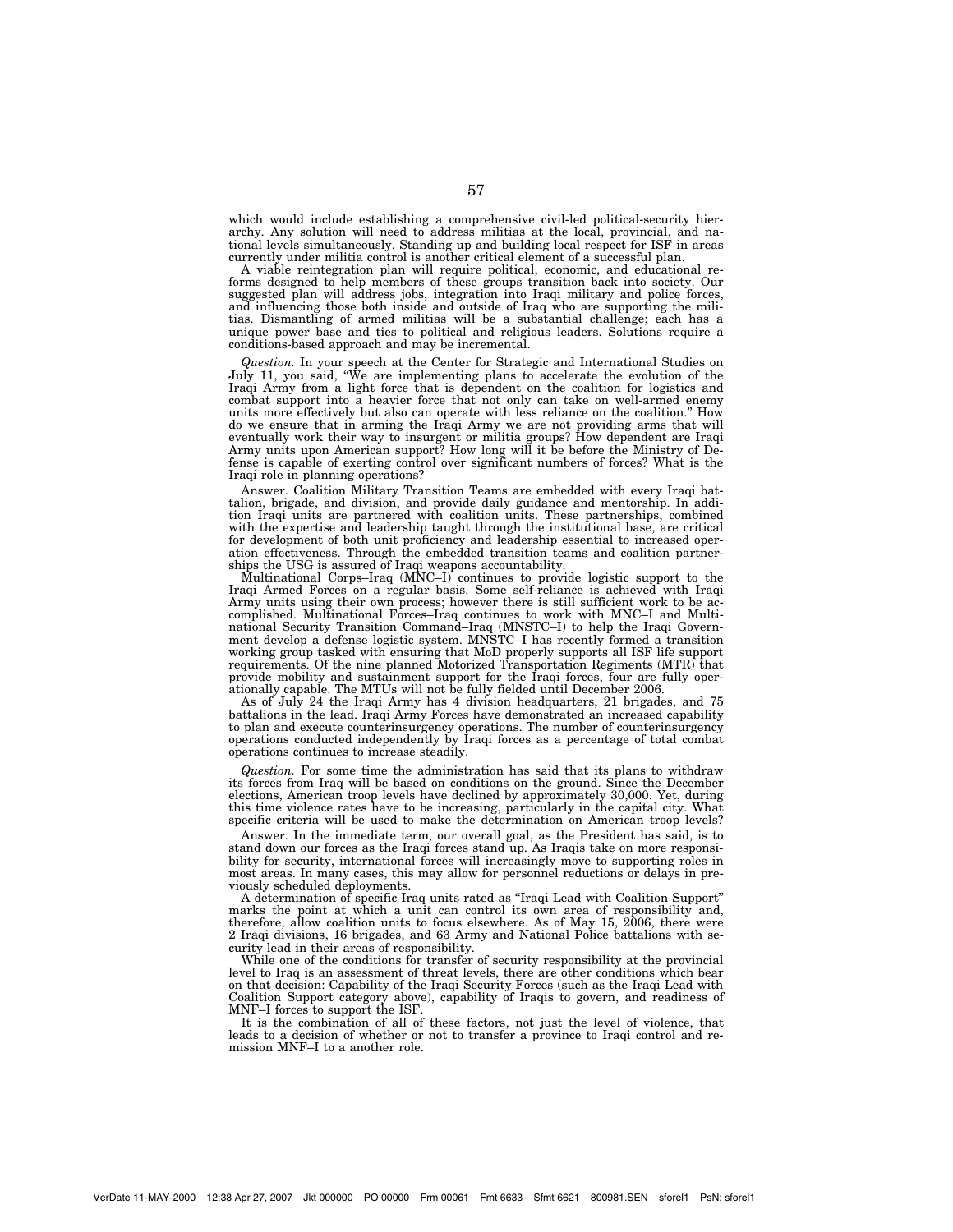Additionally, as the Iraqi Security Forces become increasingly capable of planning and conducting security operations independent of the Multi-National Forces, we pledge our continued support to them and the Government of Iraq as they seek to provide peace and prosperity for all Iraqis.

*Question.* One provision of the National Reconciliation program is a review of the de-Baathification program. How will the new program be structured? Will there be an appeals process? How will the program's fairness be assured? Given that Prime Minister Maliki was involved in implementing the earlier, stricter de-Baathification policies, how committed is he to the review? How much goodwill do you expect the program to win from disaffected Sunni Arabs? How much resistance is there to the review within the United Iraqi Alliance?

Answer. One of the key provisions of Iraq's National Reconciliation and Dialogue initiative, launched by Prime Minister Maliki on June 25, is a reconsideration of de-Baathification. Announcement of the Reconciliation Initiative was only the first step in the development of a detailed plan. De-Baathification program structure and operating principles will be developed in the course of the national dialog on reconciliation. The U.S. Government will remain engaged with the Iraqi Government and other Iraqi leaders to encourage rapid implementation of the de-Baathification review, as well as a fair de-Baathification process.

Iraqis from across the political spectrum, including Sunni groups such as the National Dialogue Council, have made public statements in support of the Reconciliation Initiative. Prime Minister Maliki personally vetted the elements of the initiative before he announced the program to the Council of Representatives, and, given his overarching goal of reconciling Iraqis, we have every reason to believe that he is committed to de-Baathification reform. Sunni leaders have been lobbying for de-Baathification reform for months, and positive Sunni statements about the reconciliation initiative (and increased Sunni panicipation in the process) flow at least in part from the GOI's evident willingness to reconsider de-Baathification. Some Shia hard-liners are wary of de-Baathification reform, but Shia leaders have been publicly supportive of the initiative, indicating a willingness to compromise in order to help bring Iraq's various communities together and stem Iraq's sectarian violence. The Iraqi Government and the United States will remain engaged to ensure that

reconciliation is a success.

*Question.* According to a recent United Nations report, there are roughly 1.3 million internally displaced people in Iraq, at least 150,000 of whom have been displaced in sectarian violence since the Samarra Mosque bombing in February. What is the status of these internally displaced people? How is humanitarian assistance being delivered to them? What is being done to facilitate their return home? For those unable to return home, what is being done to find permanent housing? What is being done to tamp down the level of sectarian violence

Answer. According to the Ministry of Displacement and Migration (MoDM) the primary reasons for displacement since the bombing of the Al Askariyya Mosque in Samarra in February are direct or indirect threats or attacks on families based on sectarian ties. To date, most of the internally displaced persons (IDPs) have been accommodated by host families and the support network of mosques. The humanitarian aid community has established a number of camps, however the number of IDPs in these camps, while fluid, remain relatively low. Most Iraqi IDPs as well as the humanitarian assistance community view the camps as a last resort and seek host family solutions.

At this time, U.S. Government assistance to IDPs falls primarily under the purview of USAID and its implementing partners. Since April 2003, USAID has provided \$183,000,000 in assistance, including the recent contribution of \$7.1 million for an IDP rapid response capability. These funds are expected to last through December 2006. Since the Al Askariyya Mosque bombing in February, USAID has provided humanitarian assistance through its four implementing partners to more than 100,000 IDPs displaced by sectarian violence. In FY 2006, the State Department provided UNHCR with \$7.9 million and ICRC with \$5.6 million, which indirectly benefits IDPs and is considering a \$1.3 million contribution to a USAID implementing partner to continue building the capacity of MoDM.

The MoDM is the primary mechanism for Government of Iraq (GOI) to respond to IDP emergencies. The MoDM coordinates the Iraq Government response by assessing needs, collecting data, monitoring IDP movements, and coordinating IDP assistance activities. Local charitable organizations, particularly in the south, are engaged in providing humanitarian assistance to IDPs and other vulnerable groups in Iraq. The United Nations Commissioner for Refugees (UNHCR) and the Inter-national Committee for the Red Cross (ICRC) also provide IDP assistance, although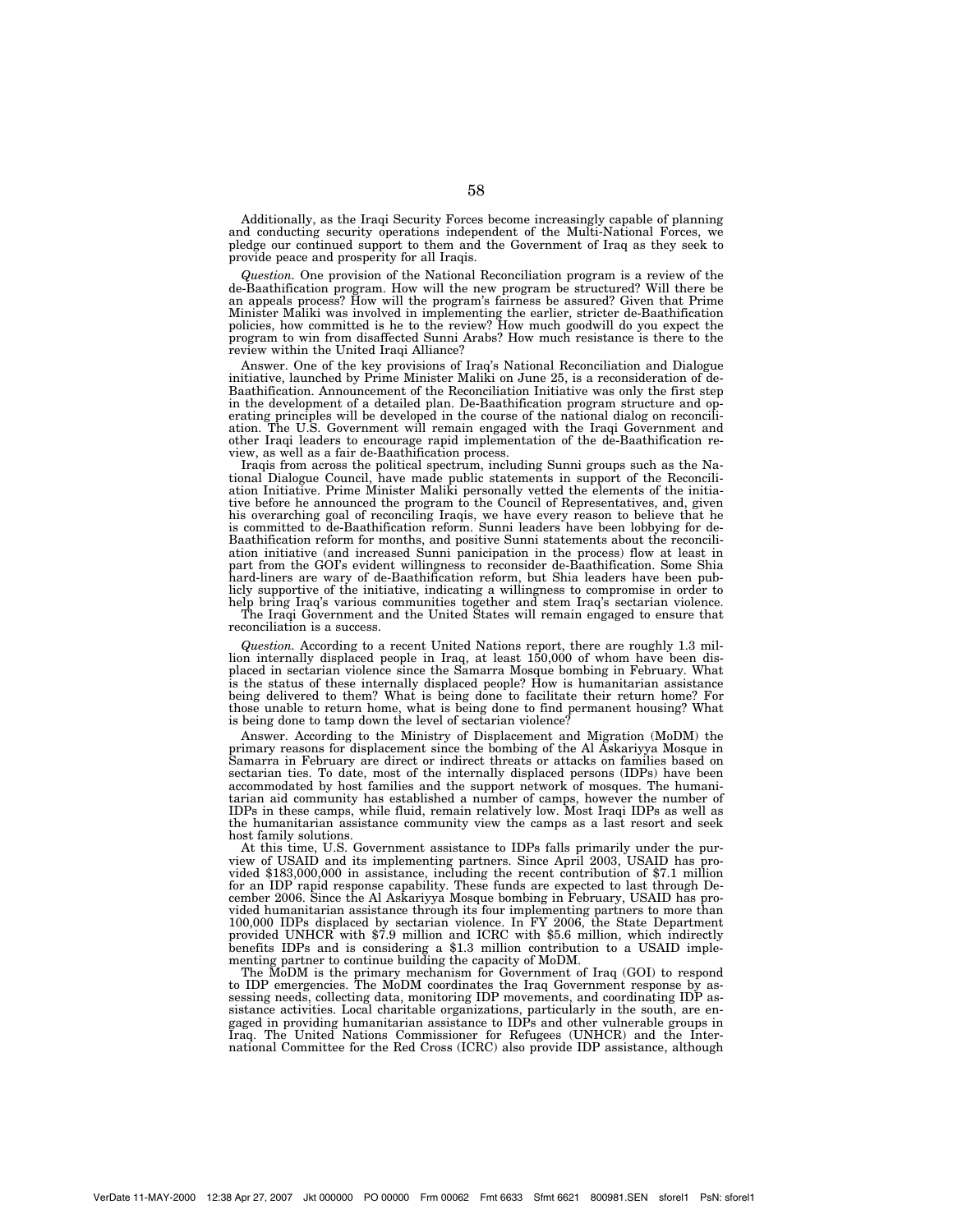they are not budgeted for protracted IDP assistance inside Iraq. The U.S. military also has the capacity to support IDPs for short periods of time under special circumstances, however, most IDPs are wary of utilizing this assistance out of fear that they risk being targeted as collaborators.

It is unclear at this time how many IDPs would return to their homes if they could. While some IDPs are trying to sell or rent their homes, indicating a reluctance to return, the majority have not made any decision to return or seek permanent resettlement. Permanent resettlement of IDPs has not yet been explored.

The increase in sectarian violence is a major concern to us and is one of the prime issues raised at every level with Iraqi governmental and political leaders. The violence in Iraq only underscores the importance of our mission there. Helping the Iraqi Security Forces develop their capacity to secure their own country while carrying out a campaign to defeat terrorists and neutralize the insurgency is and continues to be our objective.

*Question.* On July 8, the Financial Times reported that the United States is seeking to establish a high financial threshold for other countries to participate in the so-called ''international compact'' for Iraq. The article says: ''The United States had reportedly suggested a threshold of \$450 million in assistance pledges for countries to take part. But it was lowered to \$200 million, so that Kuwait, UAE, Saudi Arabia, Japan, South Korea, Italy, Spain, United Kingdom, United States, and Canada will be invited, as well as France and Germany—due to the amount of debt they have forgiven Iran will be a member but not, at this stage—Russia or China. There are questions over Egypt, amid concern that it could prove unhelpful if left outside the tent.'' Why have we proposed a threshold to participate in the compact? Is this the best way to ensure other countries join in the search for a solution in Iraq? Why have close allies such as Great Britain opposed this approach? Why aren't political and security issues being included as central items in the compact?

Answer. The Iraq Compact is an agreement between the Government of Iraq on one side and the international community, represented by the United Nations, on the other. The Financial Times article misses some important ways the international community will participate in the compact. First, the Government of Iraq and the United Nations discussed thresholds only in regard to a Preparatory Group that will advise on formulating the compact document. The compact itself is open to the participation of the entire international community, and the United States and all of Iraq's allies will help the Iraqi Government and the United Nations attract the broadest possible participation in building this new framework.

Twenty countries and international and regional official financial institutions have already been invited to be members of the "Preparatory Group" for the compact. The Preparatory Group is assisting the United Nations and Government of Iraq in formulating the compact, and helping enlist broader participation and support. The drafting of the compact is being done by an executive committee involving the World Bank, United Nations, and the relevant Iraqi ministries and provinces.

Important to the success of the compact will be outreach by Iraq and the United Nations to enlist the participation and support of the Gulf Arab countries and financial institutions in that region. We are encouraging Iraq and the United Nations in these efforts.

Simultaneous progress on political, economic, and security issues has long been an acknowledged reality for success in Iraq. The Iraq compact focuses primarily on reforming Iraq's political economy, and will help bring hope through greater economic prosperity. This kind of progress is essential to build better political cooperation and enhance security. The Iraqis and the United Nations recognize that economic success is likewise contingent upon Iraq making progress with its political and security issues as well. The compact will encourage the forward-looking aspirations that Prime Minister Maliki has announced, and in some areas is already implementing, in major initiatives on security and reconciliation.

*Question.* An oil committee has been established to report back on questions such as the sharing of revenues and central government control over oil revenues. How much progress has the committee made? When do you expect its work to be done? How much independence does the committee have? What are the most contentious issues the committee is facing? What mechanism can be used to give the Sunni Arabs and other minorities a fixed share of the oil revenues?

Answer. The Government of Iraq has reformed the National Energy (NEC) under the leadership of Deputy Prime Minister for Economic Affairs, Barham Salih. The NEC membership includes the Iraqi Ministry of Oil, the Iraqi Ministry of Finance, and the Kurdish Ministry of Natural Resources. The NEC will look to the respective ministries to provide guidance on the drafting of regulations for the creation of a